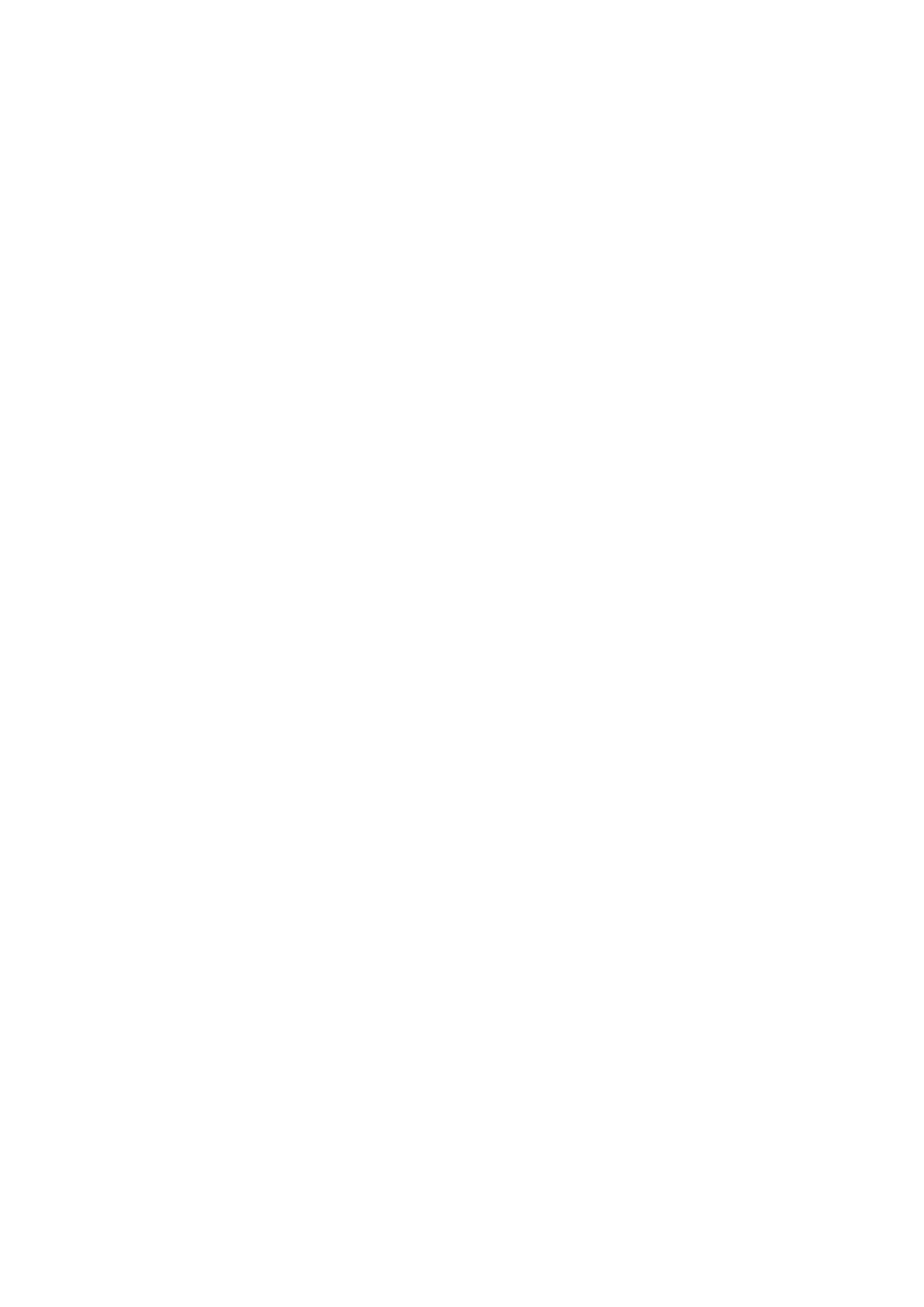

# **َكّر َ امُتنا Karamatuna**

# **An Investigation into the Sex Trafficking of Iraqi Women and Girls**

SCEME (Social Change through Education in the Middle East) launched the Karamatuna ("Our Dignity") Programme on International Women's Day, 8th March 2011.

The Karamatuna programme addresses the **trafficking of women and children in the Middle East and North Africa (MENA) for the purposes of sexual exploitation** and focuses, in particular, on the trafficking of Iraqi refugees. This programme is vital as it confronts this serious problem within some Middle Eastern countries and gives precedence to an issue that would otherwise have limited domestic and international exposure.

Our aim is to educate the international community by spreading awareness about, and understanding of, the realities of sex trafficking in the MENA region. It moves towards the recommendation and implementation of responses to address, challenge and eliminate such sex trafficking and provide support and a new future for its victims.

<span id="page-2-0"></span>This paper focuses closely on the trafficking of Iraqi women and girls into neighbouring Syria, offering additional snapshots from across the region. It precedes future field-based research from which SCEME and the international community can work together in order to formulate appropriate responses to this under-researched and under-considered issue.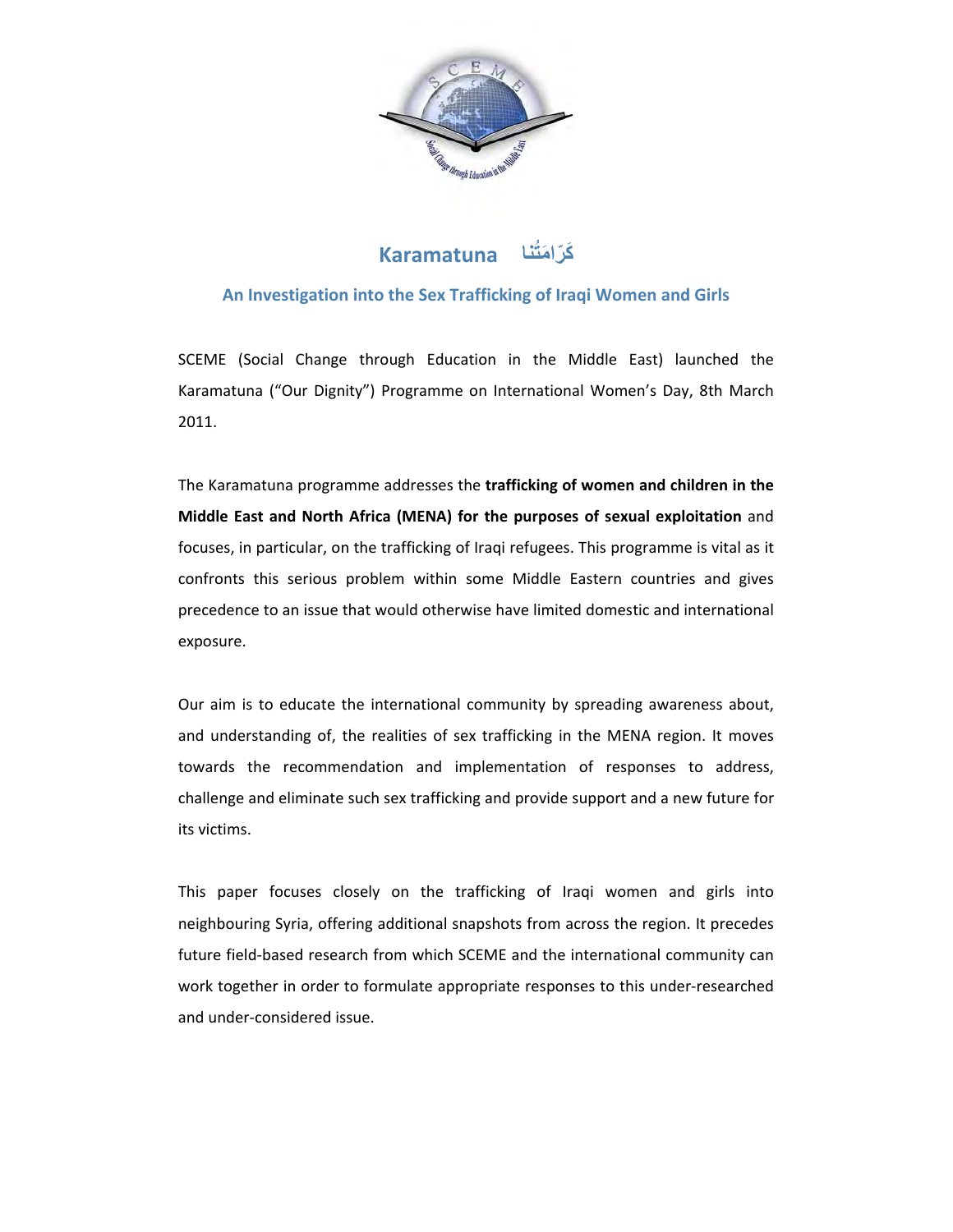

#### **Foreword**

When I heard of women trafficking in the Middle East, I simply never believed it. Being an Arab female, I never witnessed any talk or a history of women-trafficking within the Arab world and to find out that this was happening in Iraq, made me want to discover the facts. I started two years ago and as someone who has lived under occupation and suffered attacks due to their ethnicity, I was inspired by those who searched for truth and justice and was determined to find out the reality of this awful situation.

What I came across was closed doors, shame, the unwillingness of authorities in Syria and Jordan and the quietness of civil society on this issue. Questions were met with aggression from authorities, letters of dismissal from British Ministers and the unwillingness of families and women to talk about what happened. Undeterred by the closed doors, I set up SCEME, (*Social Change for Education in the Middle East and North Africa*) in order to investigate and highlight whether these abuses were taking place. With three colleagues by my side, we uncovered the terrible abuse of women and children, trafficked from post-war Iraq into Syria, Jordan and the far corners of the region. Some were girls as young as eleven years old who were sold as sex slaves in nightclubs. Others were young women who had been seeking work as domestic servants but were deceived, their ultimate destination was the brothel where they were subjected to rape and forced prostitution.

Wars, sanctions, poverty, the manipulation of the poor and fear have led to an increase in the numbers of women and children being trafficked. Moreover, the wars in Iraq have created an environment where this abuse may thrive. Our role is simply to break the silence on this trade but we know that what is stated within the pages of this report is just the tip of the iceberg. Therefore, we will continue to work to uncover more hidden truths; conduct the vital field investigations; challenge authorities and spread awareness internationally so that the world can stand up to fight against the trafficking of women and girls in the Arab world.

Iman I Abou Affy

Iman Abou-Atta Founder and Director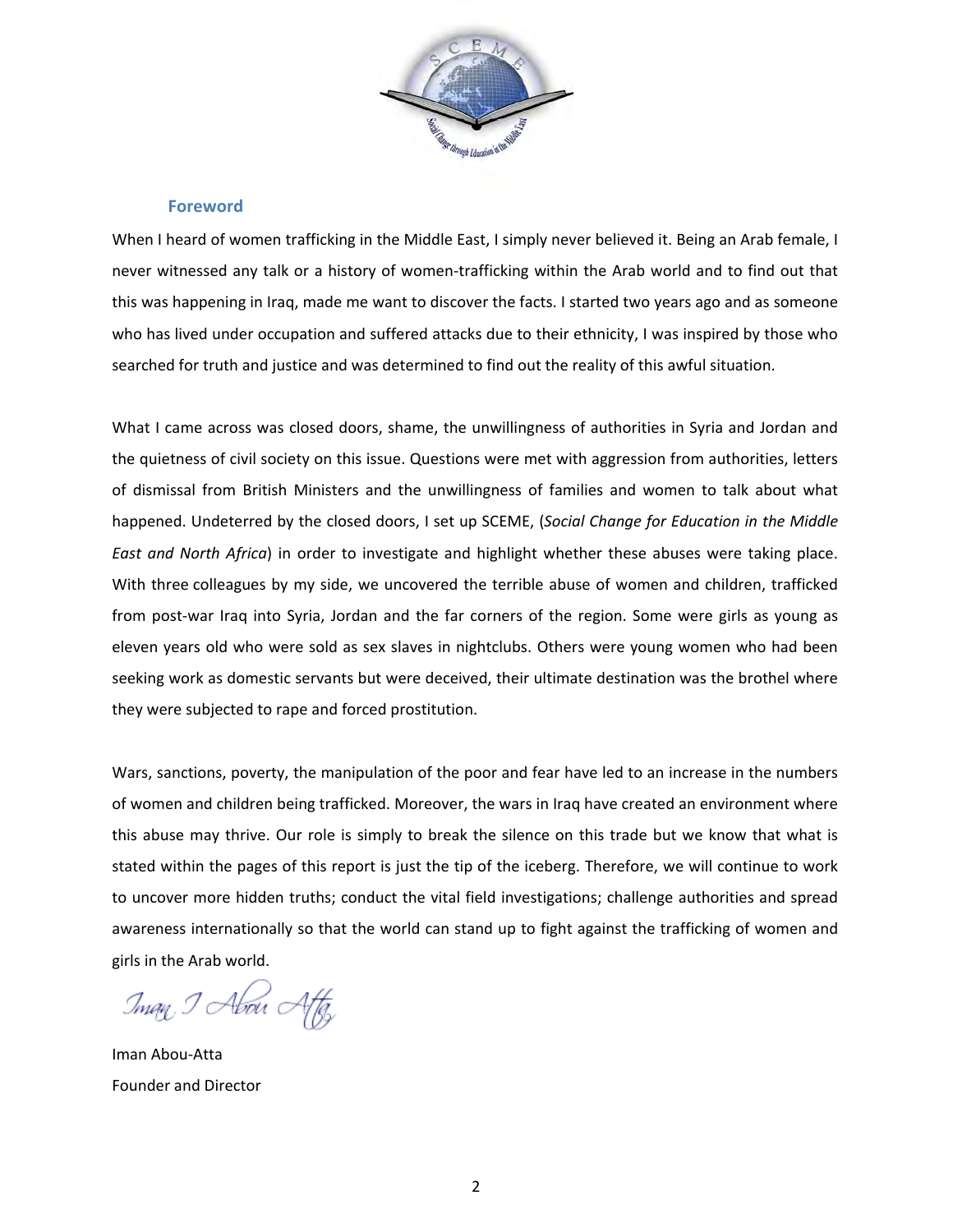

# **Contents**

|    | <b>Foreword</b>                                                   | $\overline{2}$ |
|----|-------------------------------------------------------------------|----------------|
| 1. | <b>Introduction</b>                                               | 5              |
| 2. | <b>Aims and Methodology</b>                                       | 6              |
| з. | <b>What is Sex Trafficking?</b>                                   | 7              |
| 4. | <b>Historical Context:</b>                                        |                |
|    | The Human Rights Situation of Iraqi Women and Girls               |                |
|    | Women in Iraq: Human Rights and Status; 1986-2003                 | 9              |
|    | Women in Iraq: Human Rights and Status; 2003 - Present            | 10             |
| 5. | <b>From Domestic to Transnational Trafficking</b>                 | 15             |
| 6. | <b>Syria</b>                                                      |                |
|    | The Refugee Influx                                                | 16             |
|    | <b>Trafficking in Syria</b>                                       | 17             |
|    | Actions of the Government of the Syrian Arab Republic against the |                |
|    | Sex Trafficking of Iraqi Women and Children                       | 20             |
| 7. | <b>Regional Snapshots</b>                                         | 21             |
|    | 7.1. Jordan                                                       |                |
|    | Trafficking of Iraqi Women and Child Refugees in Jordan           | 21             |
|    | Jordan's Response to the Sex-Trafficking of Iraqi Refugees        | 23             |
|    | 7.2. Lebanon                                                      |                |
|    | Trafficking of Iraqi Women and Child Refugees in Lebanon          | 24             |
|    | Lebanon's Response to the Sex-Trafficking of Iraqi Refugees       | 25             |
|    | <b>7.3. UAE</b>                                                   |                |
|    | Trafficking of Iraqi Women and Child Refugees in UAE              | 26             |
|    | The UAE's Response to the Sex-Trafficking of Iraqi Refugees       | 28             |
|    | 7.4. Saudi Arabia                                                 |                |
|    | Sex trafficking of Women and Children in Saudi Arabia             | 28             |
|    | Saudi Arabia's response to Sex Trafficking of Women and Children  | 29             |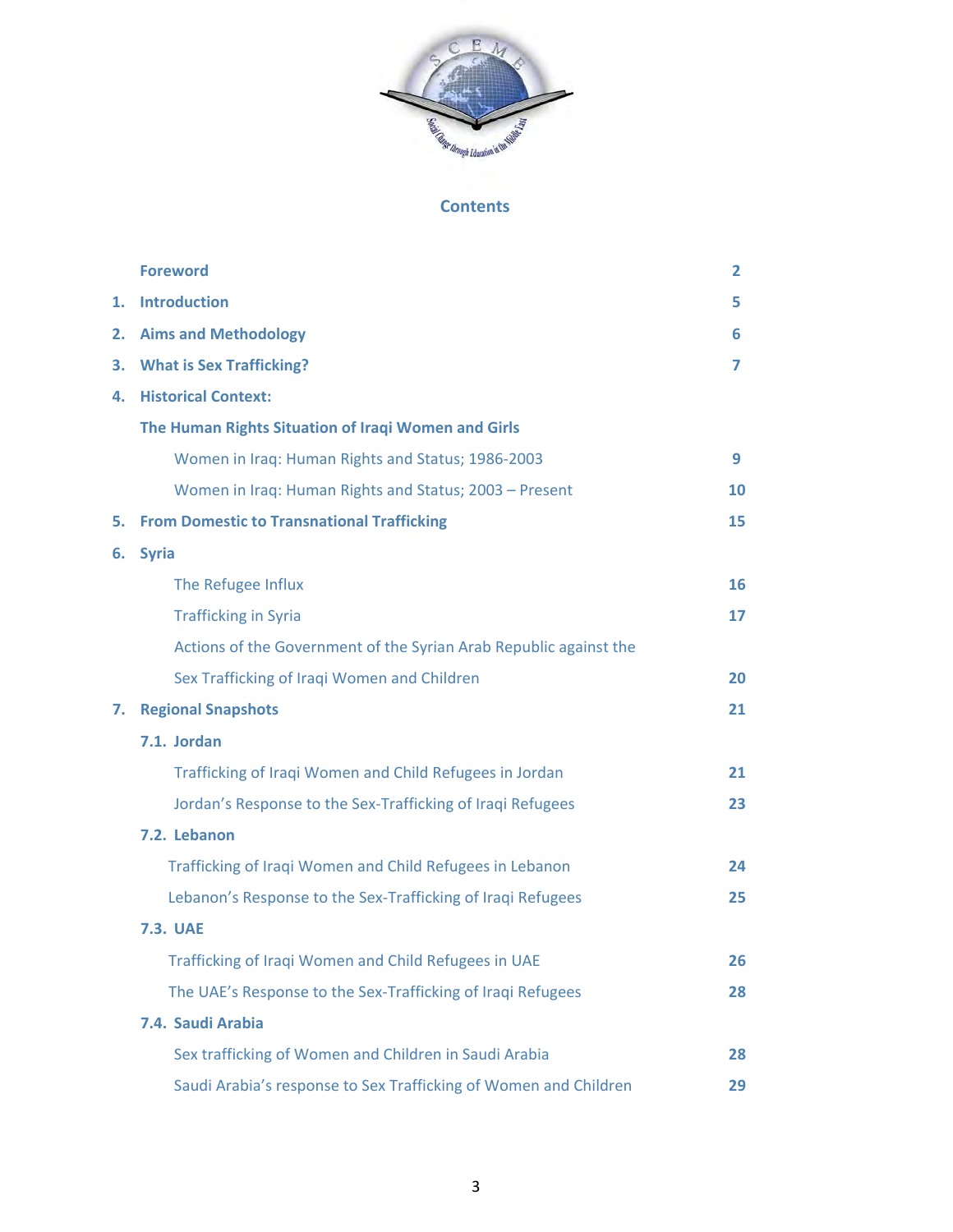

# **7.5. Kuwait**

|    | Sex trafficking of Women and Children in Kuwait                | 30              |
|----|----------------------------------------------------------------|-----------------|
|    | Kuwait's Response to the Sex Trafficking of Women and Children | 31              |
|    | <b>7.6. Iran</b>                                               |                 |
|    | Sex trafficking of Women and Children in Iran                  | 31              |
|    | Iran's Response to the Sex Trafficking of Women and Children   | 32 <sub>2</sub> |
| 8. | <b>Concluding Note and Recommendations for Action</b>          | 33              |
| 9. | <b>Bibliography</b>                                            | 35              |
|    | <b>Appendix: Iraq Trafficking Routes</b>                       | 39              |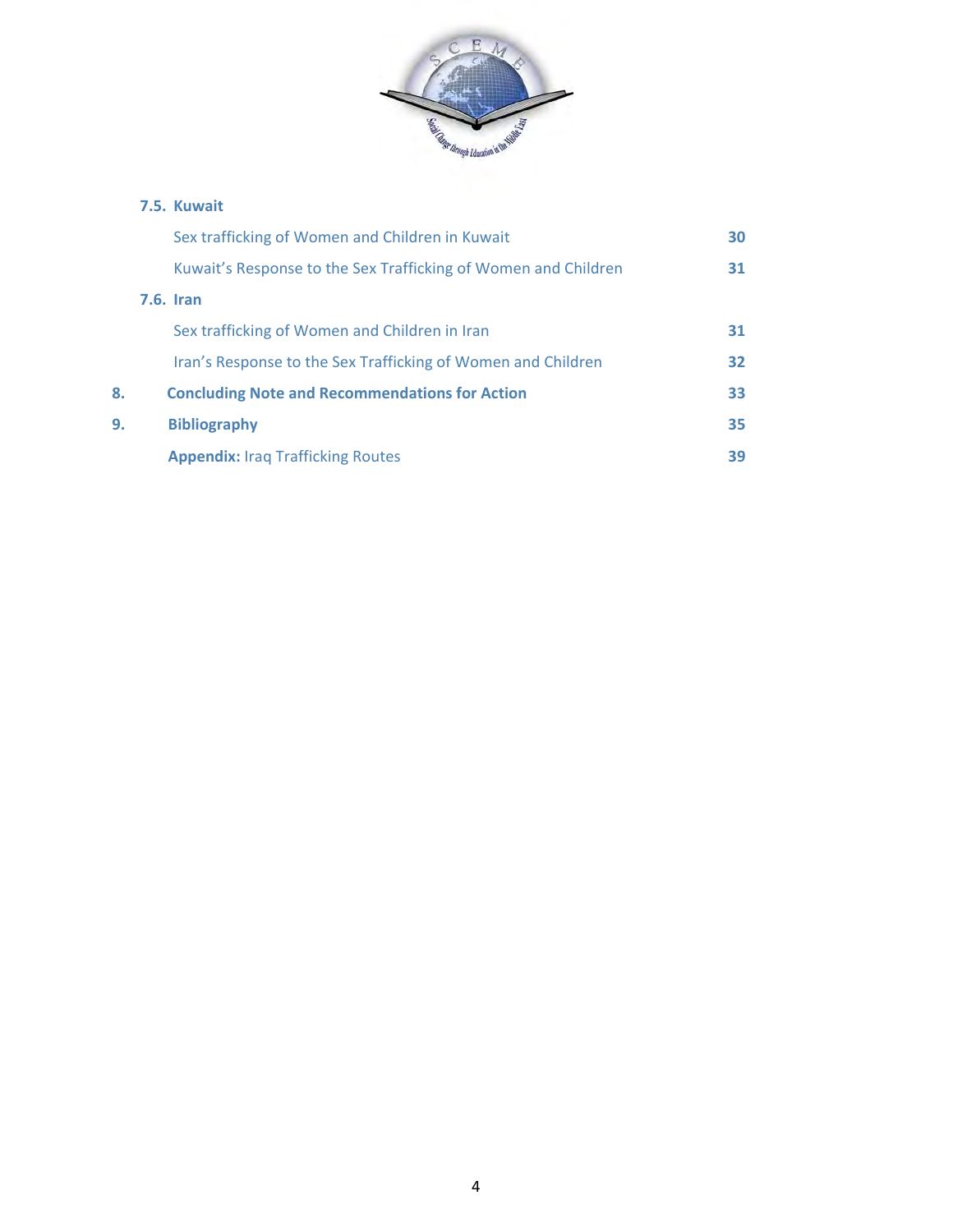

# **1. Introduction**

Trafficking and sexual exploitation of women and girls has long existed in Iraq, as has forced marriage and domestic servitude.<sup>[1](#page-2-0)</sup> However, with the 2003 invasion of Iraq, and the chaos and anarchy that have come to dominate the country in its wake, it became a major source of victims of trafficking who are now being transported to neighbouring Middle Eastern countries, most notably Syria, but also as far afield as the UAE and Saudi Arabia. The neglect of authorities to deal with this problem effectively has fostered a state of impunity in which crimes against women are neglected and offenders go unpunished. It is troubling that domestic violence, rape and other forms of gender based violence have become a common practice among the internally displaced persons in Iraq and the large refugee communities in Syria, Jordan, Lebanon and other countries of the MENA region. This report investigates the trafficking and prostitution of Iraqi women and girls and recommends actions that can be taken to address this violence and protect the victims.

This report begins with an introduction to sex trafficking, framing the boundaries within which the human rights violations explored throughout the course of this paper, and the Karamatuna programme as a whole, fall. This introduction to the nature of sex trafficking highlights the global initiatives undertaken in order to combat this problem as well as the recent tendencies towards the adoption of a broader definition ascribed to trafficking, which encompasses all forms of exploitation of the human being. The aims of the report, and the methodology used throughout the research stages, will be detailed before moving forward to address the central question. It will consider, in the first instance, the situation faced by many Iraqi young women and girls, both internally displaced and not, within the borders of the country. This initial section provides an overview of the development of trafficking in Iraq by considering the situation during the reign of Saddam Hussein prior to the intervention in Iraq of 2003, up until the invasion and its aftermath and will shed light upon the origins of this problem within recent history. Within this section, prostitution and sex trafficking are examined and analysed, taking into consideration the women's political and economic situation during these periods, the abuses of their human rights, and the various factors that contributed to the rise of trafficking and forced prostitution after the outbreak of war. The plight of the young Iraqi refugee women and girls who have left Iraq for

<span id="page-6-0"></span> $\frac{1}{1}$  Organization of Women's Freedom in Iraq (2010)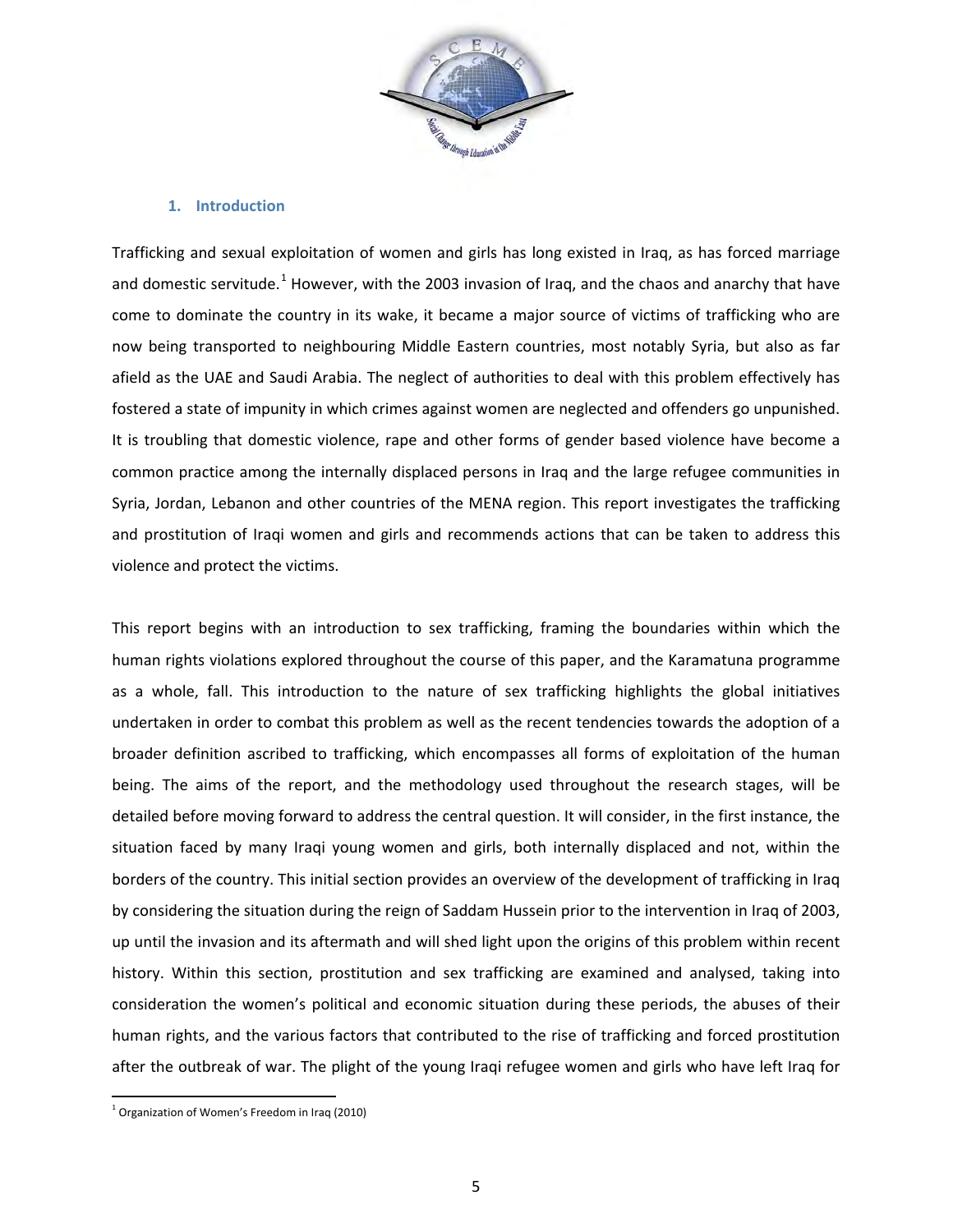

Syria, their realities and the dire socio-economic conditions that force them into sexual exploitation are examined in this paper as well as the domestic and international responses to their exploitation. Syria has been identified as the main country of focus for this paper as it is often the very first destination country for trafficking. Additionally, more evidence exists relating to the trafficking of Iraqis into Syria, than other states at present. This has also been a consideration as this paper is intended to be a preliminary report, informed by existing evidence. The paper then moves forward to offer snapshots of the challenges faced by international civil society and governments in dealing with sex-trafficking and forced prostitution across the wider Middle Eastern region. It explores sex trafficking in states such as Jordan, Lebanon and the UAE before closing with recommendations for activists; civil society organisations; governments and the international community to address the causes and effects of sex trafficking of women and girls in the MENA region.

# **2. Aims and Methodology**

The Karamatuna research programme addresses human rights abuses of Iraqi women and girls and allows their voices to be heard. This programme focuses, in particular, on the trafficking of women and children for sexual exploitation and is crucial as it addresses this serious problem within some Middle Eastern countries; an issue that otherwise receives little domestic or international exposure.

Our aim is to educate the international community by spreading awareness about, and understanding of, the realities of sex trafficking in the MENA region and moves towards the recommendation and implementation of responses to address, challenge and eliminate such sex trafficking and provide support and a new future for its victims.

This preliminary report is the first stage of the Karamatuna research programme. It aims to identify the extent of trafficking of Iraqi women and the ways in which women are trafficked for sexual exploitation in the region. This report is a qualitative preliminary report based on secondary data analysis. It reviews existing literature with a view to undertaking original primary research and analyses information and data collected by international organisations and field NGOs. For example, case studies included in this report are based on the fieldwork undertaken by other institutions and organizations.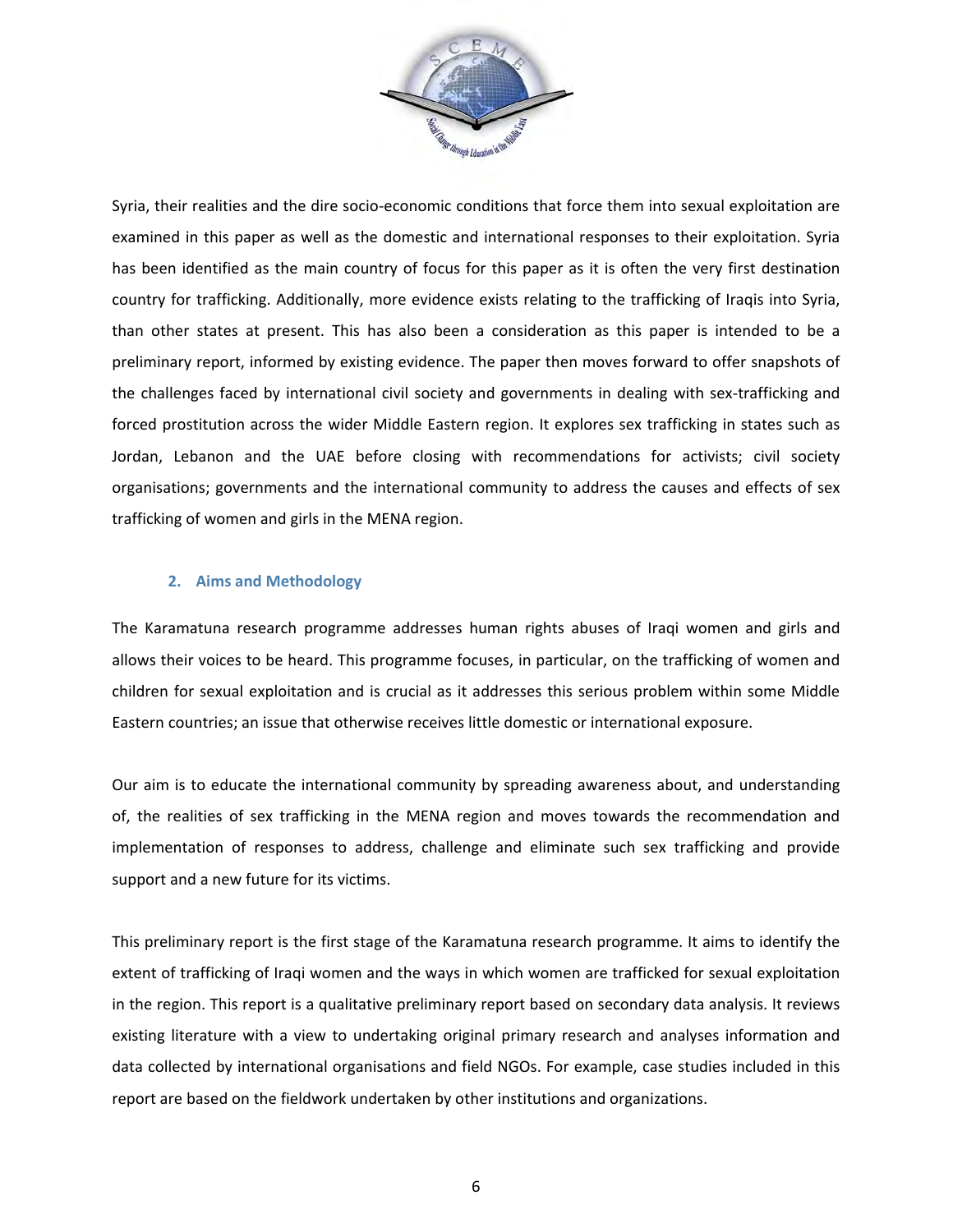

This initial research stage was essential in allowing first-hand analysis of the issue of trafficking as data is dispersed and still insufficiently analysed. By doing so, SCEME is trying to fill the literature gap that will help identify the routes of trafficking. Secondary data analysis will also help us appropriately design subsequent primary research and will provide a baseline with which future collected data results can be compared to.

Therefore, on a long-term basis, SCEME expects that Karamatuna will help people understand the routes of trafficking as well as identify and implement sufficient support systems for victims of trafficking. In this perspective, the next stage of the Karamatuna research programme will involve conducting qualitative interviews with victims so that the international community realises the urgency of the situation and the need for a collective organised response.

# **3. What is Sex Trafficking?**

Prior to 2000, the international community had neglected to agree upon a uniform definition of 'trafficking' and although it was recognised as a serious violation of human rights, it is only in recent years that trafficking has been associated with other transnational concerns, such as smuggling on the level of serious organised crime.<sup>[2](#page-6-0)</sup> Although labour migration, smuggling and trafficking are distinct issues, which have differing national and international impacts; they are often misused or interchangeably used in national and international debates on trafficking.<sup>[3](#page-8-0)</sup> However, contrary to labour migration, trafficking in persons involves the movement of people for the purpose of exploitation. As explained throughout this paper, for the majority of trafficked persons, it is only once they arrive in the country of destination that they discover that the work they were promised does not exist and they are instead forced to work in jobs and conditions to which they did not consent.

The definition of sex-trafficking was formalised in 2003 by the United Nations Protocol to Prevent, Suppress and Punish Trafficking in Persons. This provides an international framework for combating transnational trafficking and it may be considered to be the first document that defines human

<span id="page-8-1"></span> $^2$  Minwalla and Portman Rights (2007)

<span id="page-8-0"></span><sup>&</sup>lt;sup>3</sup> National Committee to Combat Human Trafficking (2007)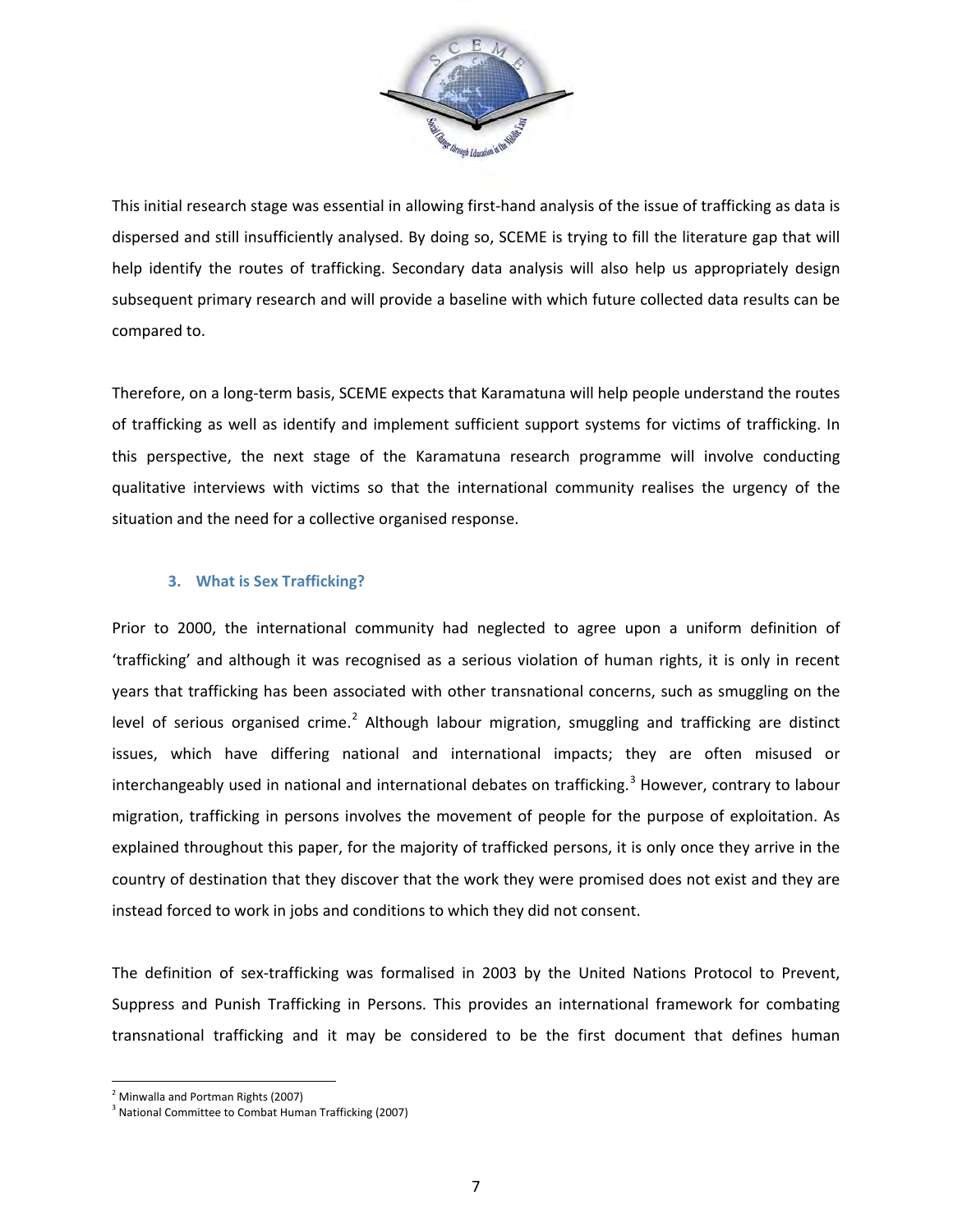

trafficking in a way that responds to its transnational character. It also designates a global response to both protect the victims and punish the offenders. The definition ascribed to the term 'trafficking' by the United Nations, and the one referred to in the course of this paper is:

The recruitment, transportation, transfer, harbouring or receipt of a person (the method); by means of the threat or use of force, coercion, abduction, fraud, deception, abuse of power or vulnerability, or giving payments or benefits to a person in control of the victim (the means) for the purpose of exploitation.<sup>[4](#page-8-1)</sup>

Therefore, the 2003 definition provides states that are in the process of drafting a national countertrafficking legislation with a general guidance on the various aspects of trafficking and helps them form a basis for designing prosecution, protection and prevention strategies. Important protection and prevention measures for victims include legal information, appropriate housing, medical material and psychological assistance as well as employment, educational and training opportunities.

The understanding of the reasons, forms, methods and means of trafficking is of paramount importance, especially when we focus on the MENA region. The war in Iraq has caused millions of refugees to flee, primarily to Syria and Jordan as well as inside the country. This has been identified as the largest displacement of people in the region since the 1948 displacement of the Palestinians, making Iraq a source and destination country for trafficking<sup>[5](#page-9-0)</sup>. Traffickers employ a vast array of means, such as personal and family threat, coercion, abduction, fraud, deception, abuse of power or even giving payments to a person in order to control the victim. Once traffickers have control of the victims, they utilize all of their means in order to keep them under their control. Physical and mental torture, beatings, rape and sexual assault are the main ways that traffickers gain victims' compliance. In addition to this, traffickers use deceptive measures, such as promises of employment, marriage, adoption and other benefits in order to gain the trust of the victims and facilitate travel across borders. All of these methods have been used to traffic persons internally as well as outside of Iraq<sup>[6](#page-9-1)</sup>.

<span id="page-9-2"></span> $4$  UNODC (2000)

<span id="page-9-0"></span><sup>5</sup> Minwalla and Portman (2007) and United States Department of State (2011)

<span id="page-9-1"></span> $<sup>6</sup>$  Ibid.</sup>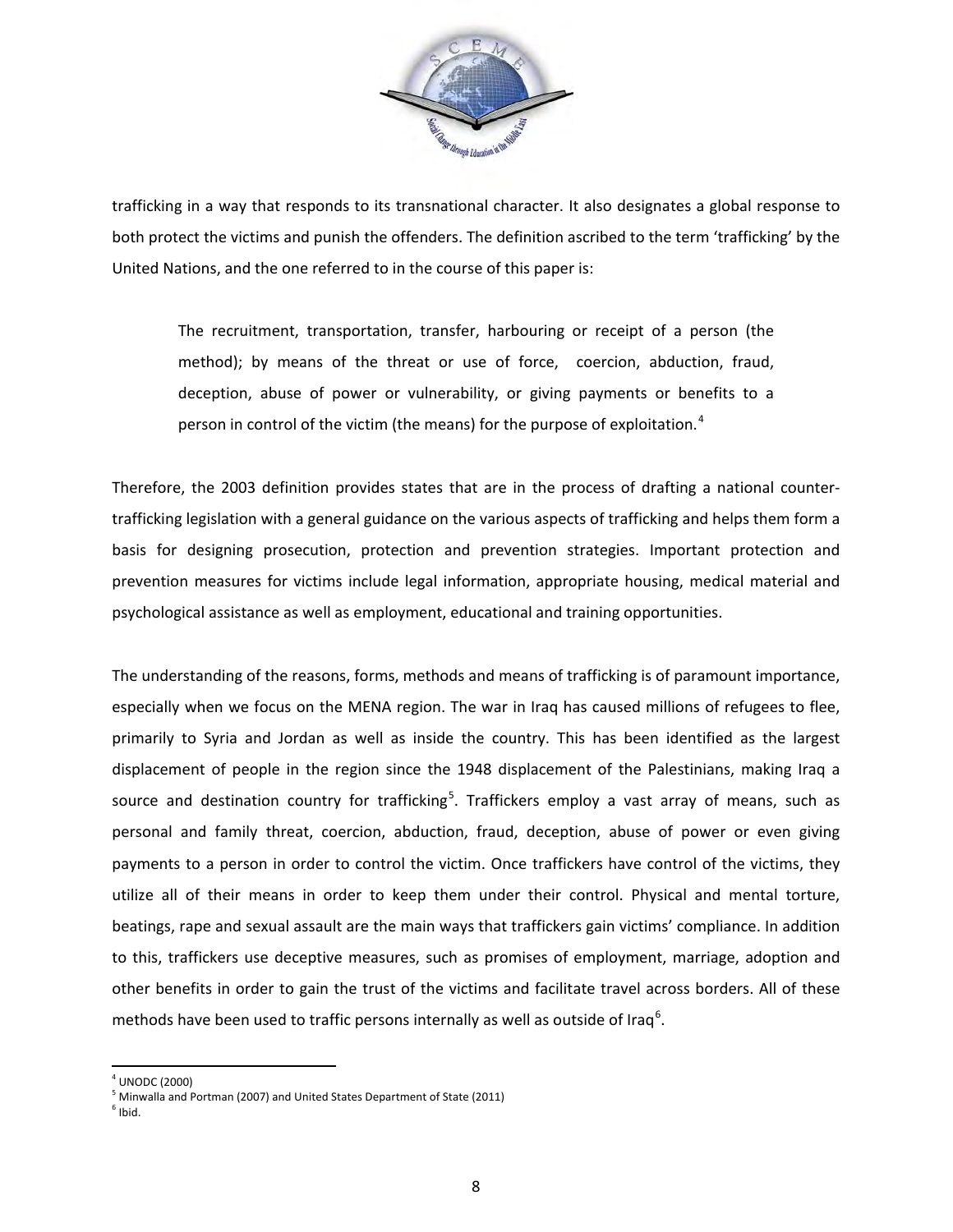

# **4. Historical Context: The Human Rights Situation of Iraqi Women and Girls** Women in Iraq: Human Rights and Status; 1986-2003

After seizing power in 1968, the Ba'ath party embarked on a programme to consolidate its authority and to achieve rapid economic growth. The first five years of Saddam's regime appeared to place great priority on Women's participation. Education for girls dramatically improved and although many conservative sectors in Iraqi society prevented girls from attending school, the literacy gap between males and females narrowed significantly, giving them the opportunity to have easier access to the labour market.<sup>[7](#page-9-2)</sup> Women's personal freedoms increased. Changes to personal status law saw developments in the conditions under which a woman could seek divorce; with further legal changes made concerning custody, polygamous marriages and inheritance that somewhat improved the outcomes for women in these arenas.<sup>[8](#page-10-0)</sup> In 1980, women attained suffrage and gained the right to be elected. Iraq also became one of the first countries to ratify *The Convention on the Elimination of All Forms of Discrimination against Women.* However, it is of great importance to note that the reservations entered into articles 2(f), 2(g), [9](#page-10-1), and  $16^9$  vastly undermined the guarantees of equality at the heart of the convention.<sup>[10](#page-10-2)</sup> It is argued that women's strides during the 1980s can be attributed mainly to the absence of able-bodied men who were mobilized for the war with Iran that lasted for eight years. During these years, the lack of a labour force of men in Iraq enabled highly qualified women to dominate in formerly male-dominated sectors, such as science, engineering and medicine.<sup>11</sup>

However, under the oppressive regime of Saddam Hussein, many Iraqi citizens were subjected to arbitrary detention, torture, religious and political persecution, forced relocation and execution. Both Shia and Kurdish women were raped by Saddam Hussein's militias and military personnel, and many others became victims of trafficking into Iran, Turkey, Egypt and Sudan.<sup>[12](#page-10-4)</sup> Unable to seek help amongst their often highly traditional communities, many of the women who suffered sexual violence were

<sup>&</sup>lt;sup>7</sup> Human Rights Watch (2003)

<span id="page-10-0"></span> $8$  For instance, divorced mothers were granted custody of their children until the age of ten (previously seven for boys and nine for girls) at which time, at the discretion of a judge, custody could be extended to the child's fifteenth birthday.<br><sup>9</sup> Article 2(f) and (g) of the CEDAW requires States Parties to modify or abolish discriminatory existing laws, regula

<span id="page-10-5"></span><span id="page-10-1"></span>regarding the status of women. Article 9 guarantees women's right to confer nationality upon their children and Article 16 pertains to the elimination of discrimination in all matters relating to marriage and family relations.

<span id="page-10-2"></span> $10$  Human Rights Watch (2003)<br> $11$  Norwegian Church Aid (2010)

<span id="page-10-4"></span><span id="page-10-3"></span><sup>12</sup> *Ibid.*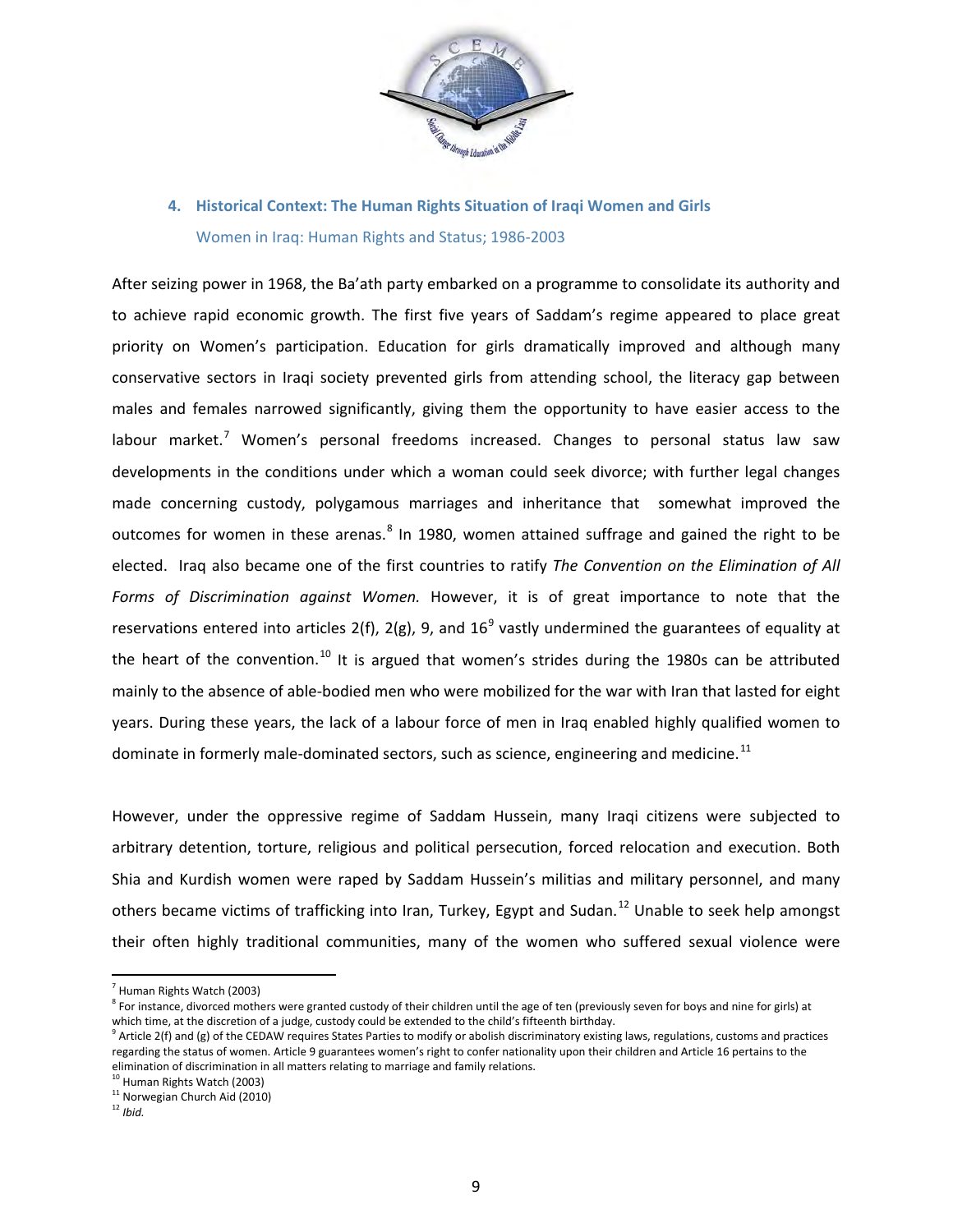

stigmatized as immoral. Some were even killed for having violated religious and customary codes in addition to the honour of their family and tribe. The increased prosperity that Iraq enjoyed prior to the Gulf War in 1991 attracted a small but not inconsequential number of traffickers from other parts of the world. Secluded gypsy settlements were also known to host parties for government officials and sheikhs in which women were prostituted. $^{13}$ 

In the years following the 1991 Gulf War Saddam Hussein's decision to embrace Islamic and tribal traditions, with the view to consolidating his power, further impacted upon the rights and status of women. In many respects, women's status was wholly reversed. Elements of Sharia law were reinforced, and legislation was introduced which had a further negative impact on women's legal status in the labour code, criminal justice system and personal family law.<sup>[14](#page-11-0)</sup> According to the UN Special Rapporteur for Violence against Women, an estimated of 4,000 women and girls have been victims of "honour killings", in the 12 years following the enactment of these reforms in 1991. Male perpetrators of such violence against women were given immunity in 1990.<sup>[15](#page-11-1)</sup> The economic sanctions imposed on Iraq in order to overthrow Saddam's Ba'ath Regime resulted in unprecedented poverty and the further socioeconomic isolation of women. In 1998, all women secretaries working in government agencies and ministries were dismissed. The gender gap in school enrolment, and subsequently female illiteracy, increased dramatically due to families' inability to pay for their children's school fees.. Women's freedom to travel outside of Iraq was also legally restricted.<sup>[16](#page-11-2)</sup> This starvation-style economy increased the exploitation of women in the workplace, and led to an alarming increase in prostitution. A huge number of widowed and single mothers, facing either no income or a monthly salary of just a few dollars, were forced into prostitution to merely survive.<sup>[17](#page-11-3)</sup>

#### Women in Iraq: Trafficking and Sexual Exploitation; 2003 – Present

<span id="page-11-4"></span>The chaos of the war in Iraq opened new, and exacerbated old, avenues of violence, discrimination and internal and external displacement that greatly affected the country's women and children. Women

<sup>13&</sup>lt;br><sup>13</sup> Organisation of Women's Freedom in Iraq (2010)

 $14$  *Ibid.* 

<span id="page-11-2"></span><span id="page-11-1"></span><span id="page-11-0"></span><sup>15</sup> Human Rights Watch (2003) 16 *Ibid.*

<span id="page-11-3"></span><sup>&</sup>lt;sup>17</sup> Organization of Women's Freedom in Iraq (2010)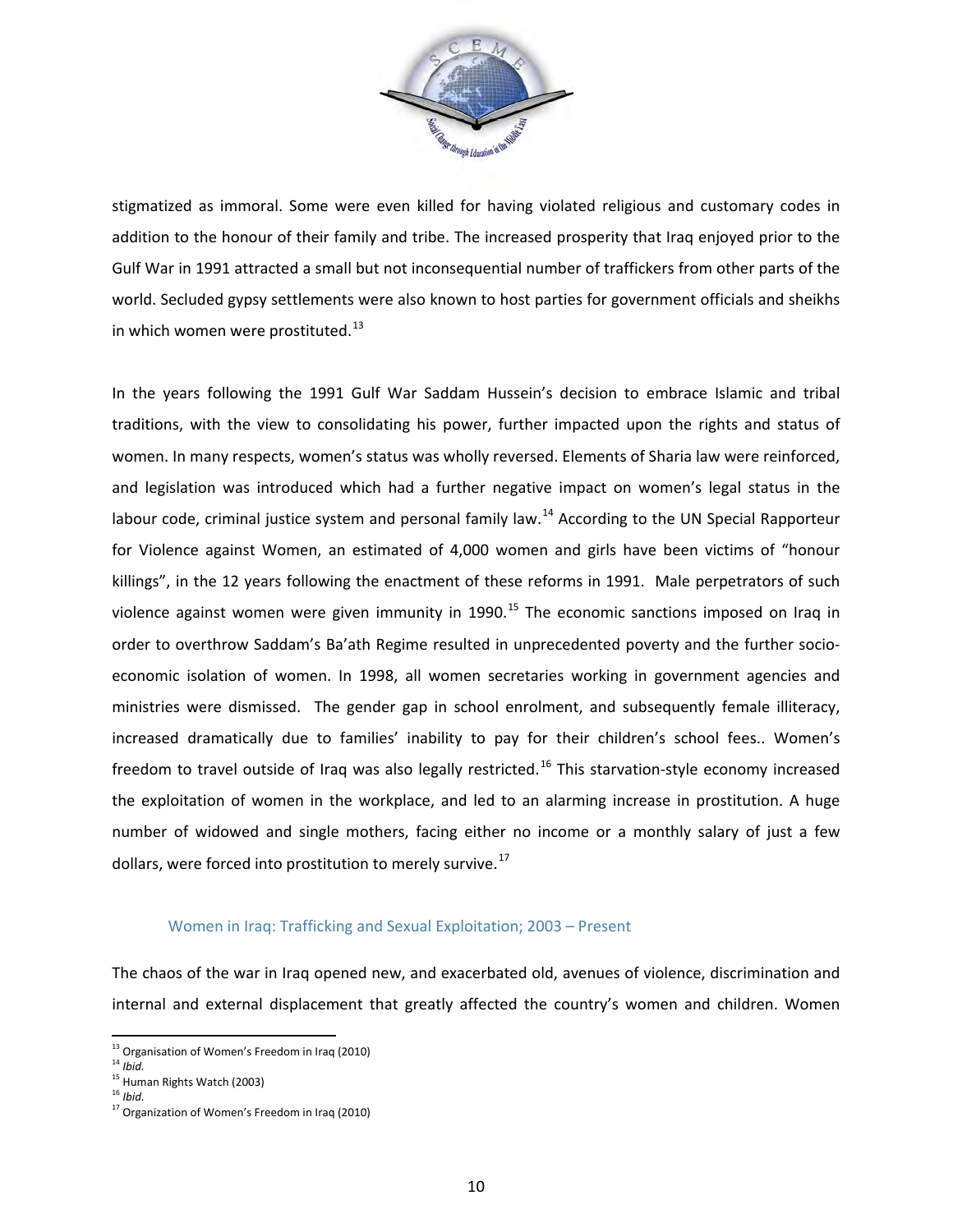

continued to face daily struggles in securing employment, the results of which were made all the worse by the conflicts and violence. Many men were absent from households, rendering women to be the sole breadwinners, often with a weakened support base.<sup>[18](#page-11-4)</sup> With an estimated 1-2million widows in Iraq as of 2009;<sup>[19](#page-12-0)</sup> a great many women also struggled to protect themselves and their children and became, along with young girls, targets of rape and other forms of gender-based violence by gangs and armed forces.<sup>[20](#page-12-1)</sup> Indeed, as early as 2003, UNICEF warned that the conflict had resulted in an increased number of children living on Baghdad's streets who were particularly vulnerable to trafficking and exploitation. They noted that this phenomenon, which was simply unheard of prior to the first Gulf War of 1991, was rapidly worsening. UNICEF also noted that the community networks and organisations that existed to protect such vulnerable children were unable to fully function in the environment that they now found themselves in.<sup>[21](#page-12-2)</sup>

It remains unknown exactly how many women and girls may have been subjected to sex-trafficking. The Iraqi NGO, *The Organization for Women's Freedom in Iraq*, has estimated that approximately 4,000 women, one fifth of whom are under 18, disappeared in the first seven years of the 2003 invasion. Many are believed to have been nationally and internationally trafficked for sexual exploitation by criminal gangs, but also by members of their families;<sup>[22](#page-12-3)</sup> with sale or forced marriage being the most prevalent method of sex-trafficking of Iraqi girls and young women.  $^{23}$  $^{23}$  $^{23}$  As noted by the U.S. Department of State, girls and women have been trafficked by their own families in a bid to overcome economic hardship, repay debts, and resolve disputes between families.<sup>24</sup> It has been reported that Iraqi women and girls are being subjected to the following types of domestic and, increasingly since 2001, transnational trafficking:<sup>[25](#page-12-6)</sup>

- 1) Exploitation of prostitution
- 2) Forced labour or services

 $\frac{18}{18}$ Karama Movement in the Arab Region (2008)

<span id="page-12-0"></span><sup>&</sup>lt;sup>19</sup> Tirman, J. (2009)<br><sup>20</sup> Karama Movement in the Arab Region (2008)

<span id="page-12-2"></span><span id="page-12-1"></span> $21$  UNICEF (2003)

<sup>&</sup>lt;sup>22</sup> Organization of Women's Freedom in Iraq (2010)

<span id="page-12-4"></span><span id="page-12-3"></span><sup>&</sup>lt;sup>23</sup> United States Department of States (2009)<sup>24</sup> *Ibid.* 

<span id="page-12-6"></span><span id="page-12-5"></span><sup>&</sup>lt;sup>25</sup> Minwalla and Portman (2007)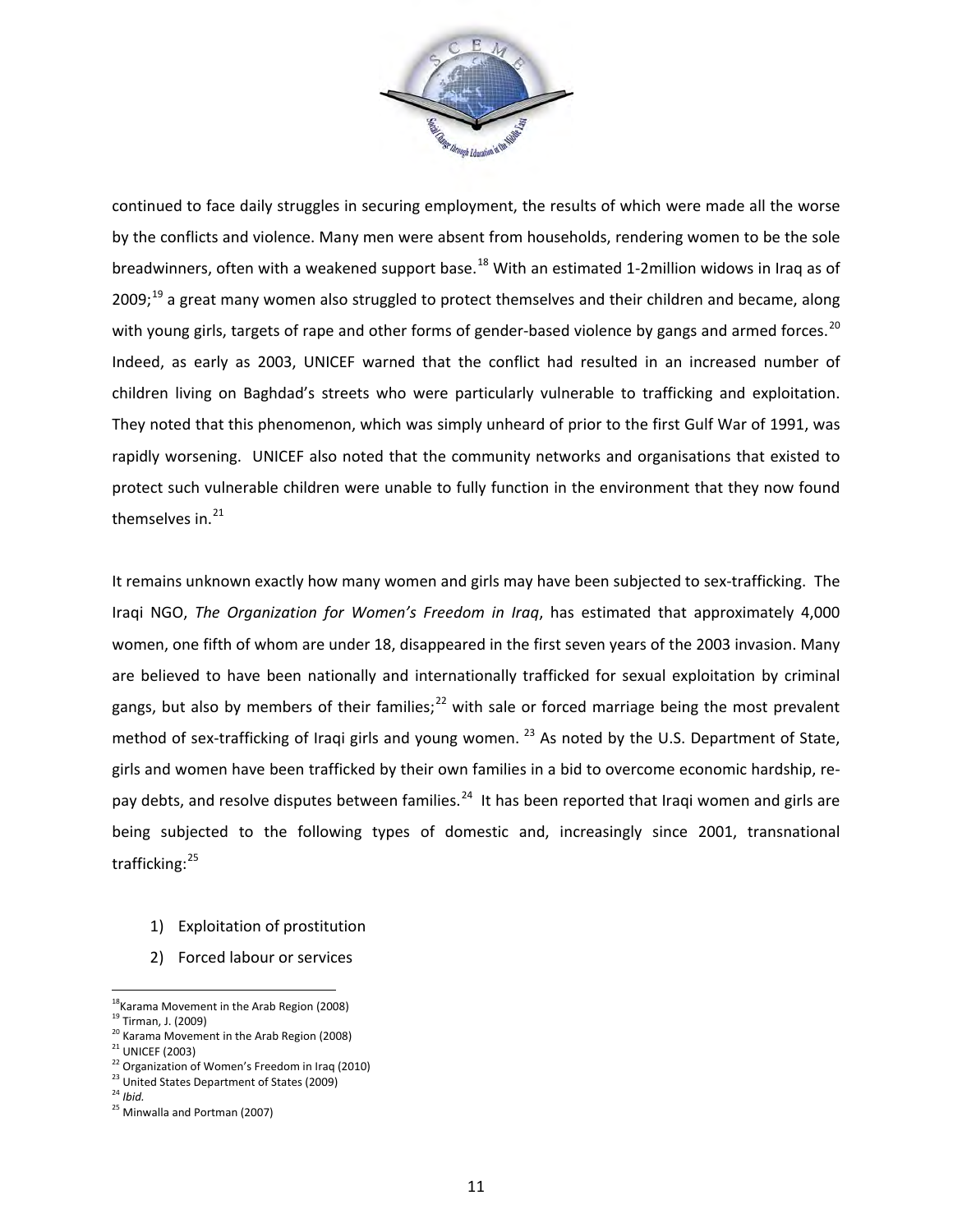

- 3) Slavery or practices similar to slavery and
- 4) Servitude

The occupation; its resulting chaos; the absence of the rule of law; corruption amongst government authorities; the rise of religious extremism; economic strife; as well as familial pressures, have all been identified as contributing to this rise in transnational trafficking. Accurately measuring the true level and intensity of trafficking within and from Iraq is exceptionally challenging. However, evidence does exist to show the patterns of trafficking. This has lead data analysts to conclude that there is a strong likelihood of hundreds of women having been trafficked, within the Kurdistan region and thousands elsewhere in Iraq, to other Arab and European countries.<sup>[26](#page-12-1)</sup> Within Iraq, Kurdish women are trafficked mainly into Baghdad or Basra in the South; whereas women and girls from southern regions are trafficked northwards to areas such as Sulaymaniya.<sup>[27](#page-13-0)</sup> In central and southern Iraq, where violence and socio-economic insecurities dominate the political landscape, women are also particularly vulnerable to other forms of gender-based violence, such as rape and forced prostitution, when compared to those from other regions.<sup>[28](#page-13-1)</sup> This lack of security has had a notable impact on the daily lives of women and girls, who often confine themselves to their homes from fear of rape or kidnap, hindering their participation in public life.<sup>[29](#page-13-2)</sup>

**University Student, Baghdad** - I don't go anywhere at night, and only go to school and places close to my home.*[30](#page-13-3)*

**Pharmacist, Baghdad** *-* We are all afraid and I cannot go alone anywhere. Even my older daughters, I fear for them. This is not a normal life we are living anymore.*[31](#page-13-4)*

Authorities' estimations would suggest that the majority of victims of sex-trafficking are forced into sexual servitude in Baghdad, principally in al-Baia' and al Battaween – two regions known for the

<span id="page-13-5"></span> $^{26}$  Minwalla and Portman (2007)

<span id="page-13-0"></span><sup>&</sup>lt;sup>27</sup> Norwegian Church Aid (2010)

<span id="page-13-2"></span><span id="page-13-1"></span> $^{28}$  Minwalla and Portman (2007)<br> $^{29}$  El-Amin (2003)

 $30$  Jamail (2005)

<span id="page-13-4"></span><span id="page-13-3"></span><sup>31</sup> *Ibid.*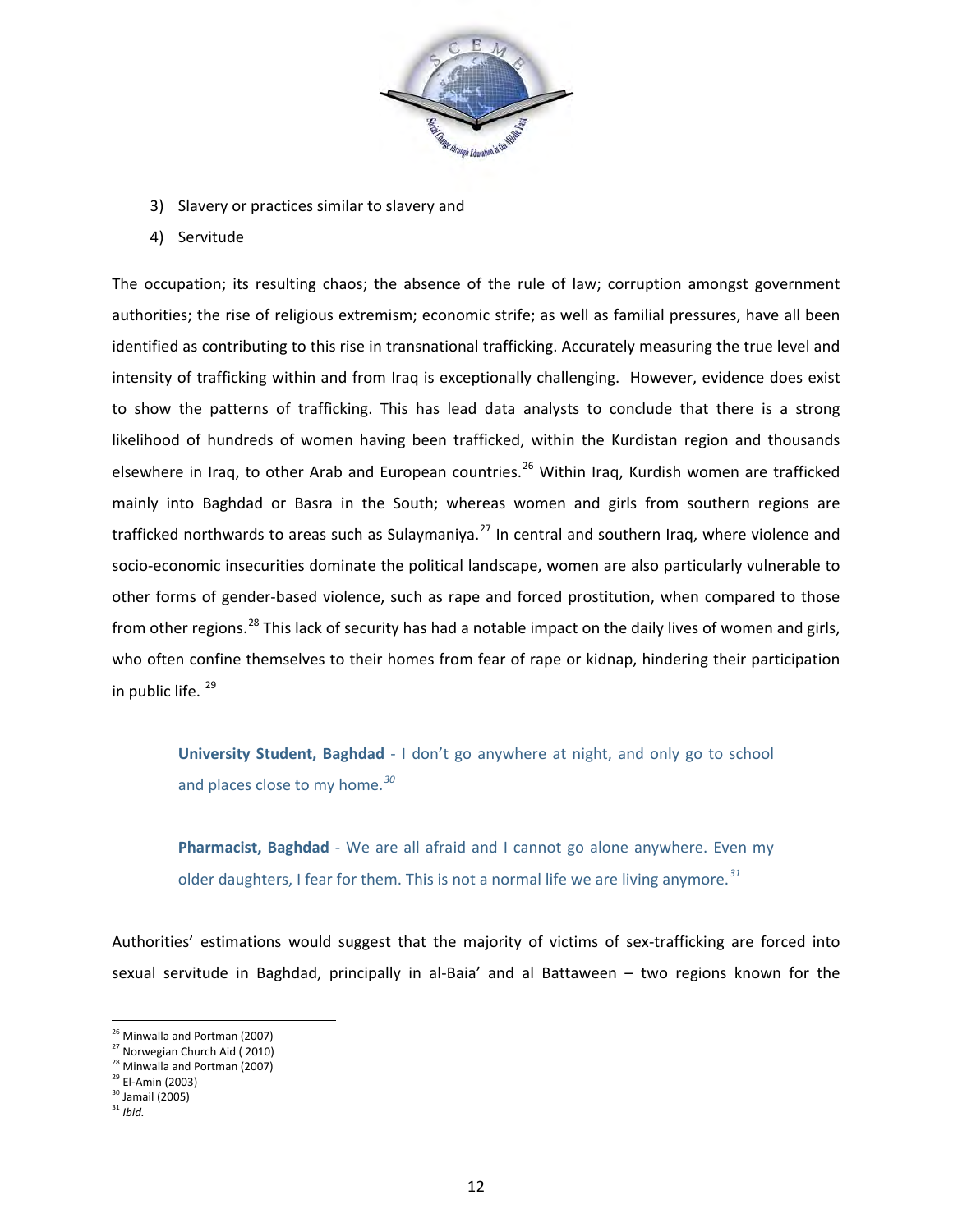

prevalence of the sex trade. $32$  Brothels (some of which have been established purely to meet the demand created by United States service personnel<sup>[33](#page-14-0)</sup>), restaurants, beauty salons and places of entertainment are used for the purposes of exploiting women and girls; as well as night clubs, legal in the capital since 2009, which constitute a major supplier of young girls who have been exploited into the sex industry.<sup>[34](#page-14-1)</sup>

# **Amira's Story[35](#page-14-2)**

Amira's family was facing dire financial problems in Iraq, when a man came to her father with an offer to hire Amira for 200 US dollars a month in order to help take care of his wife, who was handicapped. The impoverished family agreed with this tempting offer, but Amira, 17 years old, had no idea what was in store for her. Her work was not restricted to only housework; she had to have sexual intercourse with the son, and friends of, the man who hired her.<sup>[36](#page-14-3)</sup>

Analysis suggests a common trend in the tactics employed by sex traffickers within Iraq. Professional traffickers target young girls and women whilst they are still inside the borders. These traffickers, very often women, target young girls who have left their families (for reasons of fear, abuse, forced marriage or the threat of honour crimes) typically in large cities or on public transportation. Kidnapped, the girls may be kept for a period of time while negotiations on their prices are undertaken before they are sold on.<sup>[37](#page-14-4)</sup> In other cases, male solicitors are recruited by trafficking gangs. These men are used to lure vulnerable young girls, eventually persuading them to elope whereby; again, they will be sold for sexual servitude.<sup>[38](#page-14-5)</sup> Some taxi drivers are also used as recruiters to lure girls with the false pretense of help, whereas women who are already involved in the sex industry are used as intermediaries who again

<span id="page-14-6"></span> $32$  El-Amin (2003)

<span id="page-14-0"></span><sup>&</sup>lt;sup>33</sup> Gaudett and Thompson (2011)

<sup>&</sup>lt;sup>34</sup> Norwegian Church Aid (2010)

<span id="page-14-3"></span><span id="page-14-2"></span><span id="page-14-1"></span><sup>&</sup>lt;sup>35</sup> Names ascribed to all women and girls mentioned in this report are pseudonyms <sup>36</sup> al-Haideri (2007)<br><sup>36</sup> al-Haideri (2007)<br><sup>37</sup> Norwegian Church Aid (2010)

<span id="page-14-5"></span><span id="page-14-4"></span><sup>38</sup> *Ibid.*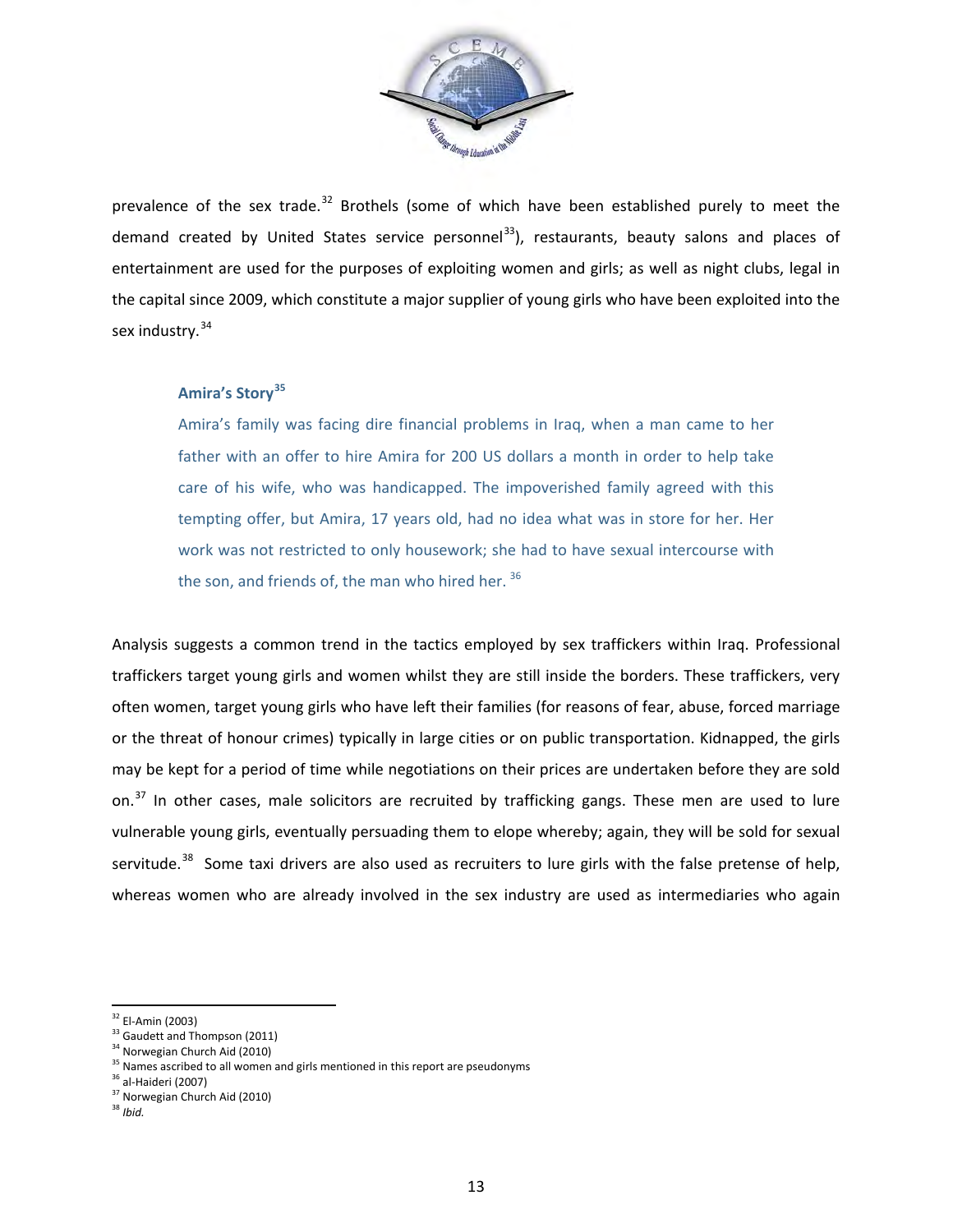

pretend to provide assistance, offering to bring the girls to shelters when, in fact, they bring them to brothels.[39](#page-14-6)

#### **Farrah's Story**

Following the death of her father in 2003, Farrah was taken to a Baghdad orphanage. Befriended by a nurse who offered to adopt her in order to protect her from the death she faced over the shame she had put upon her family; Farrah was lured to leave the orphanage whereupon she was kidnapped by the nurse and tortured for three weeks, while negotiations were made over her price with a bidder in Dubai. With the help of a local boy, Farrah managed to escape and her captor was arrested. Farrah and her captor shared the same prison for the following 6 months, before Safah was released back to the orphanage.<sup>[40](#page-15-0)</sup>

Both the Iraqi government and the Kurdistan Regional Government have failed to address the problem of sex trafficking. Article 37 of the Iraqi constitution prohibits the trafficking of women and children, as well as the sex trade and slavery.<sup>[41](#page-15-1)</sup> However, aside from this constitutional provision there have been no legislative training efforts to combat trafficking, developments in such training being hampered as a consequence of security concerns being placed as the main priority for the country after the invasion.<sup>[42](#page-15-2)</sup> Furthermore, Iraq has failed to take adequate steps to identify and prosecute traffickers or to protect victims and often punishes victims of trafficking for crimes committed as a direct result of being trafficked (including forced prostitution).<sup>[43](#page-15-3)</sup> Within Iraqi law, prostitution, adultery and sodomy are similar offences, thus reflecting the norms that govern the status and representation of women in the society, their relationships with the opposite sex as well as its ideas about and practices surrounding sexuality.<sup>[44](#page-15-4)</sup> Because there is no set human trafficking law in place, there is a level of uncertainty as to the specific entities involved in combatting the issue.<sup>45</sup> Moreover, as Hakary Dzayi, of the Terrorism,

 $\frac{1}{2}$ <sup>39</sup> Norwegian Church Aid (2010)<br><sup>40</sup> Bennett (2006)

<span id="page-15-1"></span><span id="page-15-0"></span> $41$  Government of Iraq (2005)<br> $42$  Minwalla and Portman (2007)

<span id="page-15-3"></span><span id="page-15-2"></span><sup>&</sup>lt;sup>43</sup> United States Department of State (2011)<br><sup>44</sup> Norwegian Church Aid (2010)

<span id="page-15-5"></span><span id="page-15-4"></span><sup>45</sup> Allawi (2010)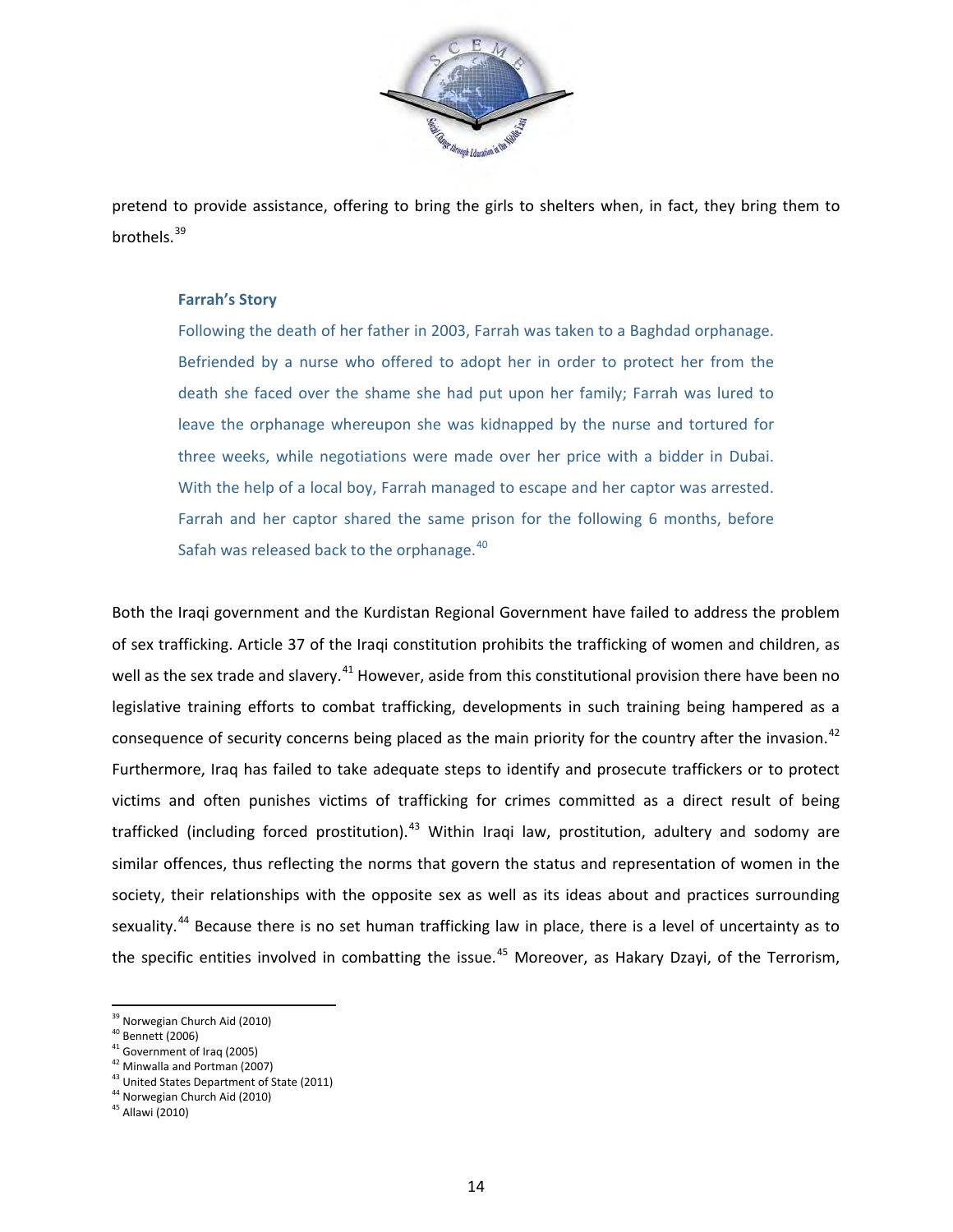

Transnational Crime and Corruption Centre (TraCCC) affirms, "those in power expedite the way for traffickers because trafficking in females has a big profit; the good bribes motivate them to not follow the cases of the trafficked women".<sup>[46](#page-15-3)</sup>

Analysis suggests that a network of government ministries, legislative bodies and a large number of domestic and international NGOs that are critical of the government, are the main entities that have assumed responsibility for preventing trafficking, prosecuting traffickers and protecting the victims of trafficking. However, coordination of actions between these entities, working to tackle a problem that does not specifically exist within the law, has been exceptionally troubling.<sup>[47](#page-16-0)</sup> The failure of existing national and international entities to counter the sex-trafficking of Iraqi women and girls is particularly frustrating in light of early warnings from *The Commission on Security and Cooperation in Europe* which, in May 2003, recognised the dangers facing Iraq's most vulnerable people and called for increased attention to trafficking in post-conflict environments, such as Iraq. The Commission stressed to the International Community 'The need for a strategy to prevent the emergence of prostitution and human trafficking in post-conflict Iraq is manifested by the experiences in post conflict Bosnia-Herzegovina and Kosovo. In both areas, prostitution and human trafficking were allowed to develop and thrive due to the arrival of large numbers of multinational personnel involved in post-conflict reconstruction and peacekeeping.[48](#page-16-1)

# **5. From Domestic to Transnational Trafficking**

It would be unjust to state that there has not been important steps taken towards the equality and protection of women in Iraq. Yet, the impact of war and sectarian violence on a state that already possesses repressive laws, policies and traditions against women, and which hinders their sexual and individual autonomy, has placed women in situation where they are the victims of a cruel reality. The human rights violations taking place against women have been exacerbated by war, moving them into a new dimension in which young women and girls are trafficked, no longer primarily within state borders, but internationally, to countries including Syria, Lebanon, Jordan, Kuwait, UAE, Turkey, Iran and

<span id="page-16-2"></span> $\overline{a}$ <sup>46</sup> Thompson (2011)<br><sup>47</sup> Ibid.

<span id="page-16-1"></span><span id="page-16-0"></span> $^{47}$  Ibid.<br> $^{48}$  USAID (2004)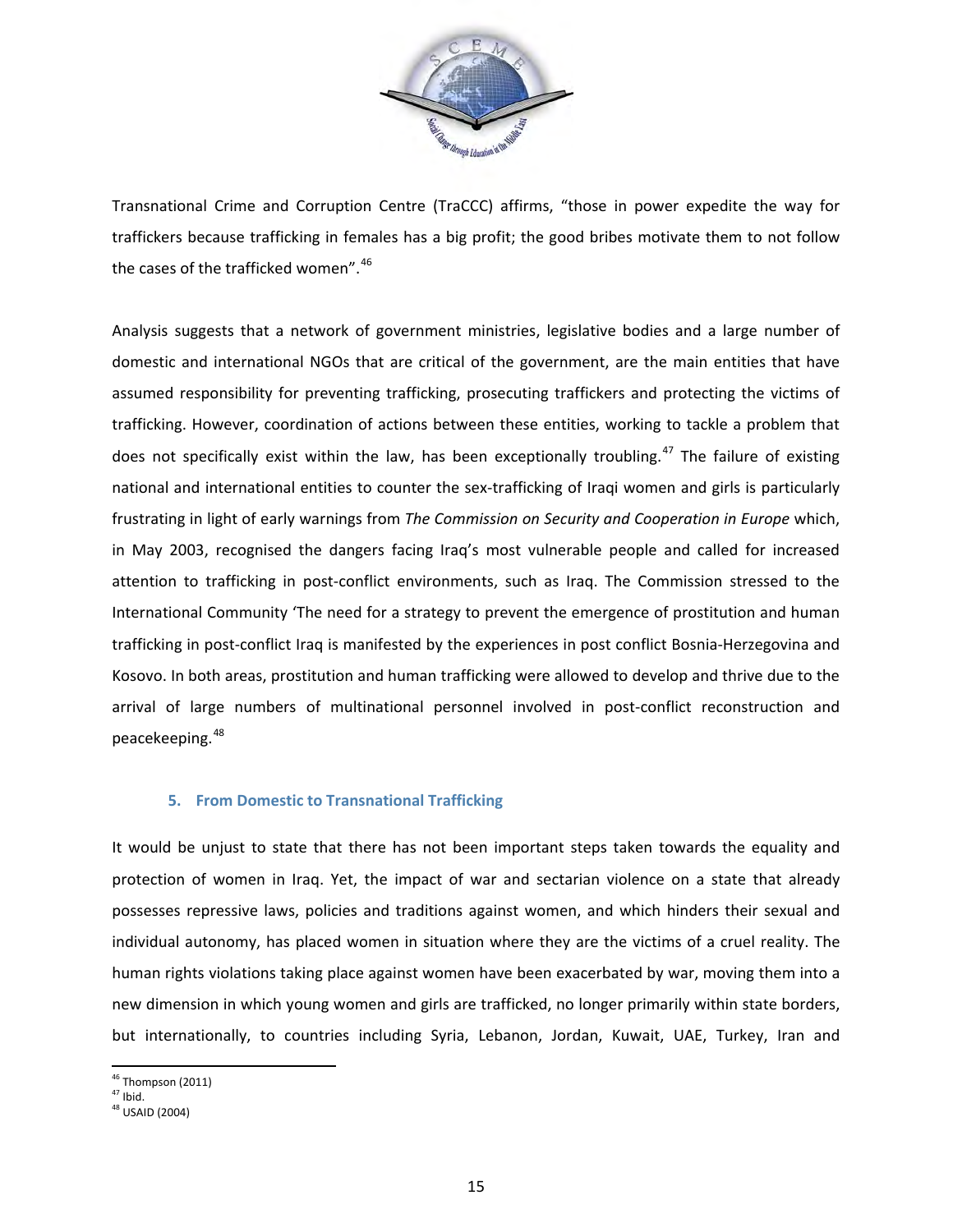

Yemen.<sup>[49](#page-16-2)</sup> Children are especially vulnerable to being trafficked because they are often poorly educated, easy to overpower and easy to convince that they must do what an adult tells them to do. As witnessed in the case of Iraq, children may also be sold and trafficked across state boundaries by family members to support their families.<sup>[50](#page-17-0)</sup> Moreover, both domestic and trans-national trafficking are exceptionally difficult crimes to combat; cases in which family members are responsible for trafficking pose incredible problems in prevention and prosecution, yet cases in which girls may never meet the traffickers which organise the moves across borders also pose their own stark challenges. The two main destinations for trafficked Iraqi women and girls are Syria and Jordan, not only because of their geographical proximity, but also because these two countries both at one time practiced a relative open door policy vis-à-vis Iraqis since the beginning of the invasion.

# **6. Syria**

# The Refugee Influx

Official figures estimate that 1 million Iraqi refugees are currently residing in Syria, a significant figure in a population of approximately 22.5 million.<sup>[51](#page-17-1)</sup> A UNHCR survey has shown that the overwhelming majority of respondents fled to Syria because of a direct threat to themselves or their families.<sup>[52](#page-17-2)</sup> Whilst the highest number of Iraqi refugees is to be found in Damascus, where their settlement has generated profound changes in entire neighbourhoods such as Sayda Zaynab, Jaramana, Massaken Barzeh, Yarmouk and Qodsiyyeh; refugee communities are spread across all governorates and districts and have influenced the character and realities of other cities like Aleppo, Lattaquieh and Deir el Zor, where accommodation and living costs are lower than the in the capital. $53$ 

Female Iraqi refugees, and their families, face a series of economic, social and physical challenges in Syria. Some Iraqis have been granted temporary visas to enter Syria; however, visa restrictions were stringently tightened in 2007. This has resulted in many refugees becoming ineligible for legal residency in the country. By crossing the Syrian borders, Iraqis' passports are stamped banning them from

<sup>&</sup>lt;sup>49</sup> Allawi (2010)

<span id="page-17-4"></span><span id="page-17-0"></span> $^{50}$  ECPAT International (2011)<br> $^{51}$  UNHCR (2011)

<span id="page-17-2"></span><span id="page-17-1"></span> $52$  UNHCR(2010)

<span id="page-17-3"></span><sup>53</sup> Dorai (2010)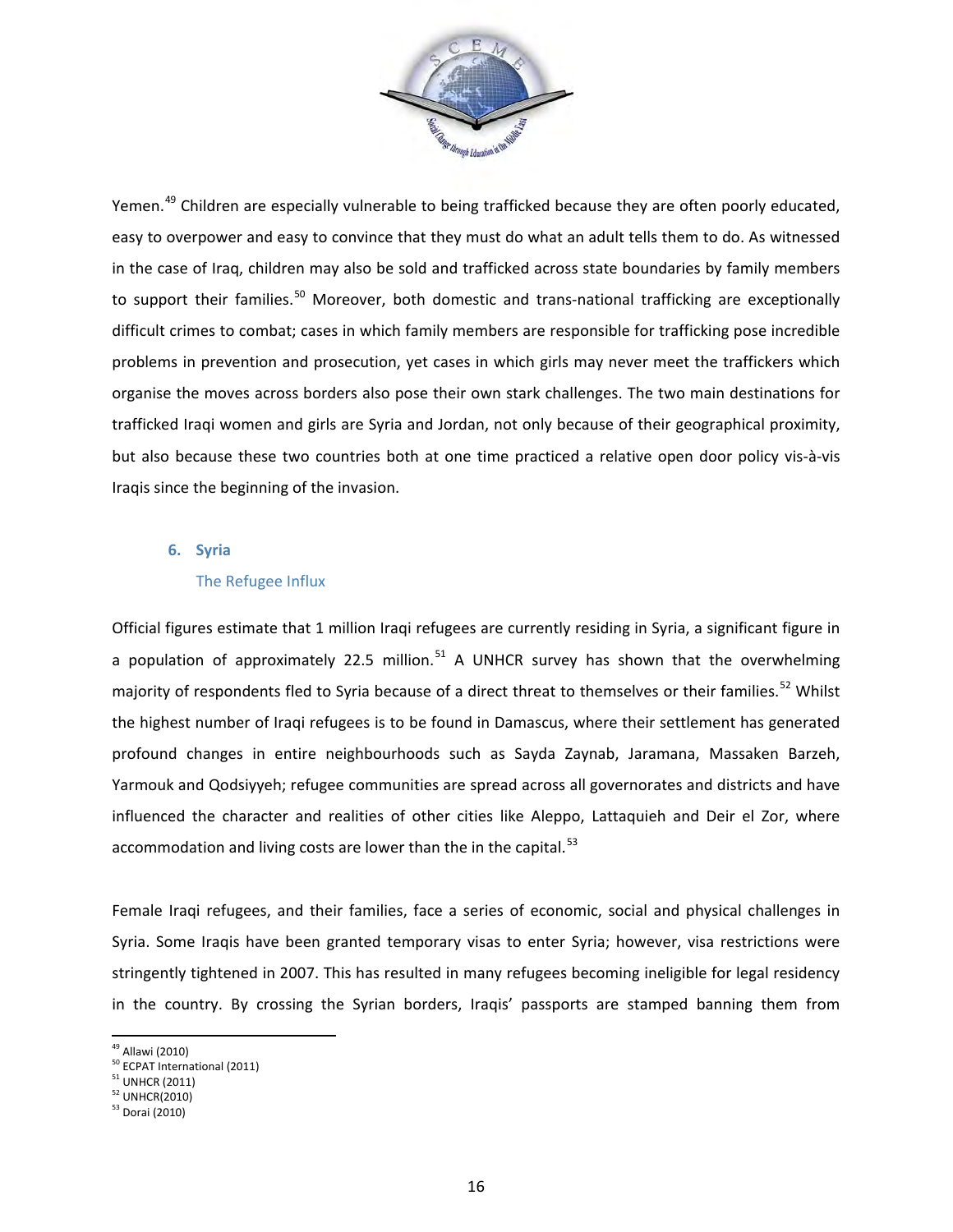

working. Such restrictions have inevitably led to a situation in which girls and women are more susceptible to becoming the targets of trafficking into sexual exploitation.<sup>54</sup>

# Trafficking in Syria

On the basis of the fieldwork conducted by organisations inside Iraq, and the data available thus far; it is deemed that the sex work of Iraqi refugees could be divided into three levels, namely: prostitution on the individual level, on a family level and on the level of organized networks.<sup>[55](#page-18-0)</sup>

The first level refers to a woman who has made the decision to engage in prostitution without the knowledge of her family. In reality, this decision is often one arrived at as a consequence of poverty and difficult circumstances. Whilst the well-being and safety of these girls is crucial, this paper focuses on the subsequent, and often interconnected, two levels which relate to the forced sexual servitude of girls and women; the levels of family and organized networks.

The second level refers to those forced into work with the knowledge and active involvement of family members; these family members are most often male.<sup>56</sup> This type of prostitution is also called "secret prostitution" and is most frequently reported in the Jaramana area of Damascus.<sup>[57](#page-18-2)</sup>

# **Leyla's Story**

Leyla, an Iraqi refugee, was last known to be living with her mother and brothers. Prevented as refugees from working legally in the country, her family had run out of its savings. By the age of 14, her mother had forced her to work in a nightclub as a prostitute in order to generate income for the family.<sup>[58](#page-18-3)</sup>

<span id="page-18-4"></span><sup>&</sup>lt;sup>54</sup> Amnesty International (2007)

<span id="page-18-0"></span><sup>55</sup> Gimon (2007) 56 *Ibid.*

<span id="page-18-3"></span><span id="page-18-2"></span><span id="page-18-1"></span><sup>57</sup> *Ibid.*

<sup>58</sup> Sinjab (2007)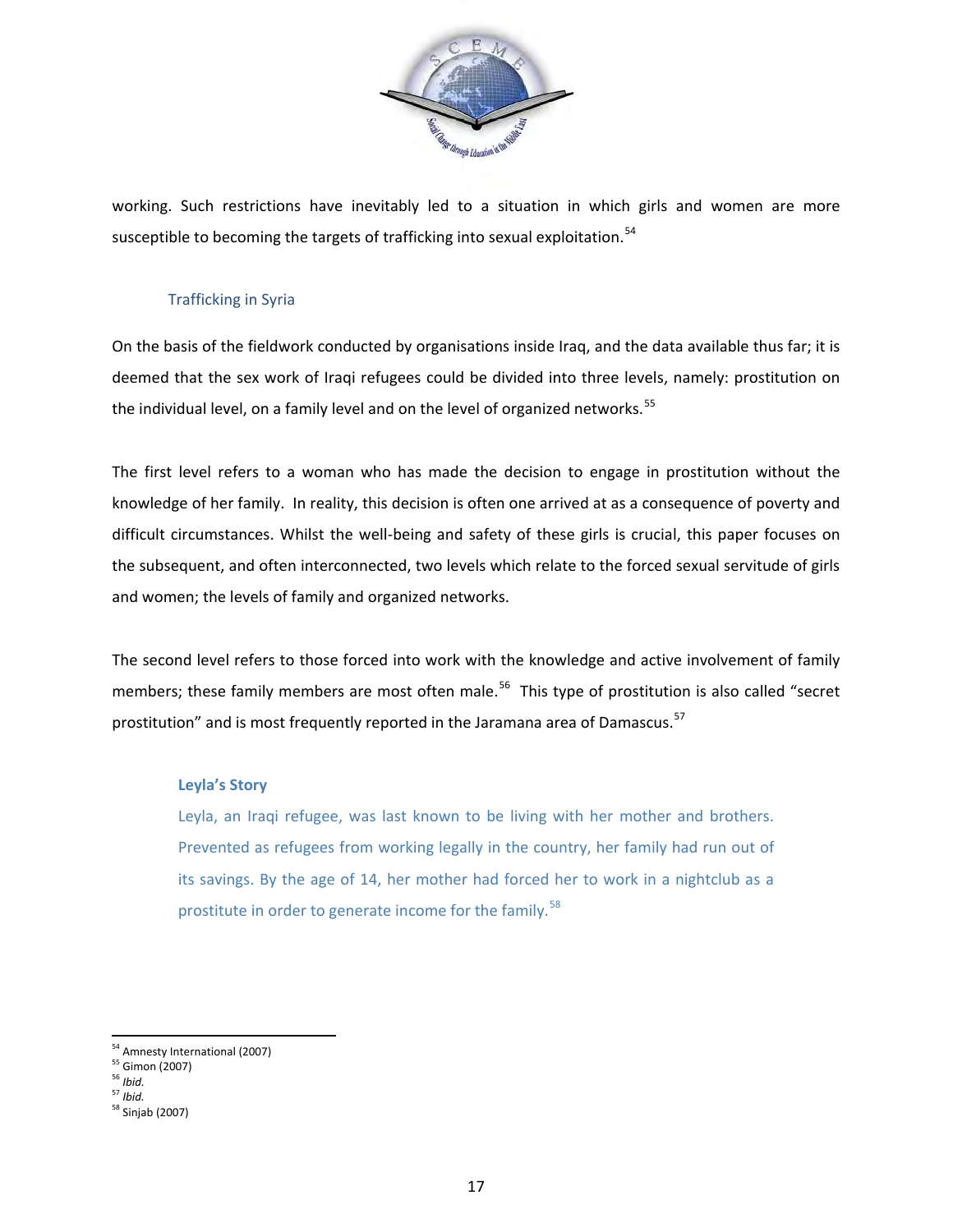

Complexly interwoven with trafficking and forced prostitution, Iraqi girls are increasingly finding themselves in *mut'a* marriages. As the Karama Movement in the Arab Region has uncovered.<sup>[59](#page-18-4)</sup> on Fridays young girls are married off at a price and on the following Sunday the couple is divorced.<sup>[60](#page-19-0)</sup> Research suggests that the rates at which these *mut'a* marriages are carried out intensifies in the summer when male tourists visit Syria from the Gulf. Some of these tourists arrive looking to pay dowries to the families or pimps of these girls in exchange for brief marriages for the purposes of sexual exploitation for the duration of their visit.<sup>[61](#page-19-1)</sup> These so called 'summer-marriages' in which the girls and their husbands live together, temporarily of course, also provide none of the legal rights associated with marriage, such as alimony and inheritance, making vulnerable both the women involved and their resulting children.<sup>[62](#page-19-2)</sup> Although this particular kind of marriage is not explicitly called prostitution, it is in effect sexual exploitation, often forced, as means of either securing livelihood, or generating profit.

#### **Salma's Story**

Salma was forced by her father into a *mut'a* marriage with her cousin at age 15. After 48 hours, upon sexually exploiting her, he abandoned her. Her father refused to take her back; instead insisting that he take her to Syria to find her mother. At the border, her father left, selling her to a stranger who subjected her to a series of rapes and forced her into sex work in a Damascus nightclub for 2 years. Upon becoming pregnant, she was once again abandoned to the streets of Damascus. <sup>[63](#page-19-3)</sup>

The third level involves organized networks and criminal gangs which offer women and young girls for sale to people in the local community, tourists, as well as night clubs and casinos.<sup>[64](#page-19-4)</sup> Traffickers played an important role in opening such nightclubs in collaboration with brokers in Syria, relying on the selling of the bodies of female Iraqis, some of whom are as young as 6 years old. [65](#page-19-5) Clubs such as *Al Nigma* and *Al* 

 <sup>59</sup> The Karama Movement is initiative, headquartered in Cairo and launched in 2005, fueled by a coalition of partners as constituencies to build a movement to end violence against women in the Middle East and North Africa

<sup>&</sup>lt;sup>60</sup> Karama Movement in the Arab Region (2008)

<span id="page-19-1"></span><span id="page-19-0"></span> $61$  Muhanna (2011)<br> $62$ *lbid.* 

<span id="page-19-4"></span><span id="page-19-3"></span><span id="page-19-2"></span><sup>62</sup>*Ibid*. 63 UNHCR (2008) <sup>64</sup> *Ibid.*

<span id="page-19-5"></span><sup>65</sup> Arwa (2007)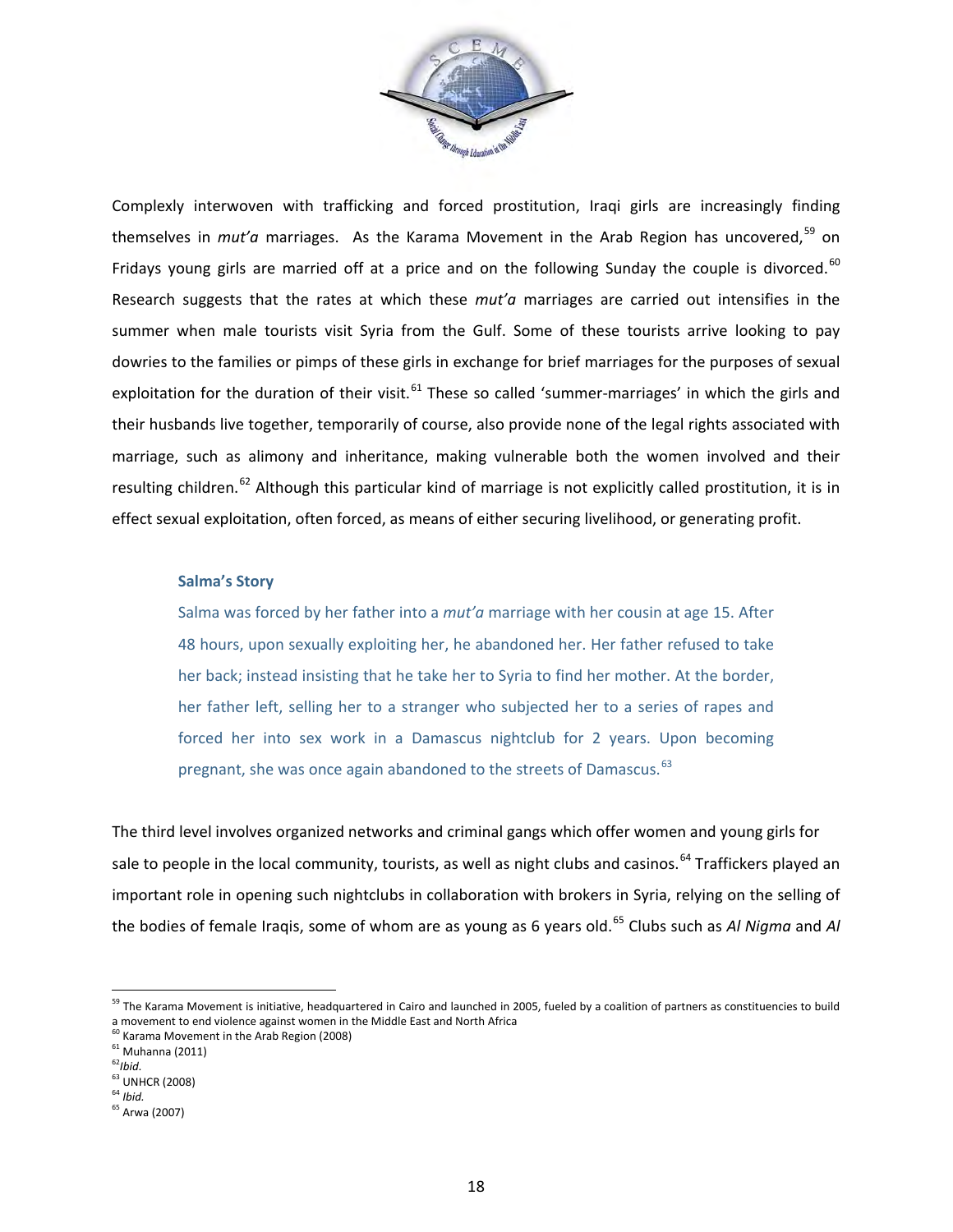

*Manara* in the suburbs of Damascus are frequented both by local Syrians and tourists from the Gulf and beyond.<sup>66</sup>

Some impoverished Iraqi families have abandoned their girls at the nation's borders whereby Syrian, and also Jordanian, traffickers either arrange forged documents for them or force the girls into a 'legal' marriage, to be immediately divorced upon arrival at their destination.<sup>[67](#page-20-0)</sup> The latter route into the country is facilitated by a culture within Iraqi society of not raising questions about a girl's status and whereabouts when she is married. After the sale of these young girls into the sex market, traffickers, who are often female themselves, then transport these girls, who can be as young as 11 and 12, into sexual servitude in a nightclub or brothel.<sup>[68](#page-20-1)</sup> It has been reported that 95% percent of the sex workers in Syrian brothels are Iraqis; the majority of whom are suspected to be young teenage girls.<sup>[69](#page-20-2)</sup> The youngest girls are favored by the traffickers', who consider girls to have become too old upon reaching the age of 20. For virgin girls, the sale price can reach thousands of dollars and in some devastating cases; girls are obliged by their traffickers to undertake painful and dangerous hymen operations in order that they might be re-sold again as virgins.<sup>70</sup>

#### **Shada's Story**

Shada, 16, was left by her father at the Syrian border. She was trafficked to Damascus, whereupon she was raped by five men and sold to a woman who forced her to work as a prostitute in nightclubs. The last knowledge of her whereabouts suggests that she was being held in a protection centre waiting for repatriation.<sup>[71](#page-20-4)</sup>

<sup>&</sup>lt;u><sup>66</sup> Karama Movement in the Arab Region (2008)</u>

<span id="page-20-0"></span> $67$  United States Department of States (2011)<br> $68$  United States Department of State (2010)

<span id="page-20-2"></span><span id="page-20-1"></span> $^{69}$  Choudhury (2011)<br> $^{70}$  Gimon, M., (2007)

<span id="page-20-4"></span><span id="page-20-3"></span> $71$  Sinjab (2007)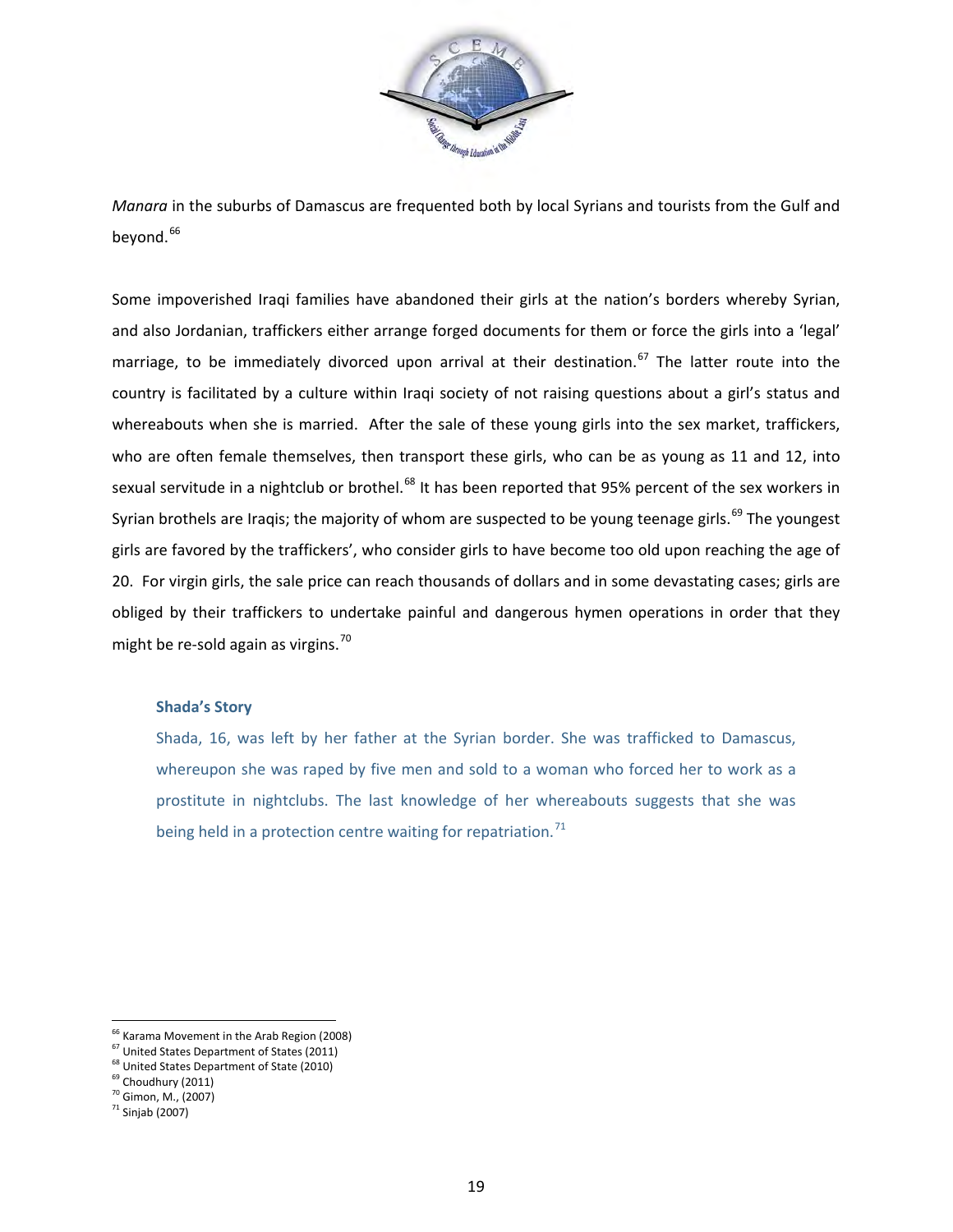

Actions of the Government of the Syrian Arab Republic against Sex Trafficking of Iraqi Women and Children

Bashar Al-Assad, President of Syria, issued a legislative decree in January 2010, detailing criminal penalties for individuals found guilty of committing the trafficking of persons. The sanctions imposed on girls who practice prostitution by force were, rather than being curtailed, merely decreased, despite recognition that they are victims in such cases and not perpetrators. However, it must be noted that the sanctions imposed on men involved in trafficking were toughened.<sup>[72](#page-20-0)</sup> In addition to this, the founding of a new shelter for trafficked women in Aleppo, along with the drafting of a plan to increase prevention efforts nationwide, also contributed to a sense that the state is moving in the right direction.<sup>[73](#page-21-0)</sup>

Syria does, however, remain far from fulfilling the expectations of the Palermo Protocol, $74$  which it signed and ratified in 2000, because it shows little evidence of increased investigation of human trafficking activity or training to law enforcement officials to assist them in identifying violations.<sup>[75](#page-21-2)</sup> Whilst Syria has increased its partnerships with local NGOs in order to help identify victimized women and protect them in shelters in the capital and Aleppo, the government has failed to recommend women to shelters, typically committing them to detention centres with the view to repatriating them without any legal alternative. Moreover, neither the Ministry of Social Affairs nor Syria's juvenile detention centres are equipped to address this growing problem. They do not have the tools necessary to provide effective and just rehabilitation or reintegration programmes for those who have been the victims of forced prostitution. Similarly, they do not have the mechanisms to provide support to victims of trauma and exploitation, as their role is primarily focused on holding young women until they are released or repatriated by court order. The Syrian authorities repatriate a large number of Iraqi refugees every day on the grounds that they have broken the law. A policy that makes it illegal to work and then leads to the deportation of those who have broken the law, puts Iraqi women refugees, especially those

 $\overline{a}$ <sup>72</sup> United States Department of State (2010)

<span id="page-21-3"></span><sup>73</sup> United Nations in Syria (2010)

<span id="page-21-1"></span><span id="page-21-0"></span><sup>&</sup>lt;sup>74</sup> The Palermo Protocol is the United Nations Protocol to Prevent, Suppress and Punish Trafficking in Persons, Especially Women and Children, Supplementing the United Nations Convention Against Transnational Organized Crime

<span id="page-21-2"></span><sup>75</sup> UNHCR (2010)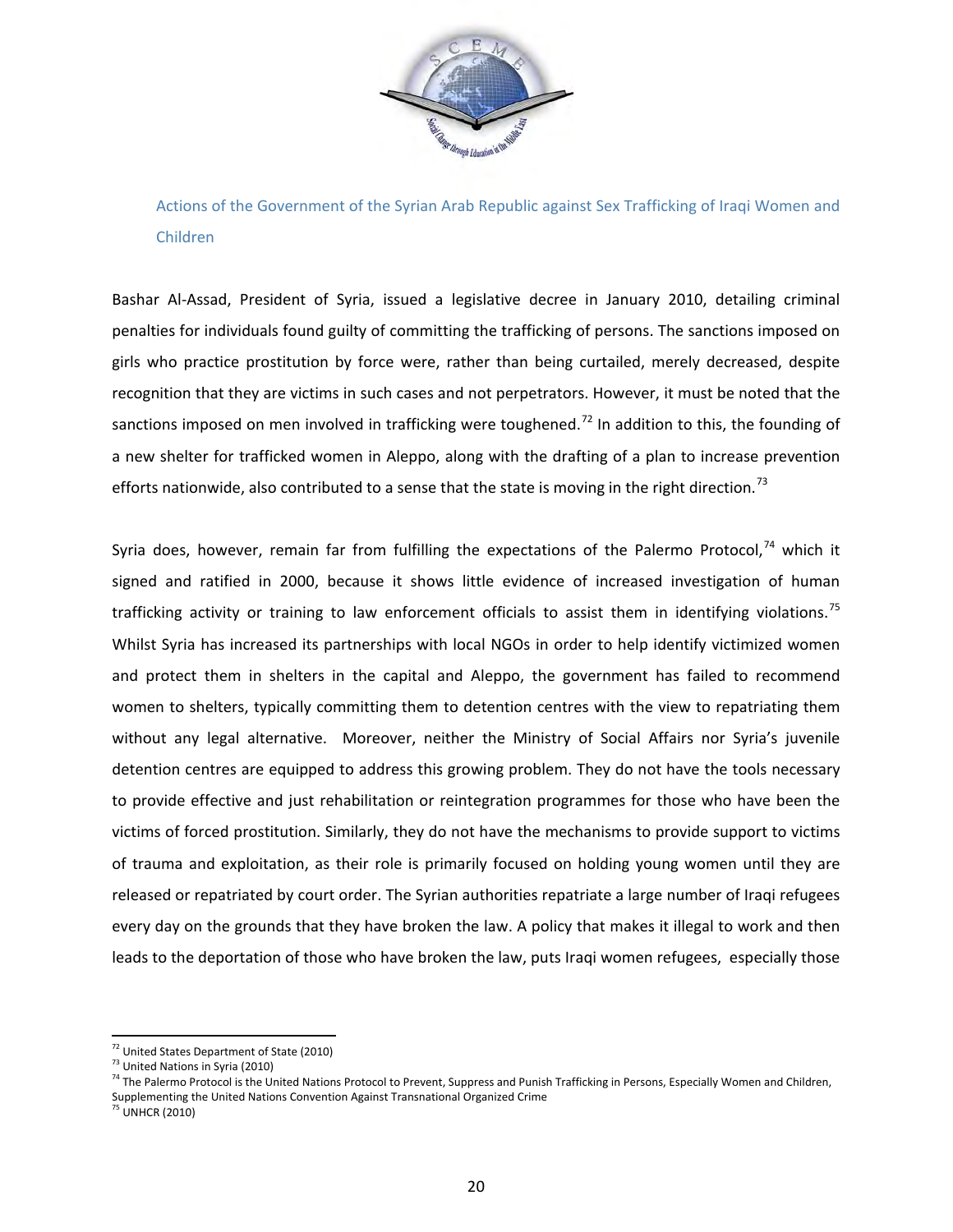

who have been forced into the sex trade, at an increased risk of repatriation and of losing their right of Non-Refoulement.

The lack of progress has contributed towards Syria retaining a Tier 2 Watch List ranking in the United States 2011 TIP Report.<sup>76</sup> Again, Syria demonstrated that it does not yet meet the minimum standards for the elimination of trafficking. The report states that Syria did not 'demonstrate evidence of increasing efforts to investigate and punish trafficking offenses, inform the public about the practice of human trafficking, or provide much needed anti-trafficking training to law enforcement and social welfare officials'.<sup>[77](#page-22-0)</sup> Inadequate training for law enforcement officials remains an area of key concern in the prevention of the trafficking of women and girls for sexual exploitation. Some 'modest' progress was made in the areas of the protection of victims and the prevention of trafficking; however, the maledominated police units have continued to be insensitive towards issues of sexual violence, which prevents many victims from reporting their abuse and the wider Syrian public remains unaware of the realities of trafficking within the state, it being a subject too taboo to be discussed.<sup>[78](#page-22-1)</sup>

# **7. Regional Snapshots**

The preliminary research has yielded information related to the trafficking of Iraqi refugees further afield than Syria; into Jordan, Lebanon, Yemen, Morocco and the Gulf States. Due to the enormity of the situation, research cannot, at this point, investigate deeply into the circumstances of these girls and young women. There remains a distinct lack of data and great difficulties in collecting and interpreting data due to the neglect of authorities to appropriately track, prevent, record and respond to the problem. The following offers a small insight into the human rights violations faced by Iraqi refugees, and others, across the region, which must be further investigated.

<span id="page-22-2"></span> <sup>76</sup> The TIP (Trafficking in Persons) Report is the U.S. Government's principal diplomatic tool to engage foreign governments on human trafficking. Annually, the Department of State places each country onto one of three tiers based on the extent of their judgment of the governments' efforts to comply with the "minimum standards for the elimination of trafficking" found in Section 108 of the TVPA. 77 United State*s* Department of State (2011)

<span id="page-22-1"></span><span id="page-22-0"></span><sup>78</sup> *Ibid.*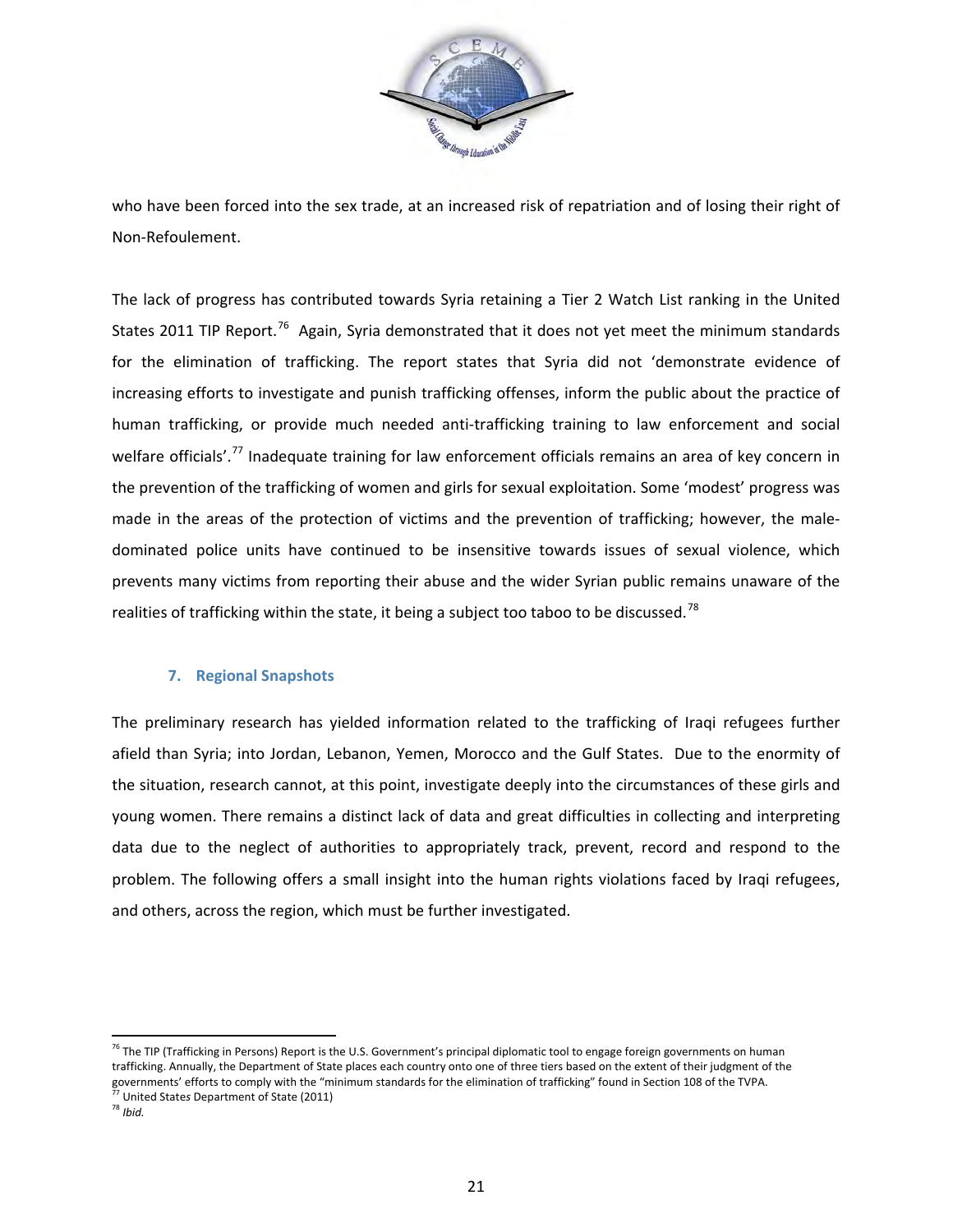

#### **7.1 Jordan**

#### Trafficking of Iraqi Women and Child Refugees in Jordan

The outbreak of war in 2003, and the impact of its aftermath, has brought new waves of Iraqi refugees to Jordan. It is estimated that over 750,000 Iraqis have fled to Jordan, a country of approximately 6 million people.<sup>[79](#page-22-2)</sup> The majority of those Iraqis seeking refuge in Jordan become victim to the country's "silent treatment"<sup>[80](#page-23-0)</sup> policy. Often, these refugees (who are not recognised as such by the Jordanian government, instead being categorised as 'temporary visitors', 'guests' or 'residents'.<sup>81</sup>) live a life on the margins of society. Many are lone women who fled to Jordan only with their children. The majority do not possess a proper legal status the choice to work legally, or any access to subsidised social services including such basics as health care or education.<sup>[82](#page-23-2)</sup>

Jordan is a destination for women and men who have been subjected to trafficking, specifically through forced labour and forced prostitution.<sup>[83](#page-23-3)</sup> Having few resources of sustainable income, women and children are put at particular risk of gender-based violence and sexual exploitation as they struggle to support their families and lives. Although the majority of Iraqi refugee women in the country are university graduates, their difficult living conditions have made them and their families vulnerable to poverty, displacement and social disintegration as well as prime targets to traffickers and procurers.<sup>[84](#page-23-4)</sup>

The most important problem for Iraqi refugees is unemployment. Immigration laws prohibit the majority from working legally and being under the constant threat of deportation urges some men to force their female relatives into work in prostitution, assuming that women are not a prime target for the Jordanian authorities. Iraqi women and girls have to cope with the effects of violence they encountered in Iraq and the difficult circumstances of being illegal refugees in Jordan. The majority of them raise concerns about domestic violence, including marital rape which is not illegal in Jordan.<sup>[85](#page-23-5)</sup>

 <sup>79</sup> Women's Commission for Refugee Women and Children (2007)

<span id="page-23-0"></span><sup>&</sup>lt;sup>80</sup> The Hashemite Kingdom of Jordan "ignores" the existence of hundreds of thousands of Iraqi refugees, does not address their needs for protection, and has not asked for extensive international support. This kind of policy can be characterized as "silent treatment". <sup>81</sup> European Commission (2008)

<span id="page-23-2"></span><span id="page-23-1"></span> $^{82}$  Human Rights Watch (2006)<br> $^{83}$  United Stated States Department of State (2010)

<span id="page-23-4"></span><span id="page-23-3"></span><sup>&</sup>lt;sup>84</sup> Karama Movement in the Arab Region (2008)

<span id="page-23-5"></span><sup>85</sup> Sassoon (2009)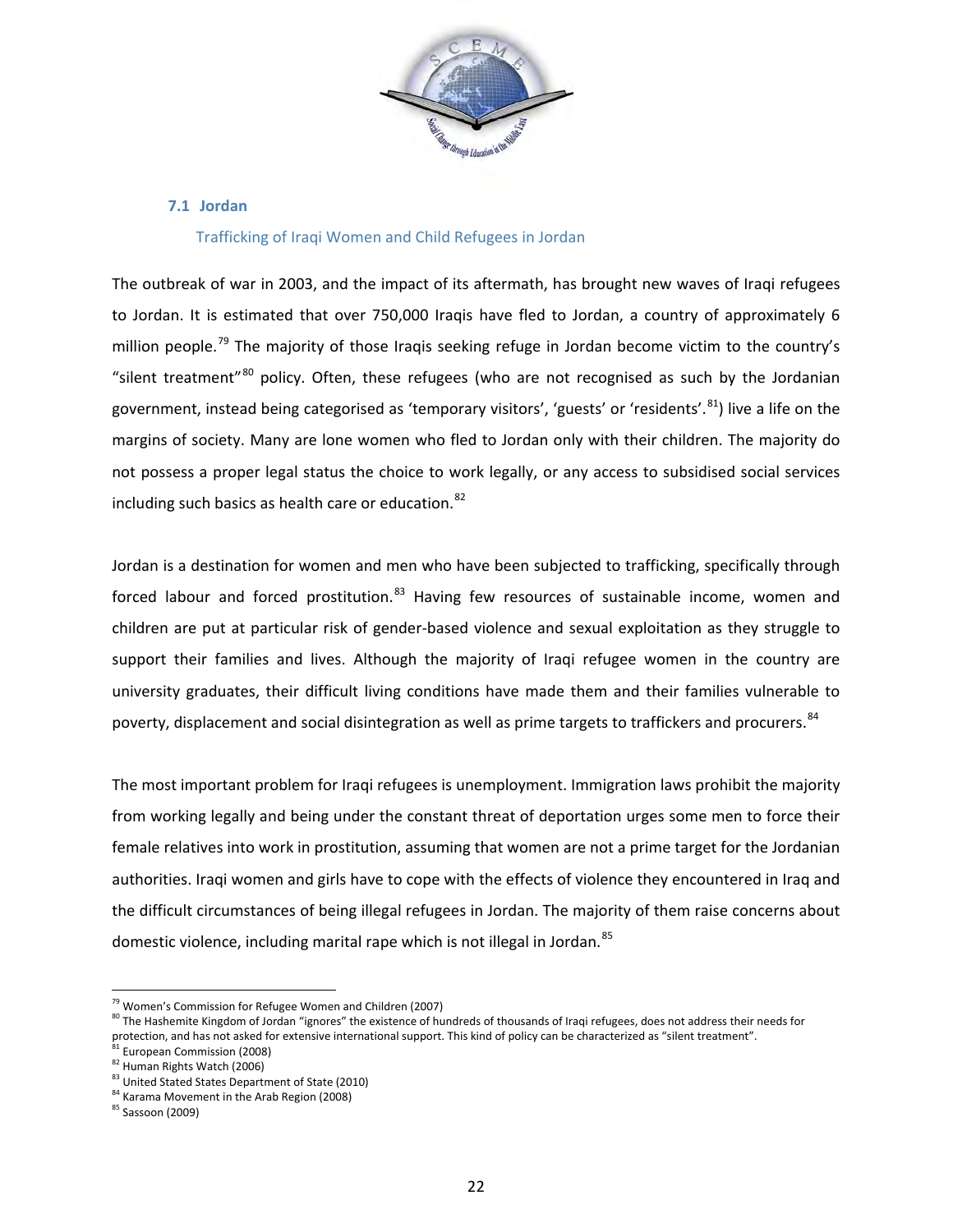

#### **Nada's Story**

Nada, 17, was sold to an Iraqi gang by her mother, herself a prostitute after her father was killed. When she arrived in Jordan, she was gang-raped by four men who told her they were teaching her the tricks of the trade. She said that the gang was catering to VIPs in Syria and high-profile clients in Amman. She managed to escape and return to Iraq when an Iraqi family helped her to go to the immigration department and get a new passport. [86](#page-23-4)

In the absence of government support, a number of national and international organizations, based mainly in Amman, try to focus on addressing the most urgent problems facing women refugees on a daily basis. These include education, health care, empowerment, psychological support and protection for women victims of violence by providing more space in women's shelters as well as legal assistance.  $87$ 

#### Jordan's Responses to Sex-Trafficking of Iraqi Refugees

Jordan has made some efforts to move towards a state of increased prevention of sex-trafficking, as well as protection for its victims. It has enacted a national anti-trafficking action plan; drafted guidelines for opening a long-term shelter for victims and designed a public awareness strategy. Nevertheless, essential victim assistance, punishment of traffickers and strong cooperation with source countries' embassies remains quite limited. However, its moves to implement the 2010 National Anti-Trafficking Plan were hampered by factors including government reshuffles and limited ministerial capacities. The availability of adequate shelters for victims, efforts to identify victims of forced prostitution, the confirmation that identified victims are not punished for unlawful acts along with the increase on bilateral partnerships and systematic information, constitute only the first step towards the improvement of the Iraqi women's conditions. Furthermore, it is vital that refugee women have access to quality psychological services due to the trauma and abuse that many have suffered. That needs sufficient equipment and training of health and social-service staff. Moreover, the United States Department of States TIP Report has found that in the period of 2010 - 2011, despite the Government of

<span id="page-24-1"></span><sup>&</sup>lt;sup>86</sup> Sarhan (2007)

<span id="page-24-0"></span><sup>&</sup>lt;sup>87</sup> Women's Commission for Refugee Women and Children (2007). See the work of the Jordanian Women's Union.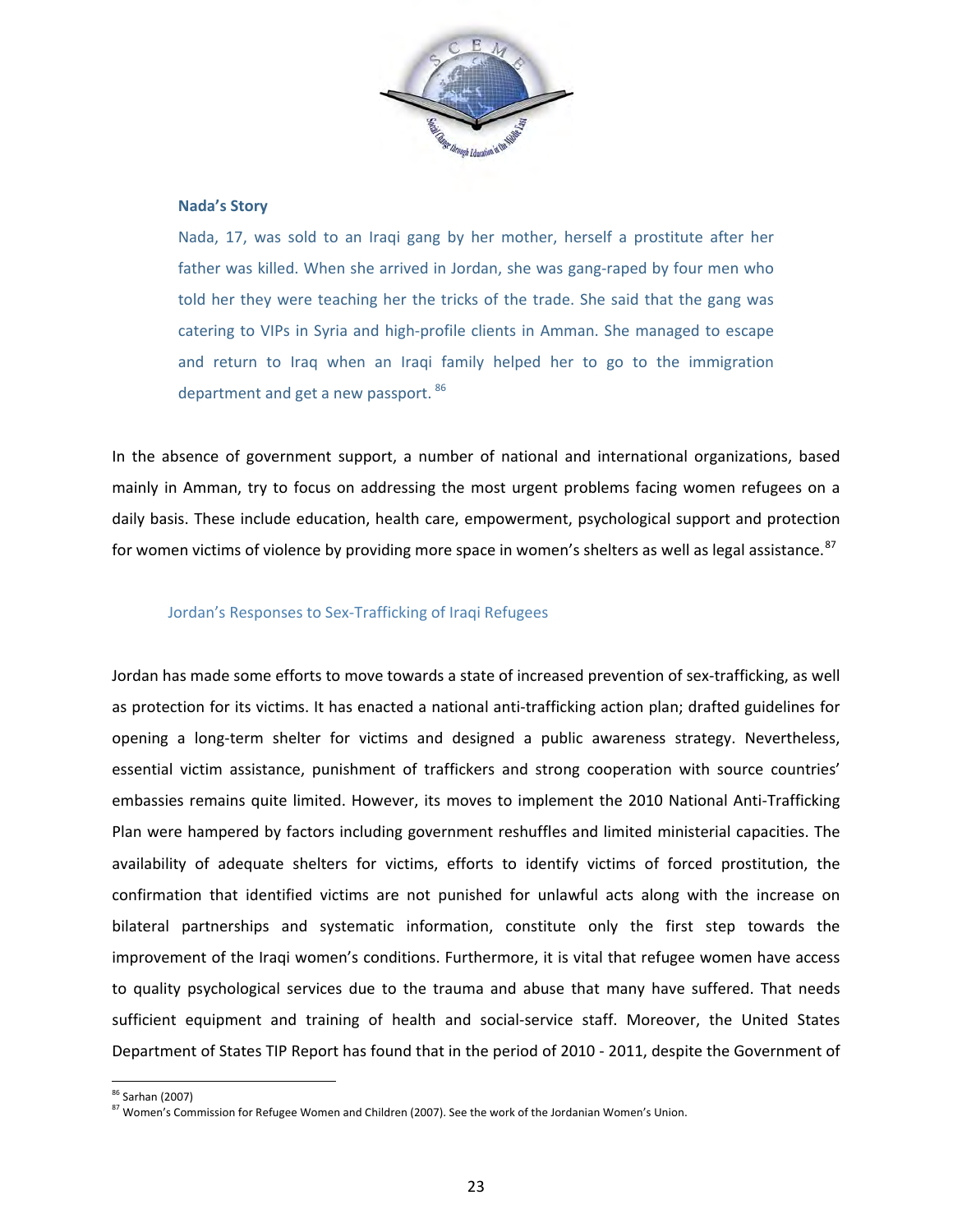

Jordan increasing efforts to prosecute and punish trafficking offenders, its actions to protect victims and prevent trafficking decreased.<sup>[88](#page-24-1)</sup>

# **7.1 Lebanon**

# Trafficking of Iraqi Women and Child Refugees in Lebanon

Lebanon is home to an estimated 30,000 Iraqi refugees, who account for some 80% of those refugees officially registered with UNHCR in the country.<sup>[89](#page-25-0)</sup> Many of them initially sought refuge in Syria, once again fleeing in the face of security concerns.<sup>90</sup> Lebanon, like both Syria and Jordan, is not a signatory to the 1951 Refugee Convention, and consequently, incoming Iraqis are considered illegal immigrants, rather than refugees, and are therefore susceptible to be targeted for arrests, fines, and deportation.<sup>[91](#page-25-2)</sup> Although some Iraqi refugees enter the country on a one month tourist visa, many of them are smuggled in, typically at a cost of \$100 to \$150. Those who do attempt to enter on a tourist visa must show a non-refundable return ticket, that they possess \$2,000 cash, as well as a hotel reservation in Lebanon. Those who seek to acquire permission to remain longer face a fee of \$4000; a price that is out of reach for many refugees and their families. $92$  Many cannot afford to meet such requirements.  $93$ Consequently, a significant number of persons are trafficked into Lebanon, whereupon they are placed into domestic and sexual servitude.<sup>94</sup>

The level of which the sex trafficking of Iraqi women and children persists in Lebanon is unknown. The Lebanese government appears not to have conducted any initiatives through which to compile data. A lack of a clear understanding of the nature of sex trafficking amongst Lebanese civil society; the invisibility of Iraqi migrants, as well as the often well-hidden conduct of sex-trafficking means that gaining accurate data is prohibited.

<span id="page-25-2"></span><span id="page-25-1"></span> $\frac{91}{92}$  Amnesty International (2008)<br> $\frac{92}{92}$  Assir (2007)

 $\frac{1}{2}$ <sup>88</sup> United States Department of State (2011)<br><sup>89</sup> UNHCR (2011)

<span id="page-25-0"></span>

 $^0$  Assir (2007)

<span id="page-25-4"></span><span id="page-25-3"></span>

<sup>93</sup> Human Rights Watch (2007)

<span id="page-25-5"></span><sup>&</sup>lt;sup>94</sup> Kafa (2008)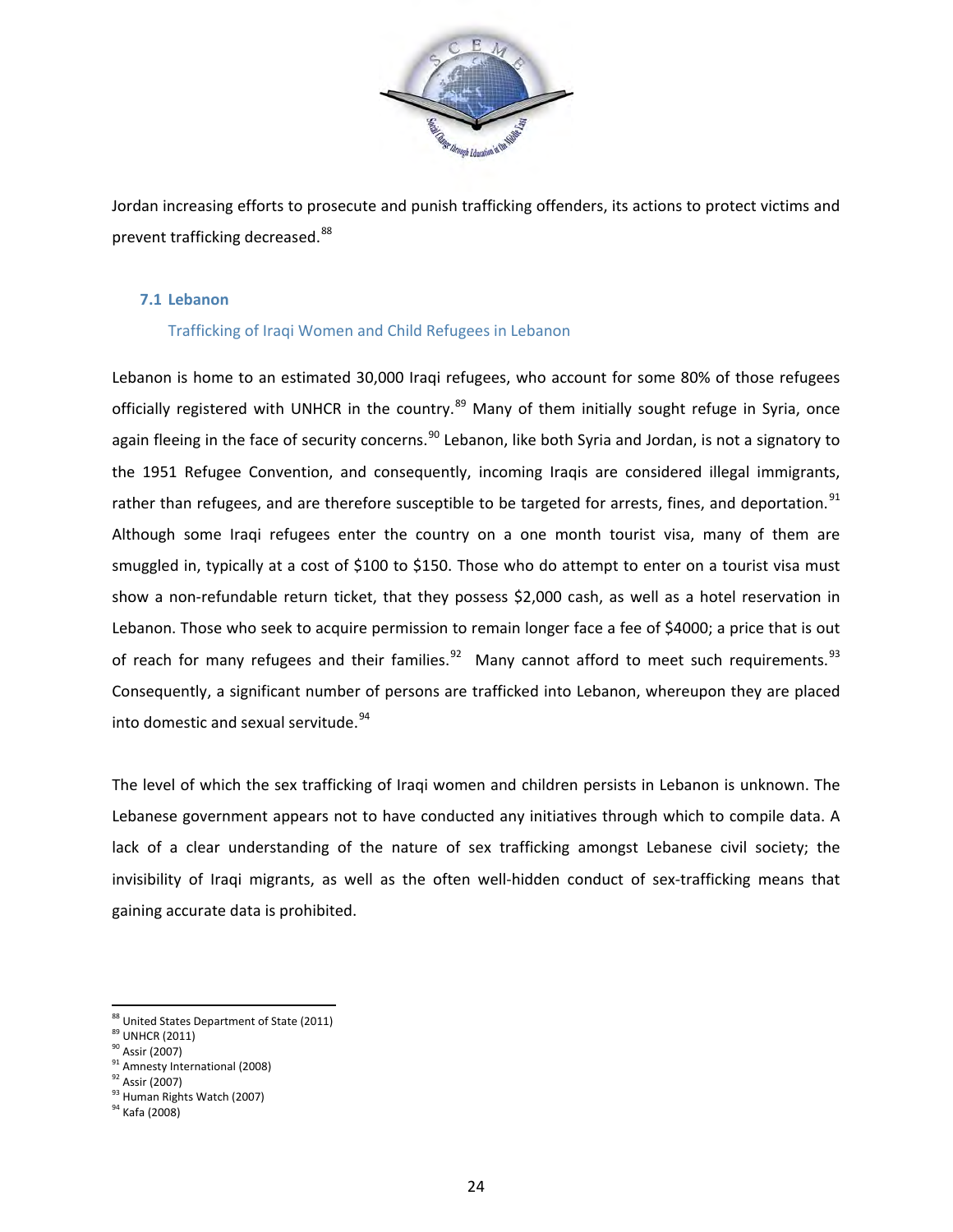

Regional assessments have uncovered a rise in *mut'a* marriages within Lebanon amongst street children (the majority of whom are not of Lebanese origin) and other exploited groups. *Dar Al Amal*, a Lebanese NGO working with the rehabilitation of sexually exploited girls, has reported that the number of girls who are being sexually exploited is also growing.<sup>[95](#page-25-0)</sup> As seen in the case of Syria, one cited reason for this rise is the increase in the number of tourists from the Gulf.<sup>[96](#page-26-0)</sup> The true number of girls exploited into forced prostitution who are from Iraqi origin is, as is true across the entire MENA region, unknown. Yet, anecdotal evidence indicates that Iraqi families are often responsible for trafficking their children, who are consequently particularly vulnerable to sexual exploitation. Further, there have been reports of traffickers kidnapping women and young children whilst smuggling them into Lebanon, demanding that husbands and fathers pay \$6,000 for their release.<sup>[97](#page-26-1)</sup>

# Lebanon's Response to the Sex-Trafficking of Iraqi Refugees

The Government of Lebanon does not fully comply with the minimum standards for the elimination of trafficking. The United States TIP Report has placed the country on Tier 2 Watch List for the last three years. Consequently, Lebanon has been deemed not to be making significant efforts to comply with the minimum standards. Following a year of not placing the elimination of trafficking as a priority, nor allocating resources to support victims of trafficking, it was placed in Tier 3 ranking in 2011.<sup>98</sup> Lebanese legislation lacks a clear definition of human trafficking and not all forms of trafficking have been made illegal. $99$  Furthermore, no evidence exists that a sex-trafficking case has ever been prosecuted within the state; and the government has made no effort to reduce the demand for commercial sex acts over the past year.<sup>[100](#page-26-4)</sup> The Lebanese Penal Code and Law 422/02 does, however, outline sanctions for perpetrators of all forms of sexual and gender based violence and child prostitution. Lebanese law also makes provisions to protect women and girls from abduction by deceit, violence or coercion. The penalties for engaging in such crimes are often troublingly light, in the case of those found guilty of committing rape, for example, perpetrators are absolved of their crime if they agree to marry the victim;

<span id="page-26-0"></span><sup>96</sup> *Ibid.*

<sup>&</sup>lt;sup>95</sup> Save the Children Sweden (2008)

<span id="page-26-1"></span><sup>97</sup> *Ibid.*

<span id="page-26-2"></span> $^{98}$  United States Department of State (2011)<br> $^{99}$  Kafa (2008)

<span id="page-26-4"></span><span id="page-26-3"></span><sup>&</sup>lt;sup>100</sup> United States Department of State (2011)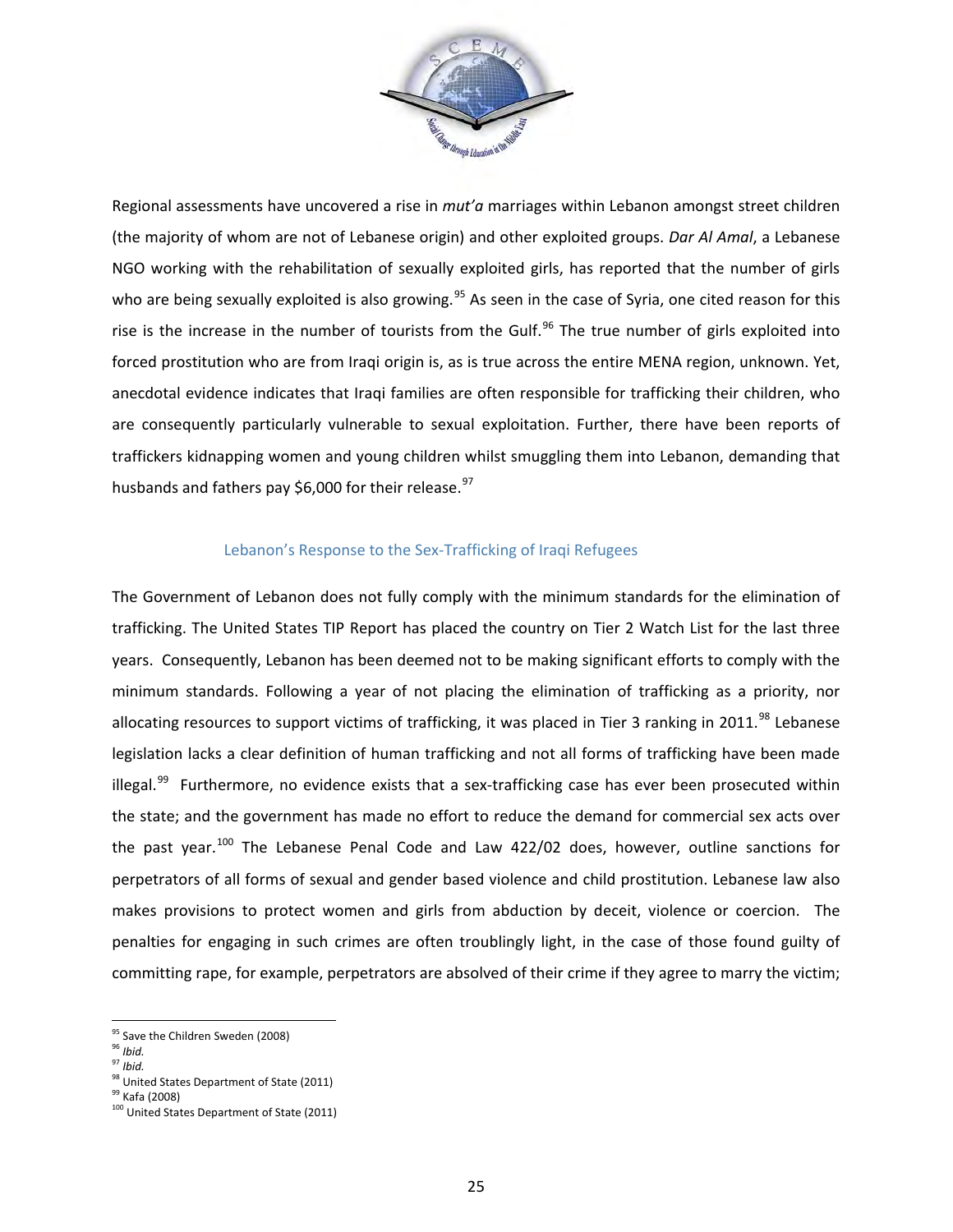

thus trapping women and girls in a cycle of abuse. Research suggests that Iraqi women and girls are particularly vulnerable to such sexual abuse and forced prostitution, the impacts of this worsened by the lack of state protection afforded to these groups, who may be arrested upon reporting their abuses. Thus, the majority of cases of forced prostitution and rape go unreported.<sup>[101](#page-26-1)</sup> Where victims are unable to turn to the Lebanese government for assistance; few are able to find support from Lebanese civil society as only a small number of NGOs exist in Lebanon which assists migrants who are experiencing exploitation and abuse (principally, the Afro-Asian Migrant Center, Caritas, Catholic Migration Commission and the Pastoral Case of Afro-Asia Migrants).

# **7.2 United Arab Emirates**

# Trafficking of Iraqi Women and Child Refugees in the United Arab Emirates

The United Arab Emirates (UAE) is a destination country for trafficking; where women and girls from Iraq as well as Asia and Africa are subjected to forced prostitution.<sup>[102](#page-27-0)</sup> The National Committee to Combat Human Trafficking (NCCHT) report released in May 2010 identifies trafficking in the UAE as a "thriving global business that generates billions of dollars a year".<sup>103</sup> According to the Migration Policy Institute, 71.4% of the total population of the UAE are immigrants; and it is estimated that every year more than 30,000 women and girls enter the UAE for the purposes of securing employment in hotels or as domestic workers or secretaries. In the cases where women have been trafficked for domestic work, the women are especially vulnerable to violence, abuse, sexual exploitation and trafficking, due to the very nature of domestic work, which is often private or invisible.<sup>[104](#page-27-2)</sup> The NCCHT has found that the majority of victims are trafficked to the UAE to be forced into prostitution, rather than the work they had been promised. Organised gangs are culpable for much of the sale of Iraqi women and girls in the UAE, also very often trafficking girls into the Emirates under the pretence of securing domestic work placements for them. Upon their arrival; they are subjected to forced prostitution, providing for their traffickers between \$6 and \$6,000 a night.

- <sup>101</sup> *Ibid.*
- 

<span id="page-27-3"></span><span id="page-27-0"></span> $102$  Ibid.<br> $103$  Mustafa (2010)

<span id="page-27-2"></span><span id="page-27-1"></span><sup>&</sup>lt;sup>104</sup> Migrant Forum Asia (2010)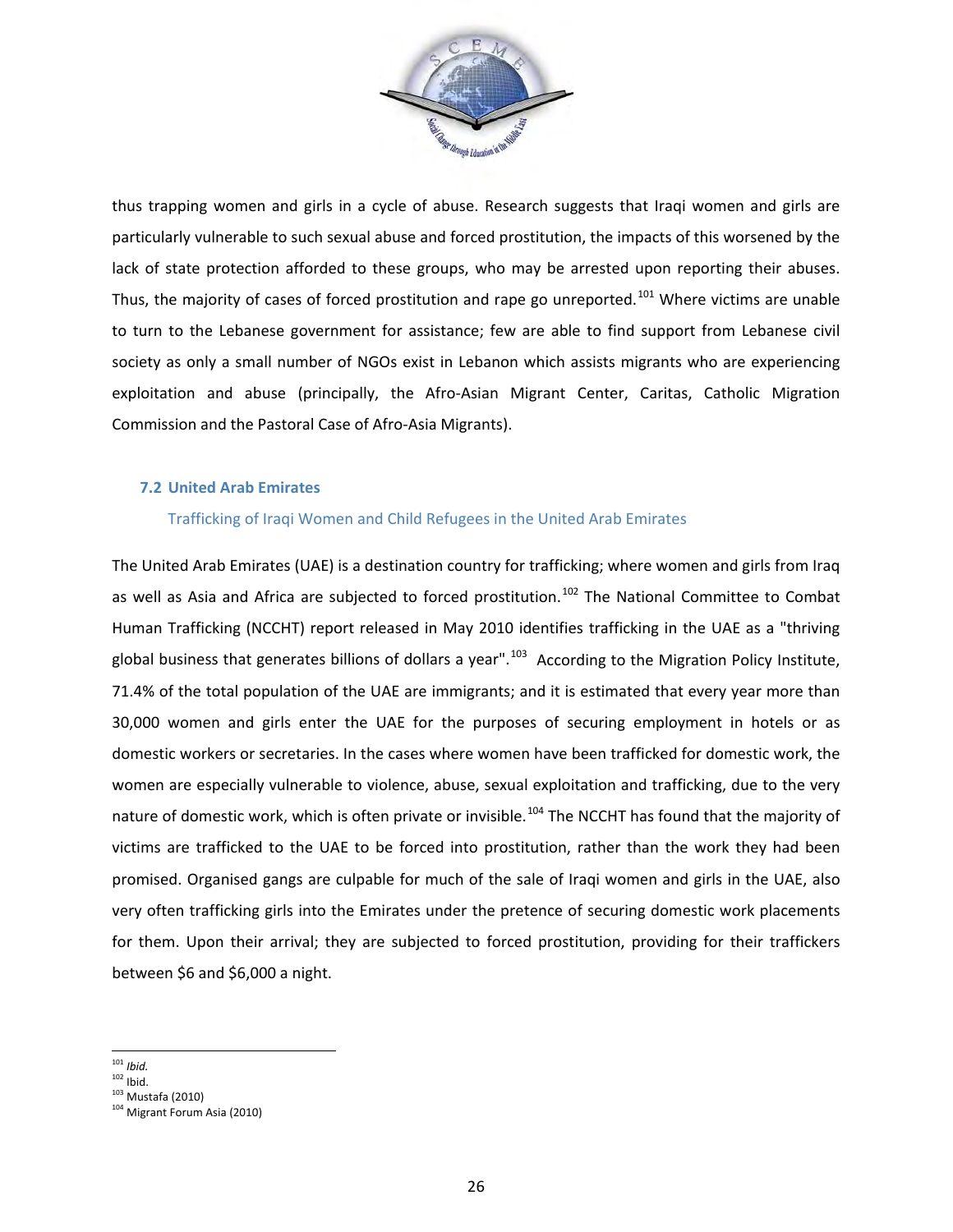

#### **Husn's Story**

Husn, 16. Following her Mother's death, her father agreed to sell her for \$6,000 to work as domestic worker for a family in Dubai for one year, believing she would be returned at the end of the contract. In fact, upon being trafficked to Dubai, Husn's virginity was sold to a local man and she was imprisoned with 20 other young girls, all of whom were forced to engage in prostitution.<sup>105</sup>

Those who engage in the sex trafficking of Iraqi refugees into the UAE are typically Iraqi themselves. Upon arrival in the UAE, young women and girls have their passports taken from them by their traffickers and are forced to work as prostitutes to repay their travel and living expenses. The fact that victims often receive little or no money from their forced prostitution means that their debts are not repaid and that the cycle of abuse continues.<sup>[106](#page-28-0)</sup> Anecdotal evidence suggests that as many as half of all women trafficked into Dubai are forced into prostitution.<sup>[107](#page-28-1)</sup> With no passport, and a justice system that favours the sponsor, those who manage to escape their captors are likely to face a prison sentence themselves, both in the UAE, and in Iraq.

#### **Basmah's story**

Basmah, 15, was taken by her father from Iraq to Syria, whereupon she expected to spend time with her grandfather. Sadly, her father had sold her to traffickers, who forced her into prostitution in the UAE. Basmah managed to escape, reporting the forced trafficking and abuse inflicted upon her to police. She was consequently deported, and upon reaching Iraq was sentenced to 2 years in prison. No effort was made by Iraqi police to contact her father, grandfather, or track her traffickers.<sup>[108](#page-28-2)</sup>

<span id="page-28-3"></span> $105$  IRIN (2006)

<span id="page-28-0"></span> $106 \text{ Abirafeh} (2007)$ <br> $107 \text{ Robson} (2009)$ 

<span id="page-28-2"></span><span id="page-28-1"></span><sup>108</sup> Kloer (2010)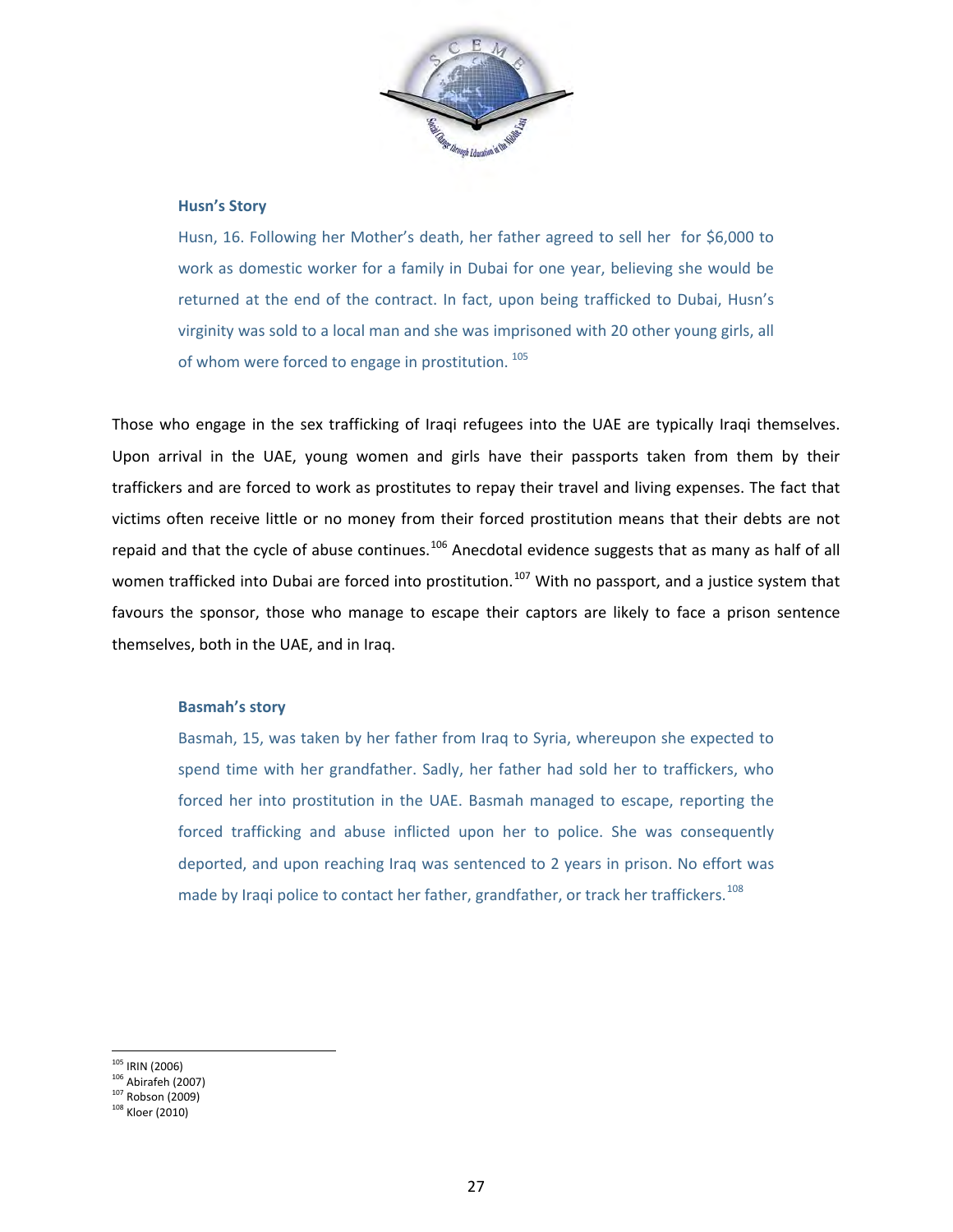

#### The United Arab Emirates' Response to the Sex Trafficking of Iraqi Refugees

In February 2009, the UAE ratified the United Nations Protocol to Prevent, Suppress and Punish Trafficking in Persons, especially Women and Children and is making significant efforts to comply with the minimum standards for the elimination of trafficking. In the first three years since it introduced the Federal Human Trafficking Law No. 51 in 2006, 73 cases were registered and Dubai has since established a special human trafficking court. Under the law, a life sentence is applicable if the crime is committed through deceit, if it involves force or threat of murder or bodily harm, or if it involves physical or psychological torture.<sup>[109](#page-28-3)</sup> The Law No. 51 also makes additional provisions in its organised gang clause, through which seven gang members were sentenced in January 2010, after they were convicted of the sex-trafficking of more than 12 women.<sup>[110](#page-29-0)</sup> The government maintains that in 2010/2011, it prosecuted 169 defendants in 58 sex trafficking cases. The focus of the courts in the UAE does, therefore, appear to be in tackling the prosecution and punishment of sex-traffickers, though arguably this is at the expense of efforts to curb forced labour.<sup>[111](#page-29-1)</sup> The UAE has also opened new shelters for women and child victims of trafficking, in addition to operating its existing shelters in Dubai and Abu Dhabi, which assisted 49 and 71 victims respectively in 2010.<sup>[112](#page-29-2)</sup>

Despite such positive moves, the UAE has not taken any measures to reduce the demand for commercial sex acts or child sex tourism by UAE nationals;<sup>[113](#page-29-3)</sup> ensuring that the demand for the sex-trafficking of both Iraqi refugees, and those of other nationalities, continues.

# **7.3 Saudi Arabia**

#### Trafficking of Iraqi Women and Child Refugees in Saudi Arabia

While Iraqi women and girls are reported to be victims of trafficking to Saudi Arabia for the purposes of sexual exploitation and forced prostitution, comparably little is known of the true picture of sextrafficking, particularly that of the Iraqi and other Arab communities in Saudi Arabia.

<span id="page-29-4"></span><sup>109&</sup>lt;br>109 National Committee to Combat Human Trafficking (2010)

<span id="page-29-0"></span><sup>110</sup> Mustafa (2010)

<span id="page-29-1"></span><sup>&</sup>lt;sup>111</sup> United States Department of State (2011)<br><sup>112</sup> *Ibid.* 

<span id="page-29-3"></span><span id="page-29-2"></span><sup>113</sup> United States Department of State (2011)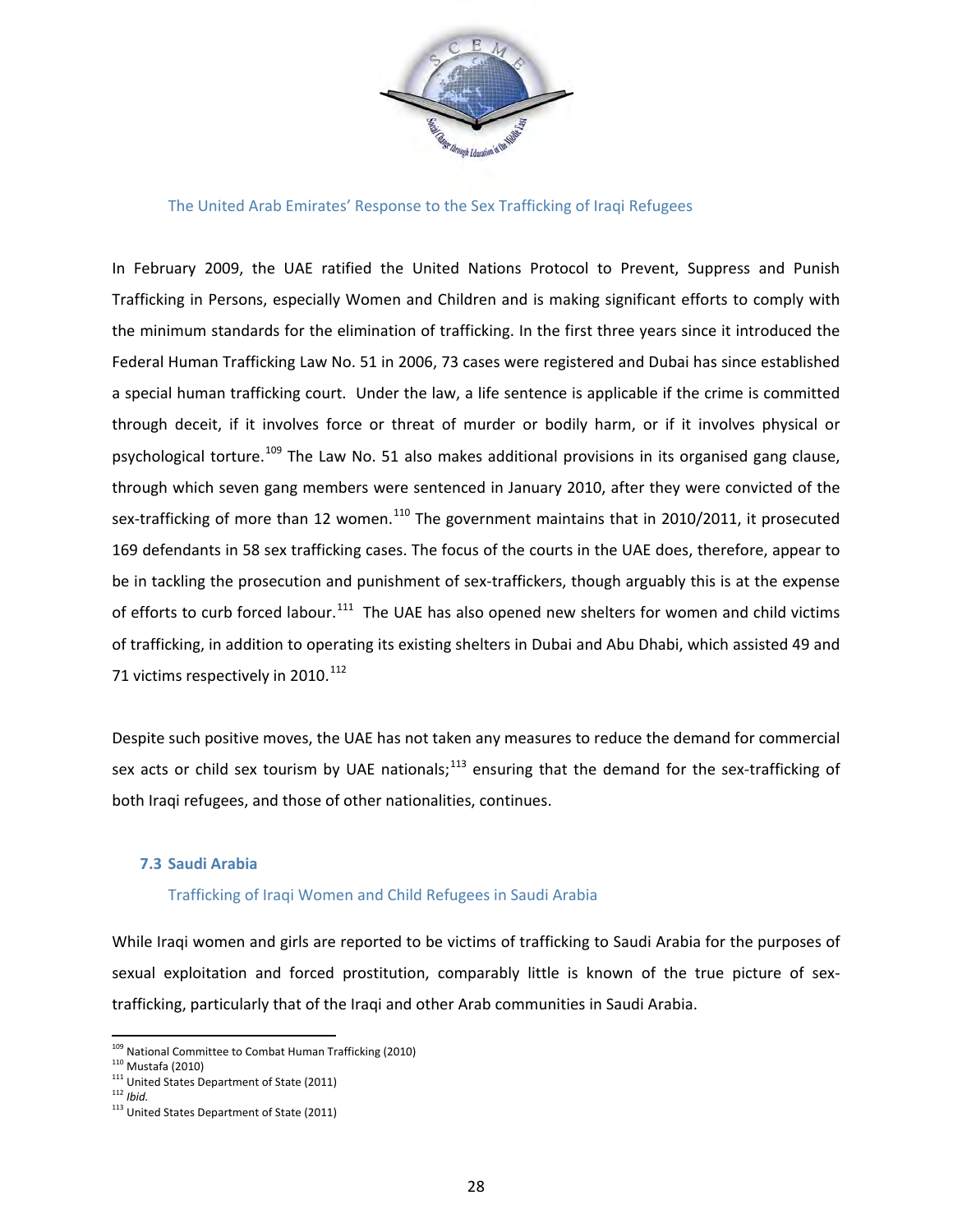

However, it appears that the trends in the sex trafficking of Iraqi women and girls throughout the region are also reflected in trafficking practices in Saudi Arabia; with Saudi Arabia also witnessing the kidnapping of women who have run away from abusive conditions as domestic workers, thereupon being forced into prostitution. There are also reports of young girls being sold into sex slavery. Upon reaching maturity, at around the age of 13, they are abandoned to the street where they risk once again being kidnapped, or working as a prostitute in order to survive.<sup>[114](#page-29-4)</sup> Diplomatic cables have confirmed such reports. One leaked American cable states: "There is an increase in reports of trafficking of child brides to Saudi Arabia. The girls, usually between five and 12 years old, married off to wealthy Saudi men in exchange for hefty price tags for brides. As soon as they arrive in Saudi Arabia, they become trapped in sexual servitude towards their husbands."<sup>[115](#page-30-0)</sup> However, the case of Saudi Arabia is not wholly reflective and women have suffered from abuses, trafficking and forced prostitution unique in the Saudi Case. It has been reported by the Saudi Human Rights Center in Jeddah that the Islamic ritual*, Al-*Umra,<sup>[116](#page-30-1)</sup> has been used in some cases as a cover by traffickers for the forced prostitution of some Arab women, who deceive their victims into believing they would be travelling to Saudi Arabia on *Al-Umra*. [117](#page-30-2) 

#### Saudi Arabia's Response to the Sex Trafficking of Women and Children

The government of Saudi Arabia has been widely criticised for failing to meet the minimum conditions for the elimination of sex trafficking; a neglect which was recognised by the United States' TIP Report 2011, where it has a Tier 3 ranking.<sup>[118](#page-30-3)</sup> Diplomatic cables released in 2011 have highlighted the concern of Yemeni authorities that Saudi Arabia is facilitating sex-trafficking through its failure to prevent such abuses. Both the TIP report and the recently released cable also suggest that tackling sex-trafficking is not considered to be of the greatest priority within Saudi Arabia, the cable highlighting Yemini concerns that the government provides neither the necessary financial support, nor allocates senior staff to initiatives designed to combat sex-trafficking.<sup>[119](#page-30-4)</sup> The point which Yemen raises strongly resonates across all states in the MENA region. Without strong bilateral partnerships, in which both the 'sending' and

 <sup>114</sup> United States Department of State (2010)

<span id="page-30-0"></span><sup>115</sup> Strand (2011)

<span id="page-30-1"></span> $116$  Al Umra is a pilgrimage to Mecca<br> $117$  Ghazi (2004)

<span id="page-30-2"></span><sup>&</sup>lt;sup>118</sup> United States Department of State (2011)

<span id="page-30-4"></span><span id="page-30-3"></span><sup>119</sup> Wikileaks (2011)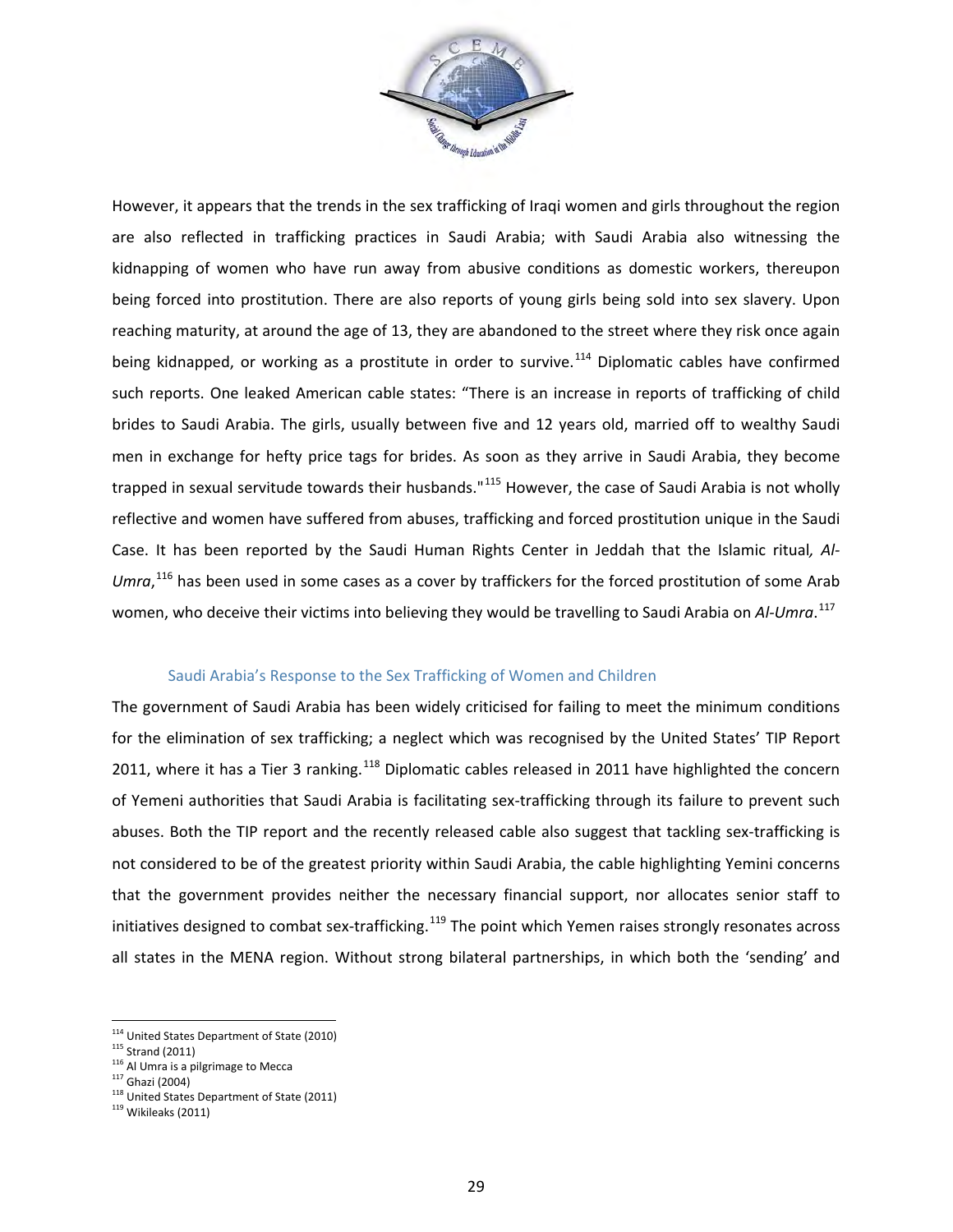

'receiving' countries make a definitive effort to work collaboratively to end trans-national trafficking, there cannot be success in preventing its occurrence.

Saudi Arabia has made some moves suggestive of a level of commitment to the elimination of trafficking (The 2009 Suppression of the Trafficking in Persons Act defines and prohibits all forms of human trafficking, prescribing punishments of up to 15 years and fines of up to \$266,667 and The Ministry of Islamic Affairs encourages imams to regularly include anti-trafficking messages in their Friday sermons); yet the fact that Saudi Arabia has not taken actions to reduce the demand for prostitution or child sex tourism by Saudi nationals and that thus far it has refused to acknowledge that trafficking for the purposes of sexual exploitation is a problem affecting the Kingdom; is demonstrative of a disregard for the prevention of sex trafficking and the protection of its victims.<sup>[120](#page-30-1)</sup>

# **7.4 Kuwait**

#### Trafficking of Iraqi Women and Child Refugees in Kuwait

It has been reported that Kuwait is both a destination and transit country for the trafficking of Iraqi refugees; as well as many others from across Asia, Africa, and the Middle East who become victims of forced labour and prostitution, in addition to physical and sexual abuse.<sup>[121](#page-31-0)</sup> Only 1.1 million of its population of 3.44 million are citizens. The majority are non-citizens who face great discrimination and work predominantly in domestic service.<sup>[122](#page-31-1)</sup> Securing reliable data on the numbers of women and girls who have been trafficked from Iraq for the purposes of sexual exploitation, whether tricked into forced prostitution, or sexually abused whilst trapped in domestic servitude, is once again exceptionally difficult. It is estimated that up to 500,000 women have entered Kuwait in order to undertake domestic work; these women are particularly vulnerable to sexual exploitation. And, while it is likely that the majority of these migrants have entered voluntarily, upon arrival many migrants become subjected to forced labour and sexual servitude.<sup>[123](#page-31-2)</sup> Understanding the extent of child trafficking for the purposes of sexual exploitation is particularly difficult in light of the official line held by Kuwait which 'considers that

 <sup>120</sup> United States Department of State (2011)

<span id="page-31-3"></span><span id="page-31-0"></span><sup>121</sup> *Ibid.*

 $122$  Randall (2011)

<span id="page-31-2"></span><span id="page-31-1"></span><sup>123</sup> *Ibid.*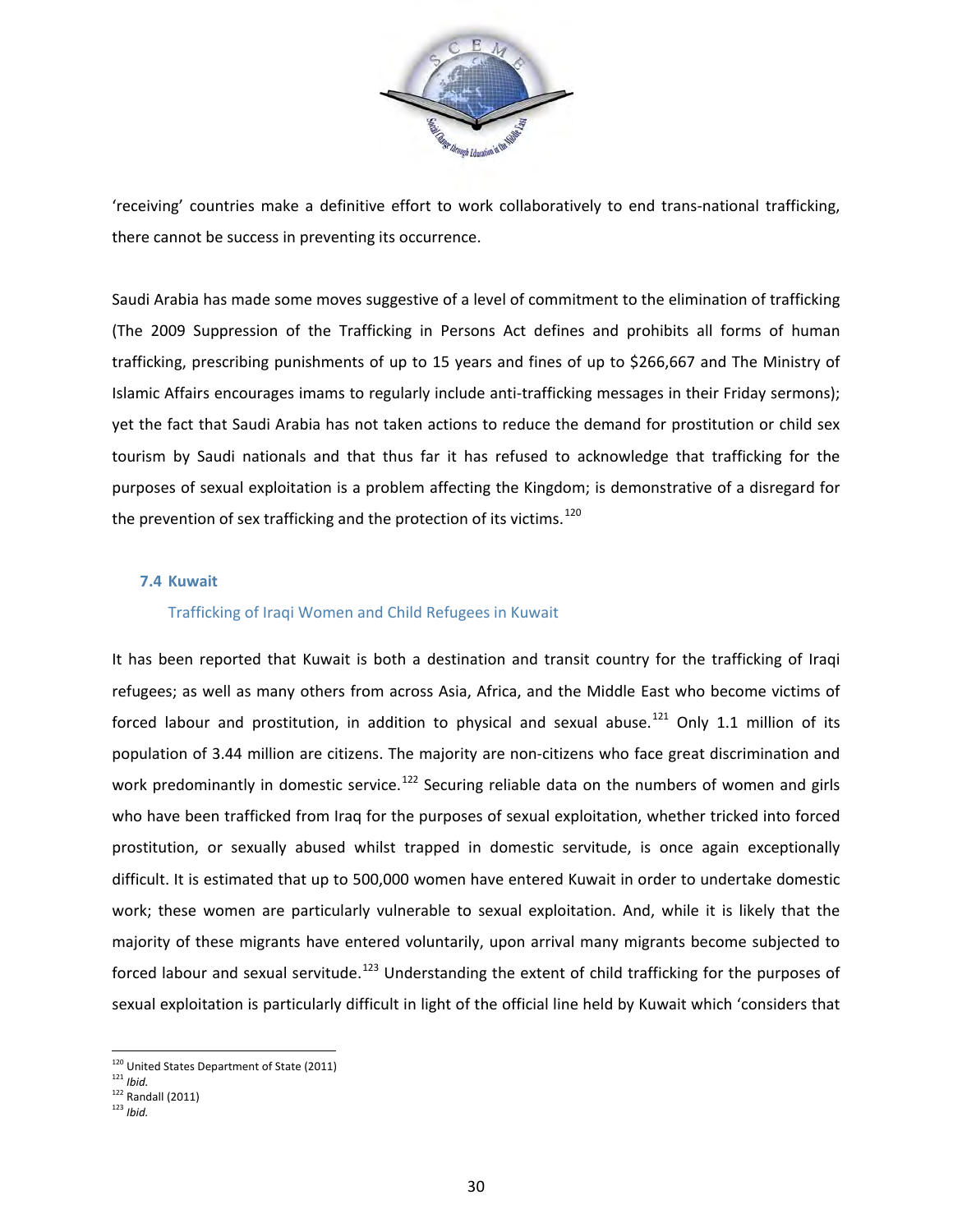

the phenomena of the sale of children, child prostitution and child pornography do not exist in its territory'.<sup>[124](#page-31-3)</sup> Such a position has undoubtedly had a major impact upon the monitoring and reporting of this gross violation of human rights.

# Kuwait's Response to the Sex Trafficking of Women and Children

Kuwait has been placed in a Tier 3 ranking by the United States in the TIP report for five consecutive years as a consequence of its failure to make efforts to combat trafficking within its territory. While Kuwait has drafted an anti-trafficking law, it has not been enacted and while a bill approved by a subcommittee has been on its parliament's agenda since 2009; it has still not been debated. Moreover, Kuwait has not made efforts to construct a permanent shelter for victims of trafficking (currently, it operates a short-term shelter which can accommodate 40 persons, yet NGO sources claim that the shelter is not used to its full potential or capacity) nor has it reported any arrests, prosecutions, convictions, or sentences of traffickers. Kuwait does have laws that could be used to make prosecutions of sex-traffickers, as it has prohibited forced prostitution in Article 204. However, the penalties for this crime are worryingly low, with a maximum sentence of five years imprisonment if the victim is an adult and seven years for the forced prostitution of a child.<sup>[125](#page-32-0)</sup> Additionally, there is great cause for concern that Undersecretary at *The Ministry of Social Affairs and Labor*, Mohammed Al-Kandari, publically affirmed that "there is no human trafficking in Kuwait", once again highlighting the lack of Kuwaiti recognition of, or commitment towards combatting the sex-trafficking of women and children within its borders;<sup>[126](#page-32-1)</sup> a view Sharla Musabih of the City of Hope shelter in Dubai says is found across the region, 'They don't take any of this seriously because they don't believe it in the first place. Their heart's not in  $it'.$ <sup>[127](#page-32-2)</sup>

# **7.5 Iran**

#### Trafficking of Iraqi Women and Child Refugees in Iran

Iraqis, amongst others, are victims of sex-trafficking and forced prostitution to and inside Iran; and NGOs

<span id="page-32-3"></span> $\frac{124}{124}$  United Nations Committee on the Rights of the Child (2008)

<span id="page-32-1"></span><span id="page-32-0"></span> $125$  United States Department of State (2011)<br> $126$  Arab Times Online (2011)

<span id="page-32-2"></span><sup>&</sup>lt;sup>127</sup> Gaudett and Thompson (2011)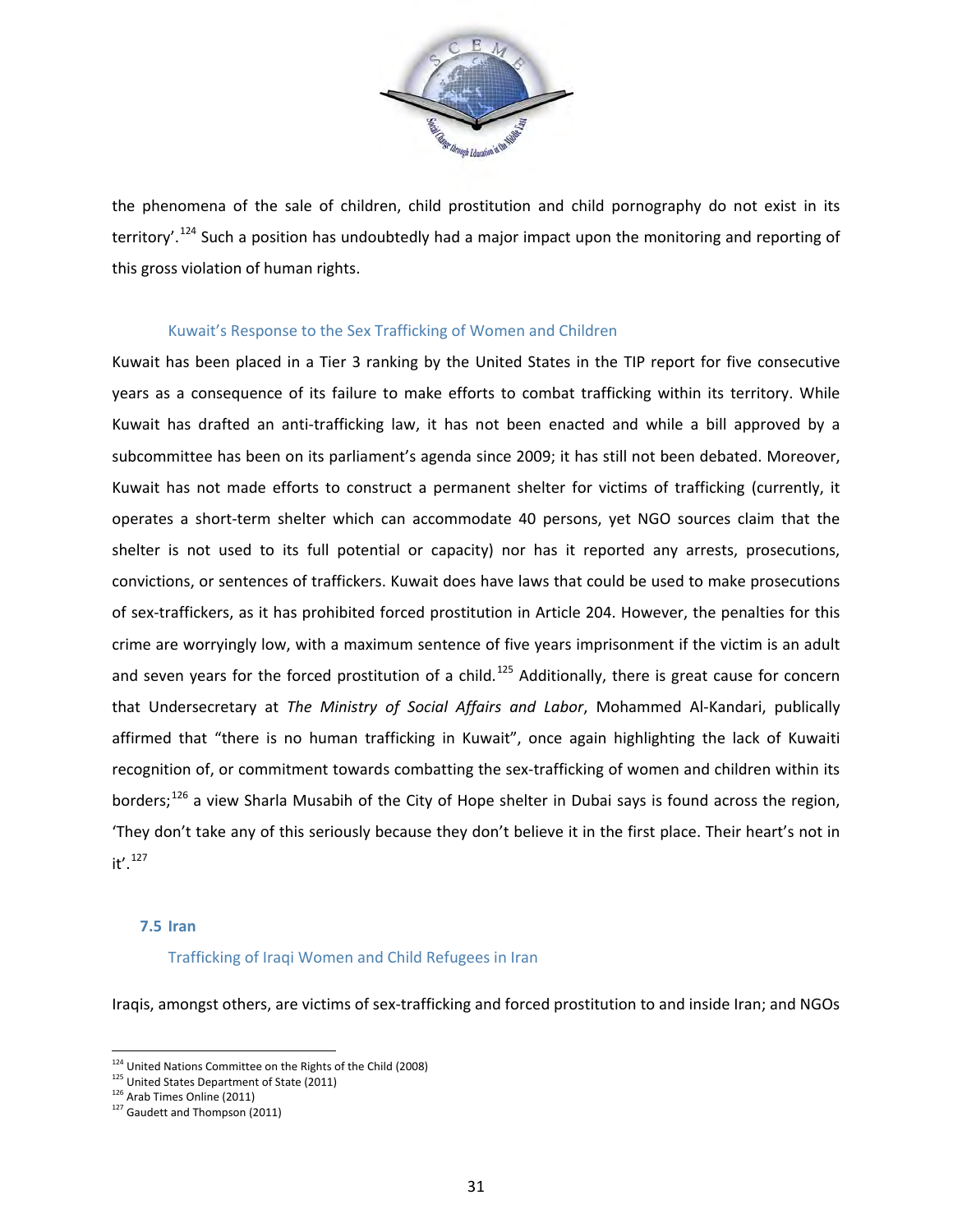

have reported that religious leaders and immigration officials are involved as perpetrators of this abuse, trading children inside Iran for as little as  $$5;^{128}$  $$5;^{128}$  $$5;^{128}$  while media reports suggest the culpability of the Revolutionary Guards and the State Security Forces.<sup>[129](#page-33-0)</sup> Within Tehran alone, some estimate that as many as 300,000 women and girls are working in prostitution.<sup>[130](#page-33-1)</sup> Many of these are thought to be forced into their work as prostitutes, but reliable figures of the number of forced prostitutes are unknown, as is the number of those who have been trafficked from Iraq and other states within the region.

# Iran's Response to the Sex Trafficking of Women and Children

The 2011 TIP report published by the United States has labeled Iran, for the  $6<sup>th</sup>$  consecutive year, with a Tier 3 ranking, meaning that it does not comply with the minimum standards for the elimination of trafficking, nor is it making significant efforts to do so. The fact that the government of Iran has not shared with the United States or the international community details relating to the extent of trafficking within the country, or the country's efforts to combat it, means that gaining an accurate insight into the number of women and girls trafficked into Iran is not forthcoming.<sup>[131](#page-33-2)</sup> This is important to note. Observers must exercise caution when interpreting the tier ranking given to all states, and particularly states such as Iran and Saudi Arabia. That the governments fail to release information relating to their work against trafficking has a notable impact upon the TIP ranking ascribed to them. This ranking can often demonstrate more about a government's unwillingness to share information, or more about the attitudes of the United States, than about the true extent of its successes or failures in preventing trafficking. This has, consequently, led to accusations of Islamophobia or political bias being potentially laced throughout the TIP Report.<sup>132</sup>

However, in the case of Iran, it does strongly appear that rather than initiate legislation to protect victims of sex-trafficking, or prevent its occurrence, it appears that Iran punishes victims for unlawful acts connected with their trafficking; prostitution or adultery, for example. Unfortunately, if brothels or prostitution rings are identified, it is very often the victims of sex-trafficking themselves who are

<sup>&</sup>lt;u>128</u><br>United States Department of State (2011)

<span id="page-33-1"></span><span id="page-33-0"></span> $129$  Schubert (2009)<br> $130$  Spengler (2006)

<span id="page-33-2"></span> $131$  United States Department of State (2011)

<span id="page-33-3"></span><sup>132</sup> Mahdavi (20110)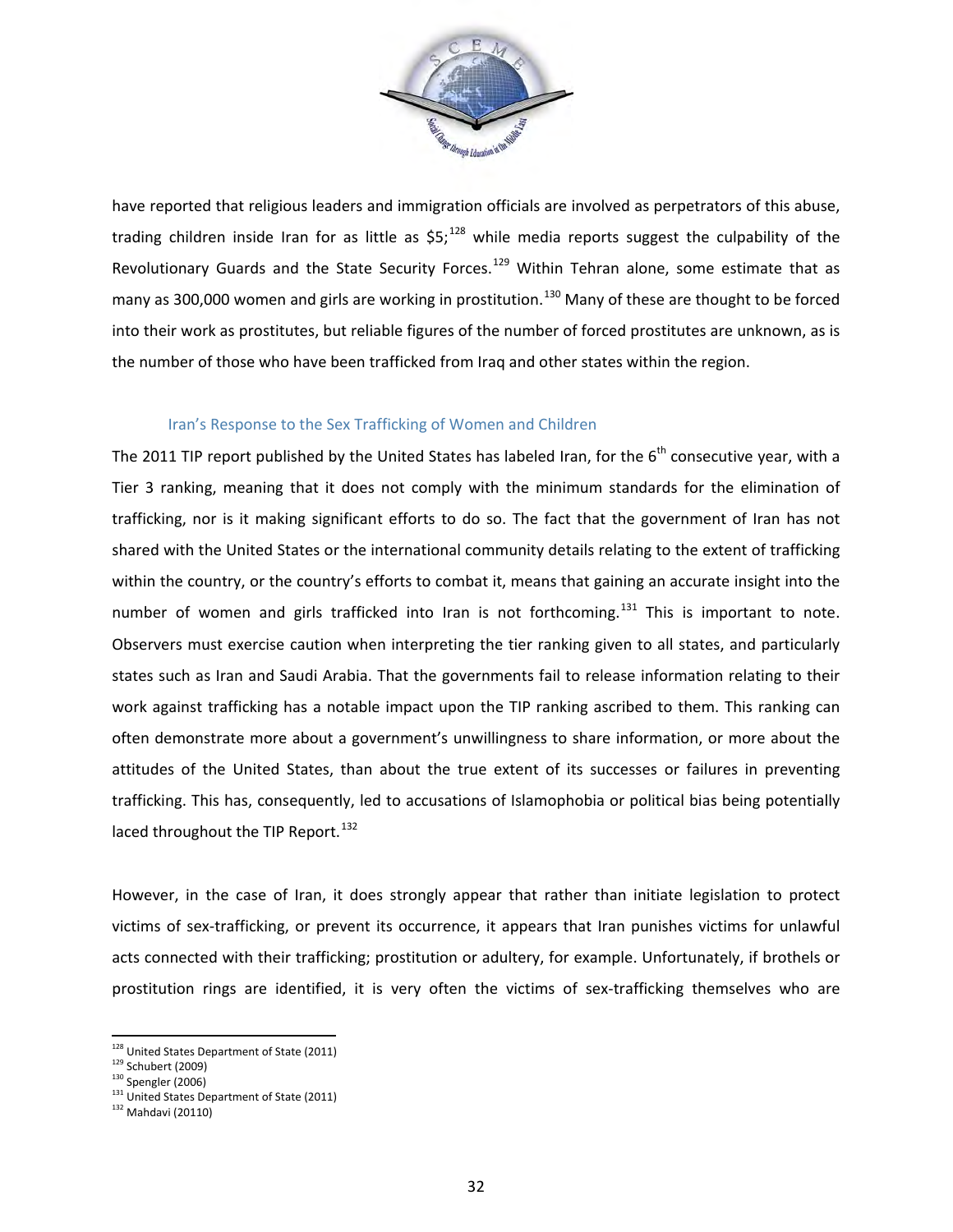

punished and executed for the crime of prostitution or adultery, which Iran defines as sexual relations outside of marriage, as a direct consequence of the state's refusal to distinguish between consensual sex and rape. $^{133}$ 

# **8. Concluding Note and Recommendations for Action**

Information, data and research related to the sex trafficking of Iraqi women – indeed, trafficking of women and girls in the Middle East as a whole – is sparse. It is absolutely imperative that more research is undertaken so that the international community can begin to address these violations. With discussions beginning to open up across the region and the growing focus on women's rights in light of the *Arab Spring*, it is vital that we address these issues now. However, it is important to note that the increasing instability we are witnessing across the region has the potential to exacerbate the trafficking of women. As has been consistently made clear by NGOs and activists on the ground, and as this report has endeavoured to show, instability and all that comes with it – increasing poverty, absence of men from households, localised violence, movement of peoples – all contribute towards an increased potential for women and girls to fall victim to trafficking. In this regard, we will work with partners in Syria, Jordan and Iraq in order to collect qualitative and quantitative data on sexual and gender-based violence against women.

We believe that a stronger understanding of the realities facing Iraqi women and girls is the only way to support civil society. It will help government authorities formulate appropriate responses and programmes to address the issue of sex trafficking, through the development of strong and effective strategies of deterrence, prevention and prosecution. It will also address matters of public awareness, advocacy and the proper support and rehabilitation of victims. SCEME is striving to raise the voice of these women internationally to clarify that:

o Trafficked and prostituted women and girls are victims of poverty, conflict and violence. They are not criminals and do not constitute a threat to society, and rather than being punished as offenders by unjust judicial systems, they must be protected. Where laws exist

<sup>133&</sup>lt;br>133 Schubert (2009)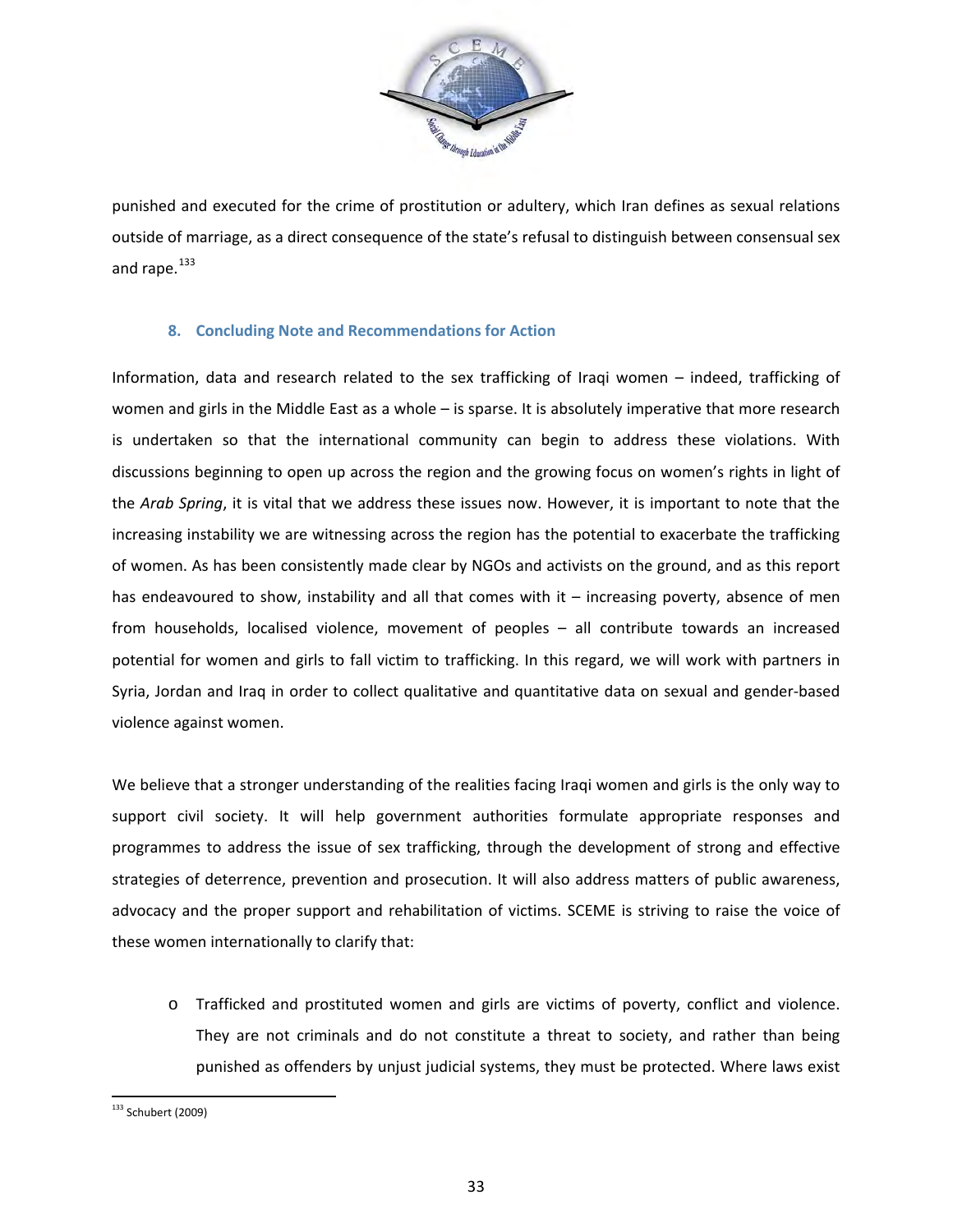

to protect them, then officials must be trained because without a fundamental shift to full application of protective legislation, sex-trafficking will continue.

- o Local, national and international action must be undertaken to address the direct relationship between poverty, lack of education, lack of employment and the prevalence of sex trafficking of Iraqi women.
- o Social attitudes and legal norms diverge greatly in the MENA region, as does the pace of change and development. Educating and raising awareness around human rights violations and human trafficking in rural areas, schools and amongst family leaders is a starting point in changing perceptions and taking action towards such violations. The MENA region has been going through major changes in the last couple of months, it is our role and your role to stop these violations and make sure that trafficked women's voices are heard, and that their abusers are prosecuted.
- o NGOs like SCEME, our partners and friends, as well as all those dedicated organisations in Iraq, the Middle East and internationally – many of whom have been working alone and in adverse and dangerous conditions to report on and protect Iraqi women and girls from trafficking – cannot end sex trafficking in the Middle East alone. It is imperative that the judiciary and legislative bodies, the military, police forces and profit making corporations across the region make the fundamental changes necessary to secure the rights of women and girls. The authorities *must* support and work in partnership with the grassroots organisatons already doing inspiring work in this area for real change to emerge.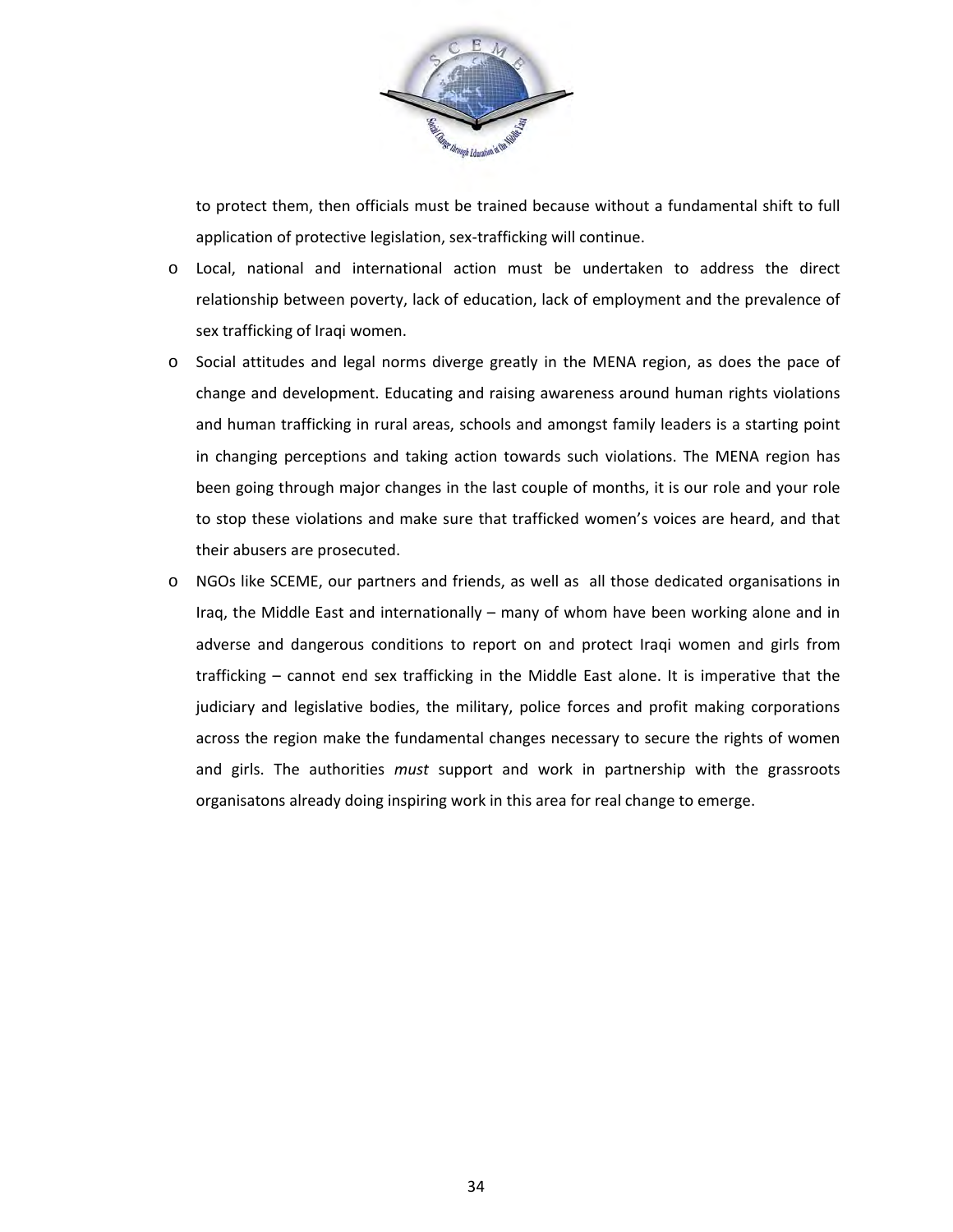

#### **Bibliography**

Abirafeh, L. (2007), 'Dubai: A City of Hope?', Forced Migration Review, No. 28, July 2007, pp. 56-57

al-Haideri, S. (2007), 'Iraqi Sex Slaves Recount Ordeals', Iraqi Crisis Report, Institute for War and Peace Reporting, July 2007

Allawi, A. (2010), Human Trafficking: Iraq - A Case Study, September 2010

Amnesty International (2007), Iraq: The Situation of Iraqi Refugees in Syria, Amnesty International Publications

Amnesty International (2008), Iraq: Rhetoric and Reality: The Iraqi Refugee Crisis, Amnesty International Publications

Arab Times Online (2011), Sponsorship System will end by '12 after Approval of Labor Body, 3rd August 2011 Assir, S. (2007), 'Invisible Lives: Iraqis in Lebanon', Electronic Lebanon, 9th April 2007

Bennett, B. (2006), 'Stolen Away', Time, 23rd April 2006

Choudhury, S. (2011), 'Removing Curtains of Arab Harems – II', Blitz, 20th August 2011

Dorai, M. (2010), 'Palestinian and Iraqi Refugees and Urban Change in Lebanon and Syria', in Migration and Mashreq, Middle East Institute Viewpoints, Washington DC, April 2010

ECPAT International (2011), Sex Trafficking of Children in the Middle East, Factsheet

El-Amin, H. (2003), 'Iraqi Women after the War', Al-Raida, Volume XXI, No.103, Fall 2003

European Commission (2008), Report on European Commission Intervention to Alleviate the Situation of Iraq's Refugees and Internally Displaced Persons

Gaudett, T. and Thompson, S. (2011), 'Modern Slavery', Harvard Political Review, 2nd June 2011

Ghazi, J. (2004), 'Arab Press Investigates Human Smuggling for Saudi Sex Trade', New America Media, 21st August 2005

Gimon, M. (2007), Iraqi Adolescent Girls: Voices to be Heard, UNICEF Syria Country Office

Government of Iraq (2005), Iraqi Constitution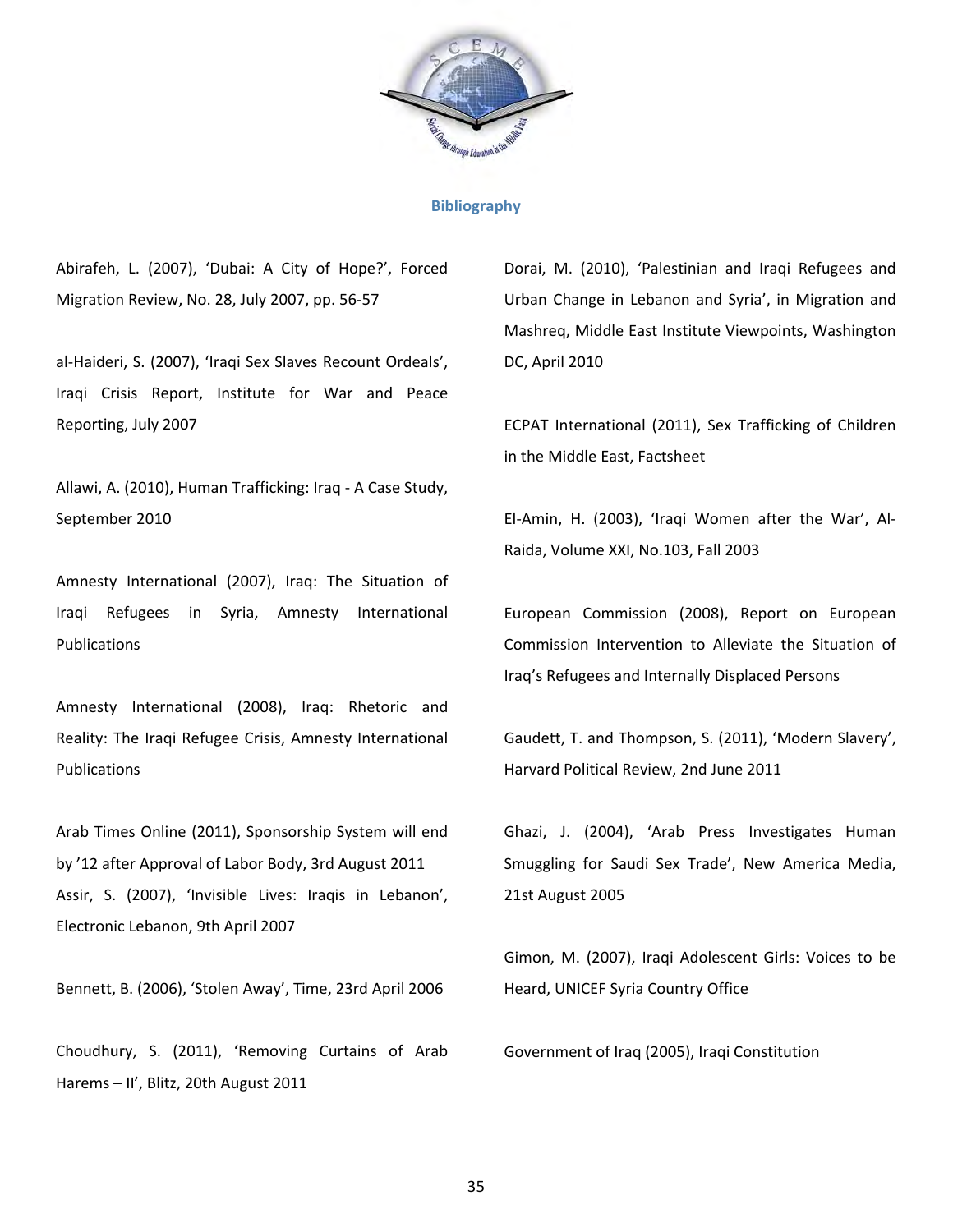

Human Rights Watch (2003), Climate of Fear: Sexual Violence and Abduction of Women and Girls in Baghdad, July 2003

Human Rights Watch (2006), The Silent Treatment: Fleeing Iraq, Surviving in Jordan, Vo. 18. No. 10. November 2006

IRIN (2006), Iraq-Syria: Sex traffickers Target Women in War-Torn Iraq', 26 October 2006

Jamail (2005), 'Iraqi Women Paying the Price', Islam Online, 25th January 2005

Kafa (2008) Kafa Submission to the Committee on the Elimination of Discrimination against Women on the Occasion of Lebanon's Third Periodic Report

Karama Movement in the Arab Region (2008), Report on Refugee and Stateless Women across the Arab Region – Stories of: The Dream of Return, the Fear of Trafficking and Discriminatory Laws

Kloer, A. (2010), 'Iraqi Child Sex Slave? Welcome to Prison', change.org. 6th May 2010

Mahdavi, P. (2011), Speaking at *Gridlock: Labor, Migration, and Human Trafficking in Dubai*, Woodrow Wilson International Center for Scholars, 23rd September 2011, Washington DC

Migrant Forum Asia (2010), Women Migrant Workers in the UAE: Not Quite in the Portrait, NGO Submission to the 45th Session of the Committee on the Elimination of Discrimination against Women

Minwalla and Portman (2007) Human Trafficking in Iraq: Patterns and Practices in Forced Labour and Sexual Exploitation, Heartland Alliance for Human Needs and Human Rights

Muhanna (2011), 'Marriages of Convenience', Syria Today Magazine, No. 69, February 2011

Mustafa, A. (2010), Special Dubai Court to Ease Trafficking Victims' Ordeal', The National, 10th November 2010

National Committee to Combat Human Trafficking (2007), Combatting Human Trafficking: United Arab Emirates Annual Report 2007

National Committee to Combat Human Trafficking (2010), Combatting Human Trafficking: United Arab Emirates Annual Report 2010

Norwegian Church Aid (2010), Trafficking, Sexual Exploitation and Prostitution of Women and Girls in Iraq, April 2010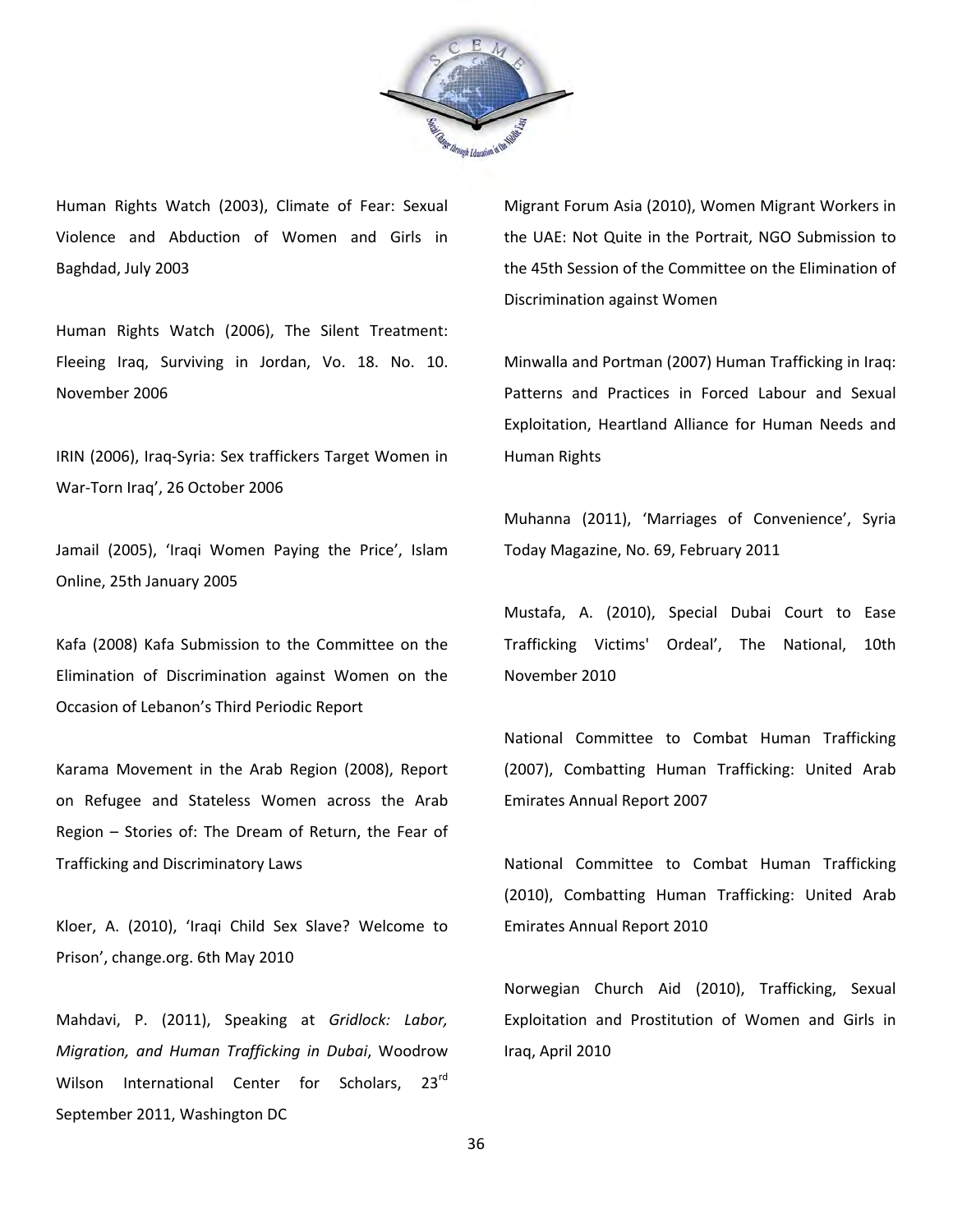

Organization of Women's Freedom in Iraq (2010), Prostitution and Trafficking of Women and Girls in Iraq

Randall, K. (2011), Gulf Allies: A Record of Repression and Torture, Part 4: Kuwait, 27th April 2011

Robson, S. (2009), 'World's Oldest Profession, Dubai Style', eTurboNews, 9th March 2009

Sarhan, A. (2007), 'Sex for Survival', Al-Jazeera, 16th August 2007

Sassoon, J. (2009), The Iraqi Refugees: The New Crisis in the Middle East, I.B. Tauris, London and New York

Save the Children Sweden (2008), Child Rights Situation Analysis for Children, Save the Children Sweden, 2nd May 2008

Schubert, Z. (2009), 'Iran's Dark Secret: Child Prostitution and Sex Slaves', Huffington Post, 19th August 2009

Sinjab, L. (2007), 'Sex Trade: Iraqi Girls who Became Prostitutes in Syria', Arab Democracy, 3rd December 2007

Spengler (2006), 'Jihadis and Whores', Asia Times, 21st November 2006

Strand, T. (2011), 'Wealthy Saudis Purchase Sex Slaves – Girls Ages 5-12', Aftenposten, 9th May 2011

Thompson, S. (2011), 'Hakary Dzayi on Sex Trafficking', Harvard Political Review, 25th March 2011

Tirman, J. (2009), 'Iraq's Shocking Human Toll: About 1 Million Killed, 4.5 Million Displaced, 1-2 Million Widows, 5 Million Orphans', Alternet, 2nd February 2009

UNHCR (2008), A Childhood of Rape and Exploitation Ends Mercifully with a New Life in Canada, Office of the United Nations High Commissioner for Refugees, 31st December 2008

UNHCR (2010), Regional Response Plan for Iraqi Refugees, United Nations Mid-Year Review, Office of the United Nations High Commissioner for Refugees

UNHCR (2011), UNHCR planning figures for the Syrian Arab Republic, Office of the United Nations High Commissioner for Refugees

UNICEF (2003), UNICEF Wary of Post-War Child Trafficking in Iraq, 13th June 2003, United Nations Children's Fund

UNODC (2000), Protocol to Prevent, Suppress and Punish Trafficking in Persons, United Nations Office on Drugs and Crime

37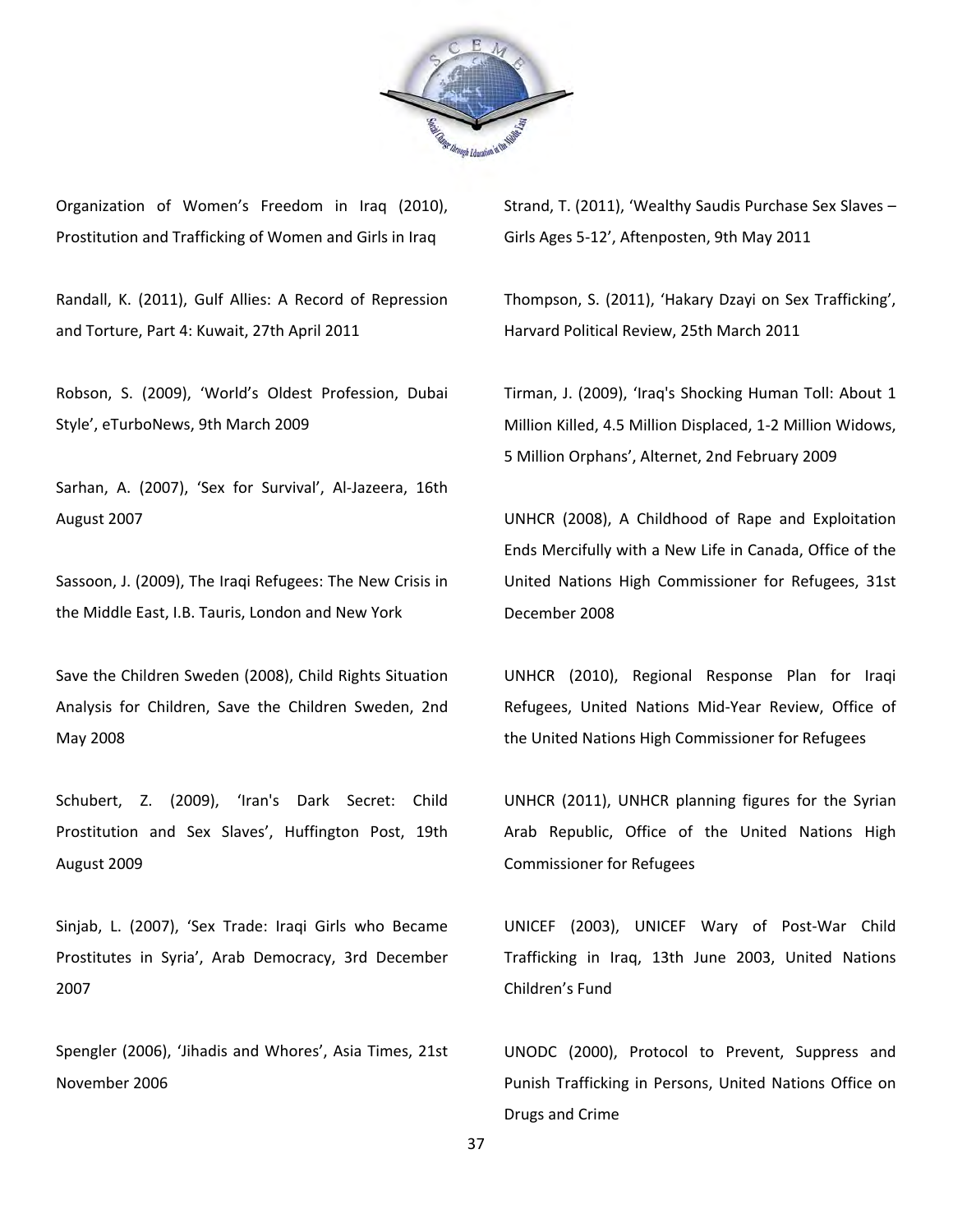

United Nations Committee on the Rights of the Child (2008), Consideration of Reports Submitted by States Parties Under Article 12(1) of the Optional Protocol to the Convention on the Rights of the Child on the Sale of Children, Children Prostitution and Child Pornography: Concluding Observations on the Rights of the Child: Kuwait, 1st February 2008

United Nations in Syria (2010), Shelter for Trafficking Victims is Set to Open in Syria, United Nations Radio United States Department of State (2009), Trafficking in Persons Report, (9th edn), June 2009

United States Department of State (2010), Trafficking in Persons Report, (10th edn.), June 2010

United States Department of State (2011), Trafficking in Persons Report, (11th edn), June 2011 USAID (2004), Literature Review and Analysis Related to Human Trafficking in Post-Conflict Situations, June 2004 Wikileaks (2011), Reference ID: 09SANAA271

Women's Commission for Refugee Women and Children (2007), Iraqi Refugees in Jordan: Desperate and Alone, July 2007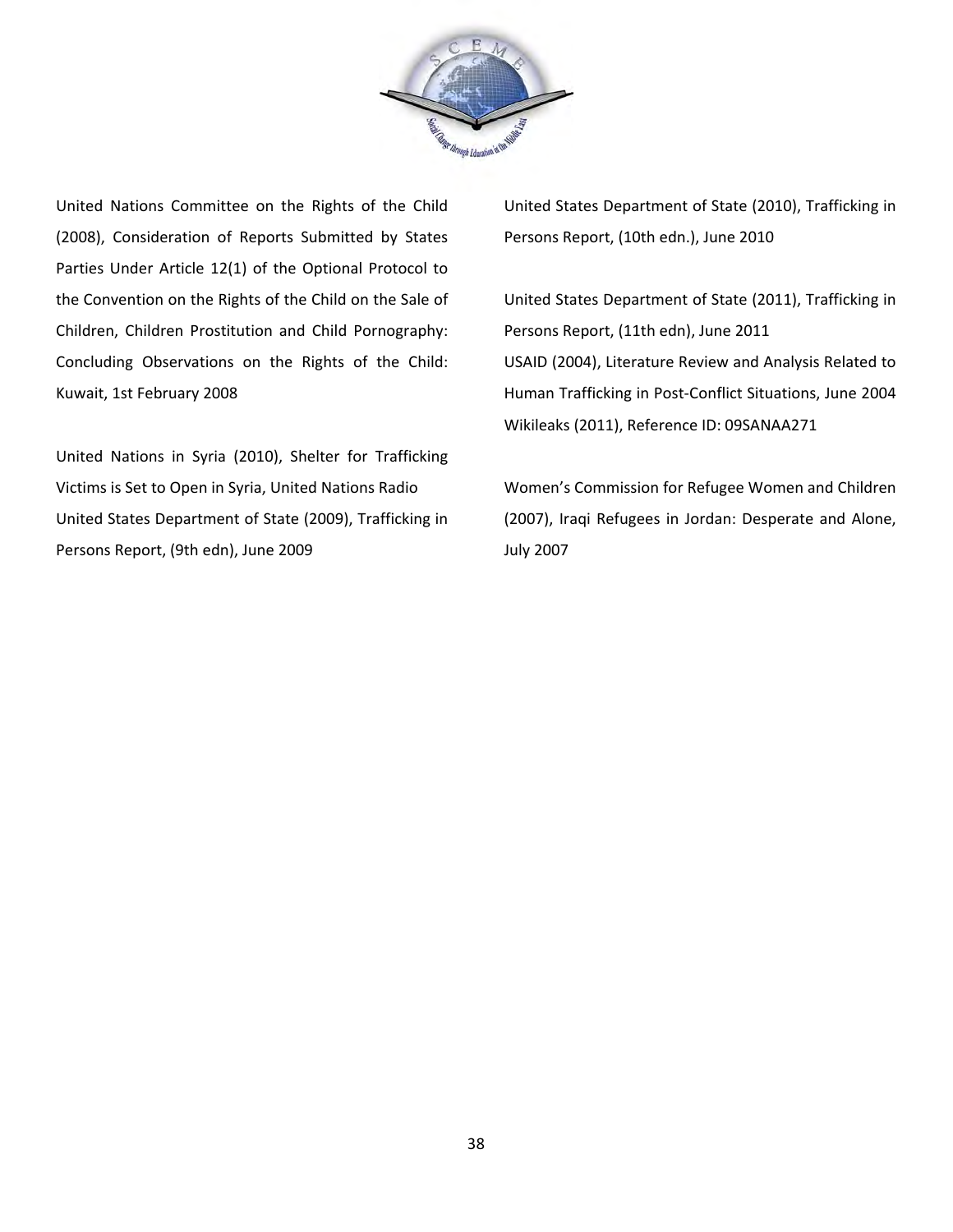

**Appendix** Map of Iraq Trafficking Routes



Source: Organisation of Women's Freedom in Iraq (2010) *Prostitution and Trafficking of Women and Girls in Iraq*